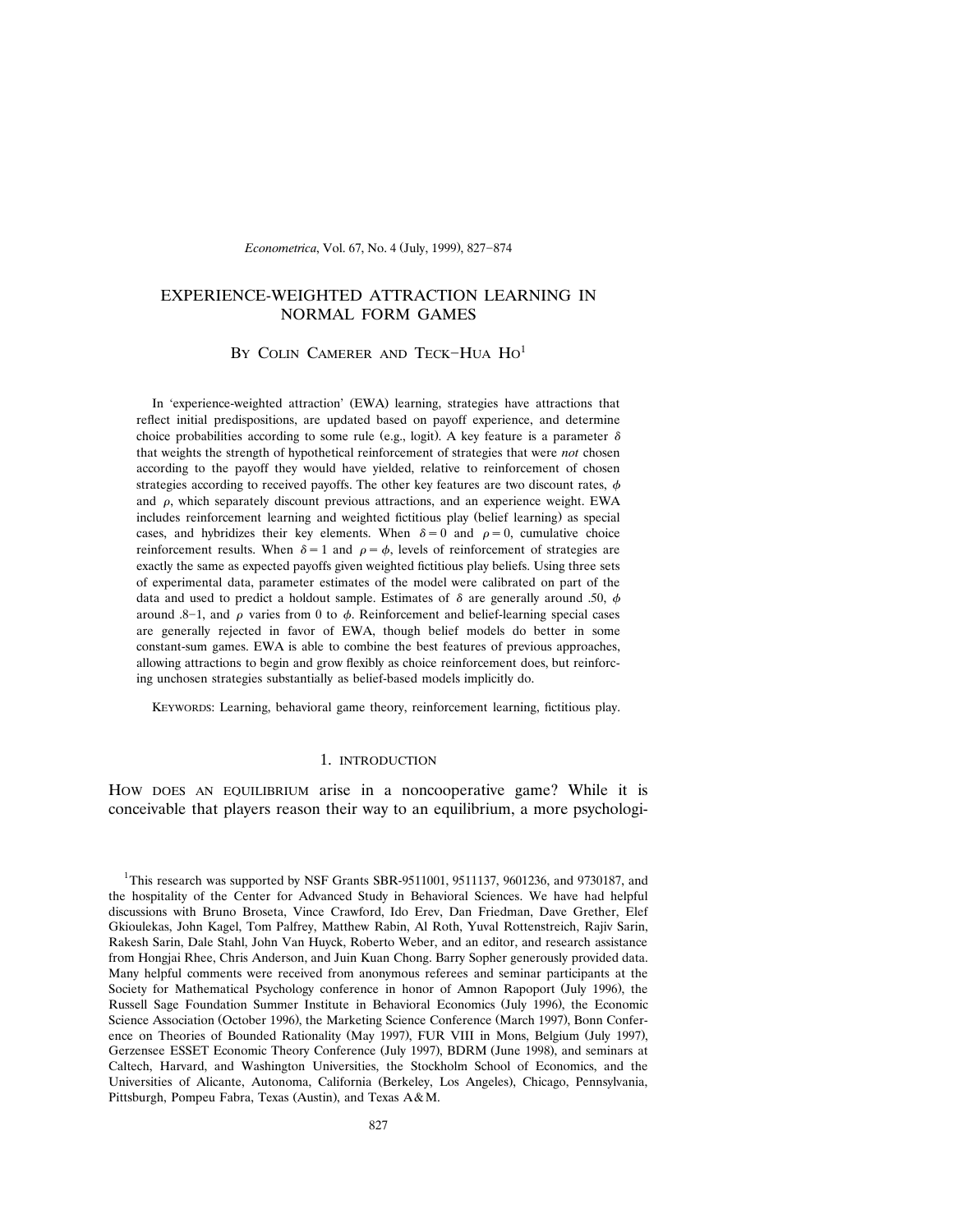cally plausible view is that players adapt or evolve toward it.<sup>2</sup> The flurry of recent research on adaptation and evolution mostly explores theoretical questions, such as to which types of equilibria specific evolutionary or adaptive rules converge. We are interested in a fundamentally empirical question: Which models describe human behavior best? In this paper we propose a general 'experience-weighted attraction' (EWA) model and estimate the model parametrically, using three sets of experimental data.

The EWA model combines elements of two seemingly different approaches, and includes them as special cases. One approach, belief-based models, starts with the premise that players keep track of the history of previous play by other players and form some belief about what others will do in the future based on past observation. Then they tend to choose a best-response, a strategy that maximizes their expected payoffs given the beliefs they formed.

A different approach, choice reinforcement, assumes that strategies are 'reinforced' by their previous payoffs, and the propensity to choose a strategy depends in some way on its stock of reinforcement. Players who learn by reinforcement do not generally have beliefs about what other players will do. They care only about the payoffs strategies yielded in the past, not about the history of play that created those payoffs.

The belief and reinforcement approaches have been treated as fundamentally different since the 1950s. Until recently, nobody asked whether the two might be related, or how. But like two rivers with a surprising common source, or children raised apart who turn out to be siblings, belief and reinforcement are special kinds of one learning model. The common heritage of these approaches was probably not discovered earlier because reinforcement models were used primarily by psychologists, and belief models primarily by decision and game theorists. In addition, the information used by each approach is quite different. Belief-based models do not specially reflect past successes (reinforcements) of chosen strategies. Reinforcement models do not reflect the history of how others played. The EWA approach includes both as special cases by incorporating both kinds of information, using three modelling features.

The crucial feature is how strategies are reinforced. In the choice reinforcement approach, when player 1 picks strategy  $s_1^j$ , and player 2 picks  $s_2^k$ , player 1's strategy  $s_i^j$  is reinforced according to the payoff  $\pi_1(s_i^j, s_i^k)$ . Unchosen strategies  $s_1^h(h \neq j)$  are not reinforced at all. In EWA, the unchosen strategies *are* reinforced based on a multiple  $\delta$  of the payoffs  $\pi_1(s_1^h, s_2^k)$  they would have earned. This makes psychological sense because research on human and animal learning shows that people learn from many kinds of experiences other than those that are directly reinforcing. An expanded notion of reinforcement therefore liberates learning from the straitjacket of behaviorist psychology, toward something more cognitive and descriptive of humans.

 $2^2$ Like most good ideas in economics, the adaptive and evolutionary interpretations of equilibration have a long pedigree. Weibull (1997) pointed out that in Adam Smith's famous passage where he said that the division of labor emerged as a consequence of the ''propensity to truck, barter, and exchange,'' Smith also noted that the division of labor emerged in a ''very slow and gradual'' way  $(1981)$ .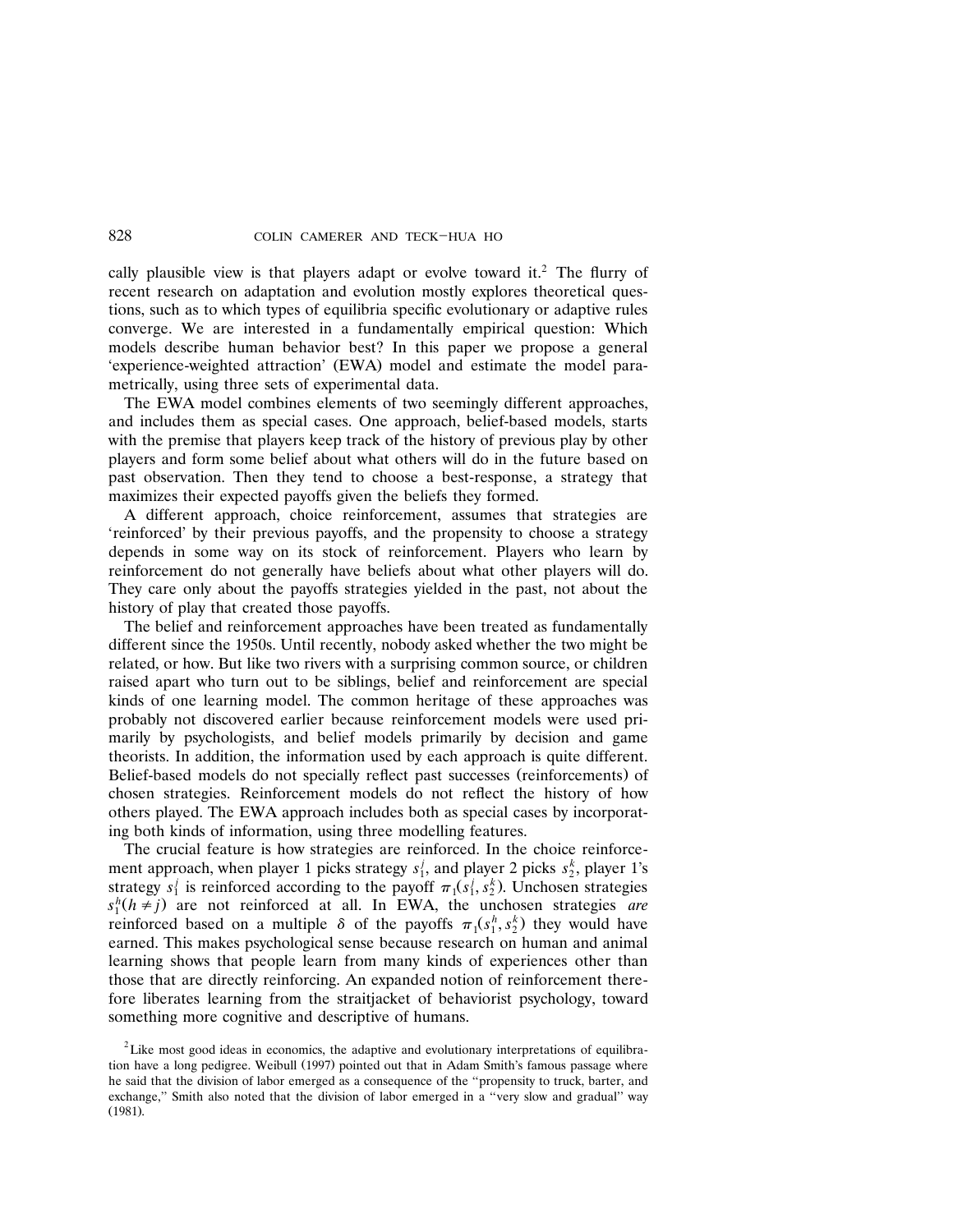The second EWA feature controls the growth rates of attractions. Attractions are numbers that are monotonically related to the probability of choosing a strategy. In cumulative reinforcement models attractions can grow and grow, which implies that convergence can be sharper (in the sense that choice probabilities diverge toward one and zero). In belief learning, attractions are expected payoffs, which are always bounded by the range of matrix payoffs. The EWA model allows growth rates to vary between these two bounds by using separate decay rates,  $\phi$  for past attractions, and  $\rho$  for the amount of experience (which normalizes attractions).

The third modelling feature is initial attraction and experience weight. In belief models initial attractions must be expected payoffs given prior beliefs. In reinforcement models initial attractions are usually unrestricted. Therefore, initial attractions are unrestricted in EWA too. The initial experience weight  $N(0)$  reflects a strength of prior in belief models, or the relative weight given to lagged attractions versus payoffs when attractions are updated.

When  $\delta = 0$ ,  $\rho = 0$ , and  $N(0) = 1$ , the EWA attractions of strategies are equal to reinforcements, as used in many models. When  $\delta = 1$ , and  $\phi = \rho$  (and initial attractions are determined by prior beliefs), the attractions of strategies are equal to their expected payoffs given beliefs in a general class. That is, reinforcing each strategy according to what it would have earned (or did earn) is behaviorally equivalent to forming beliefs, based on observed history, and calculating expected payoffs. The equivalence holds because looking back at what strategies earned (or would have) in the past is the same as forming beliefs based on what others did in the past, then computing forward-looking expected payoffs based on those backward-looking beliefs.

EWA tries to mix appropriate elements of reinforcement and belief learning approaches in a way that makes sense. We think this can be judged by whether the parameters have clear psychological interpretations, and whether adding them improves statistical fit (adjusting, of course, for added degrees of freedom) and predictive accuracy. To test the empirical usefulness of EWA, we derived maximum-likelihood parameter estimates from three data sets. The data sets span a wide range of games: constant-sum games with unique mixed-strategy equilibria; coordination games with multiple Pareto-ranked equilibria; and '*p*beauty contests' with unique dominance-solvable equilibria. Some empirical studies have evaluated belief and reinforcement models, but most have not compared them directly with statistical tests. Because EWA is a generalization which reduces to belief and reinforcement learning when parameters have certain values, it is easy to compare them to EWA and to each other.

In the next section, the EWA approach is defined and we show how a general class of choice reinforcement and adaptive belief-based approaches are special cases. The third section provides interpretations of the model parameters and discusses how they relate to principles of human learning. The fourth section describes previous findings and shows how our empirical implementation goes further than earlier work. The fifth section reports parameter estimates from several data sets. The last section concludes and mentions some future research directions.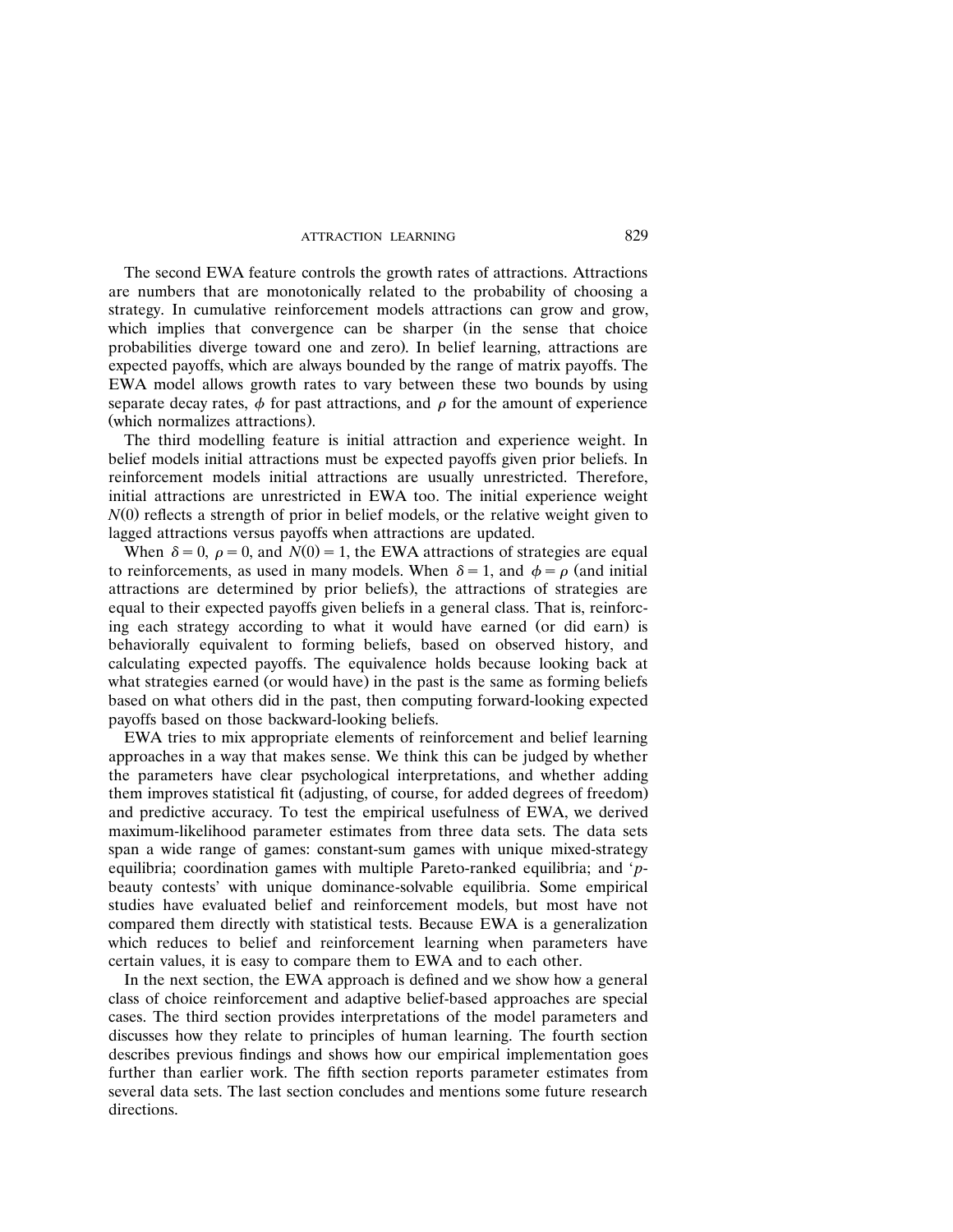#### 2. THE EXPERIENCE-WEIGHTED ATTRACTION (EWA) MODEL

We start with notation. We study *n*-person normal-form games. Players are indexed by  $i(i = 1, ..., n)$ , and the strategy space of player *i*,  $S_i$  consists of  $m_i$ discrete choices, that is,  $S_i = \{s_i^1, s_i^2, \dots, s_i^j, \dots, s_i^{m_i-1}, s_i^{m_i}\}\$ .  $S = S_1 \times \dots \times S_n$  is the Cartesian product of the individual strategy spaces and is the strategy space of the game.  $s_i \in S_i$  denotes a strategy of player *i*, and is therefore an element of  $S_i$ ,  $s = (s_1, \ldots, s_n) \in S$  is a strategy combination, and it consists of *n* strategies, one for each player.  $s_{-i} = (s_1, \ldots, s_{i-1}, s_{i+1}, \ldots, s_n)$  is a strategy combination of all players except *i*.  $S_{-i}$  has a cardinality of  $m_{-i} = \prod_{k=1, k \neq i}^{n} m_k$ . The scalarvalued payoff function of player *i* is  $\pi_i(s_i, s_{-i})$ . Denote the actual strategy chosen by player *i* in period *t* by  $s_i(t)$ , and the strategy (vector) chosen by all other players by  $s_{-i}(t)$ . Denote player *i*'s payoff in a period *t* by  $\pi_i(s_i(t), s_{-i}(t))$ .

EWA assumes each strategy has a numerical attraction, which determines the probability of choosing that strategy (in a precise way made clear below). Learning models require a specification of initial attractions, how attractions are updated by experience, and how choice probabilities depend on attractions.

## 2.1. *The EWA Updating Rules*

The core of the EWA model is two variables which are updated after each round. The first variable is  $N(t)$ , which we interpret as the number of 'observa*tion-equivalents'* of past experience. The second variable is  $A_i^j(t)$ , player *i*'s attraction of strategy *s<sup>j</sup> after* period *t* has taken place. *<sup>i</sup>*

The variables  $N(t)$  and  $A_i^j(t)$  begin with some prior values,  $N(0)$  and  $A_i^j(0)$ . These prior values can be thought of as reflecting pregame experience, either due to learning transferred from different games or due to introspection. (Then  $N(0)$  can be interpreted as the number of periods of actual experience, which is equivalent in attraction impact to the pregame thinking.)

Updating is governed by two rules. First,

$$
(2.1) \qquad N(t) = \rho \cdot N(t-1) + 1, \quad t \ge 1.
$$

The parameter  $\rho$  is a depreciation rate or retrospective discount factor that measures the fractional impact of previous experience, compared to one new period.

The second rule updates the level of attraction. A key component of the updating is the payoff that a strategy either yielded, or would have yielded, in a period. The model weights hypothetical payoffs that unchosen strategies would have earned by a parameter  $\delta$ , and weights payoffs actually received, from chosen strategy  $s_i(t)$ , by an additional  $1 - \delta$  (so they receive a total weight of 1). Using an indicator function  $I(x, y)$  that equals 1 if  $x = y$  and 0 if  $x \neq y$ , the weighted payoff can be written as  $\left[\delta + (1 - \delta) \cdot I(s_i^j, s_i(t))\right] \cdot \pi_i(s_i^j, s_{-i}(t))$ .

The rule for updating attraction sets  $A_i^j(t)$  to be the sum of a depreciated, experience-weighted previous attraction  $A_i^j(t-1)$  plus the (weighted) payoff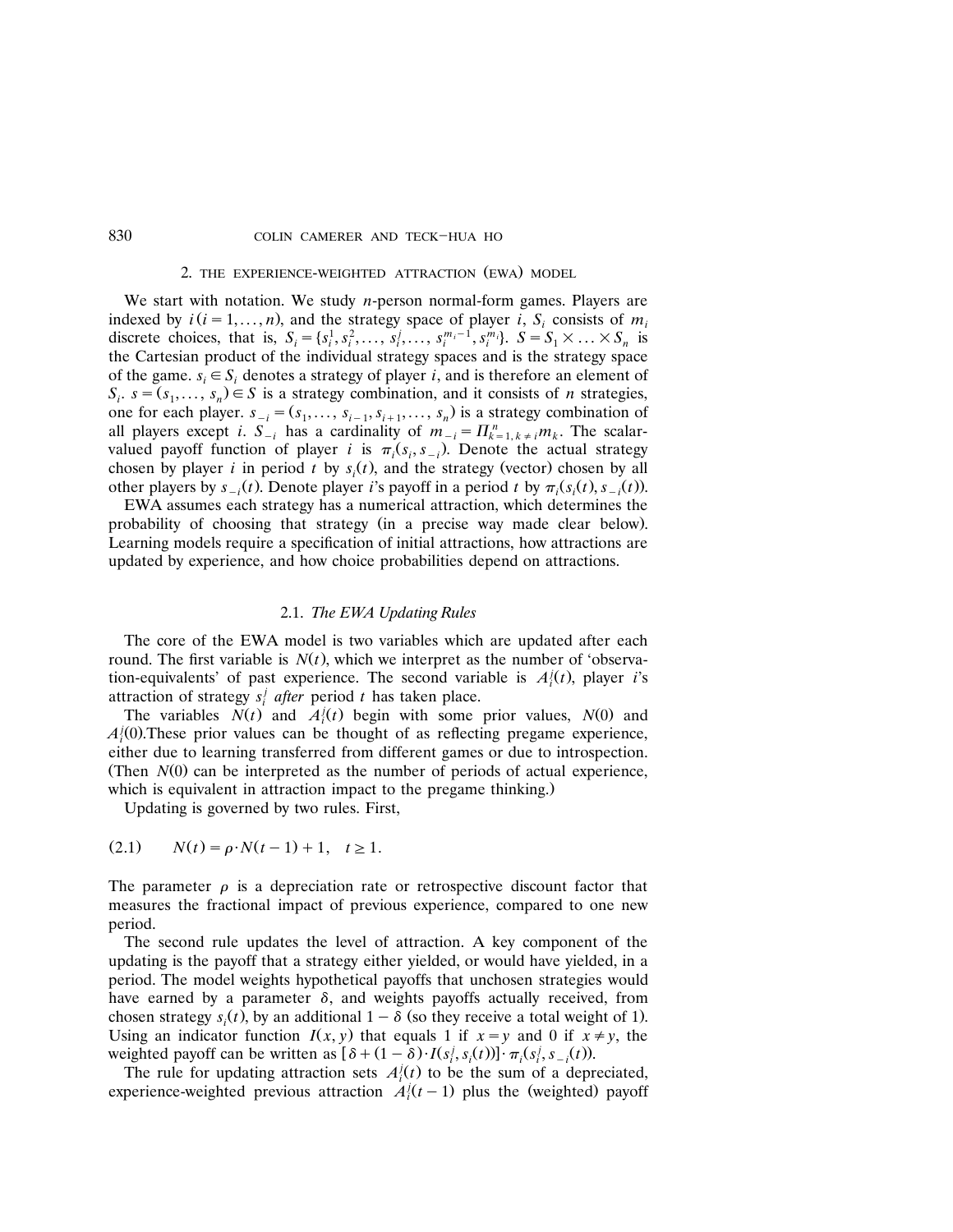from period *t*, normalized by the updated experience weight:

(2.2) 
$$
A_i^j(t) = \frac{\phi \cdot N(t-1) \cdot A_i^j(t-1) + [\delta + (1-\delta) \cdot I(s_i^j, s_i(t))] \cdot \pi_i(s_i^j, s_{-i}(t))}{N(t)}.
$$

The factor  $\phi$  is a discount factor or decay rate, which depreciates previous attraction.

#### 2.2. *Choice Reinforcement*

In early reinforcement models (and some recent ones) choice probabilities are updated directly (e.g., Bush and Mosteller (1955); cf. Cross (1983)). In more recent models (Harley (1981); Roth and Erev (1995)), strategies have levels of reinforcement or propensity that are incremented cumulatively by received payoffs (and perhaps normalized; Arthur (1991)). We emphasize the latter cumulative form, which gives more modelling freedom $3$  and avoids some clumsy technical features (e.g., imposing boundary conditions so probabilities do not grow above one or below zero).

The initial reinforcement level of strategy  $s_i^j$  of player *i* is  $R_i^j(0)$ . These initial reinforcements can be assumed a priori (based on a theory of first-period play) or estimated from the data. Reinforcements are updated according to two principles:

(2.3) 
$$
R_i^j(t) = \begin{cases} \phi \cdot R_i^j(t-1) + \pi_i(s_i^j, s_{-i}(t)) & \text{if } s_i^j = s_i(t), \\ \phi \cdot R_i^j(t-1) & \text{if } s_i^j \neq s_i(t). \end{cases}
$$

The two principles can be reduced to a single updating equation:

(2.4) 
$$
R_i^j(t) = \phi \cdot R_i^j(t-1) + I(s_i^j, s_i(t)) \cdot \pi_i(s_i^j, s_{-i}(t)).
$$

It is easy to see that this updating formula is a special case of the EWA rule, when  $\delta = 0$ ,  $N(0) = 1$ , and  $\rho = 0$ . Thus, cumulative choice reinforcement in this form is a special case of experience-weighted attraction learning.<sup>4</sup>

Other reinforcement models assume that previous payoffs are averaged, rather than cumulated (McAllister (1991), Mookerjhee and Sopher (1994, 1997),

<sup>&</sup>lt;sup>3</sup>In the Cross model, strategies have utilities that are weighted averages of past utilities and current payoffs (for chosen strategies), and players maximize utility. Sarin (1995) shows that when the weight on current payoff declines over time, this model behaves similarly to the Harley version in which attractions grow. The similarity reflects the fact that both models build in a declining effect of marginal reinforcements. <sup>4</sup>

<sup>&</sup>lt;sup>4</sup> Some reinforcement models add other parameters. Roth and Erev (1995) add a parameter that cuts off attractions close to zero, to avoid negative attractions. Erev and Roth (1997) add three parameters that allow reinforcement to depend on payoffs minus an (updated) reference point (as in Bush and Mosteller (1995), Cross (1983)), where the updating may be different for losses and gains. They also add a parameter that smears a portion of the chosen-strategy reinforcement to neighboring strategies, to reflect a kind of experimentation or generalization that is (locally) similar to our  $\delta$ parameter. Camerer and Ho (1998) compare the local-generalization specification with  $\delta$  updating in the EWA model and find that local-generalization fits much worse.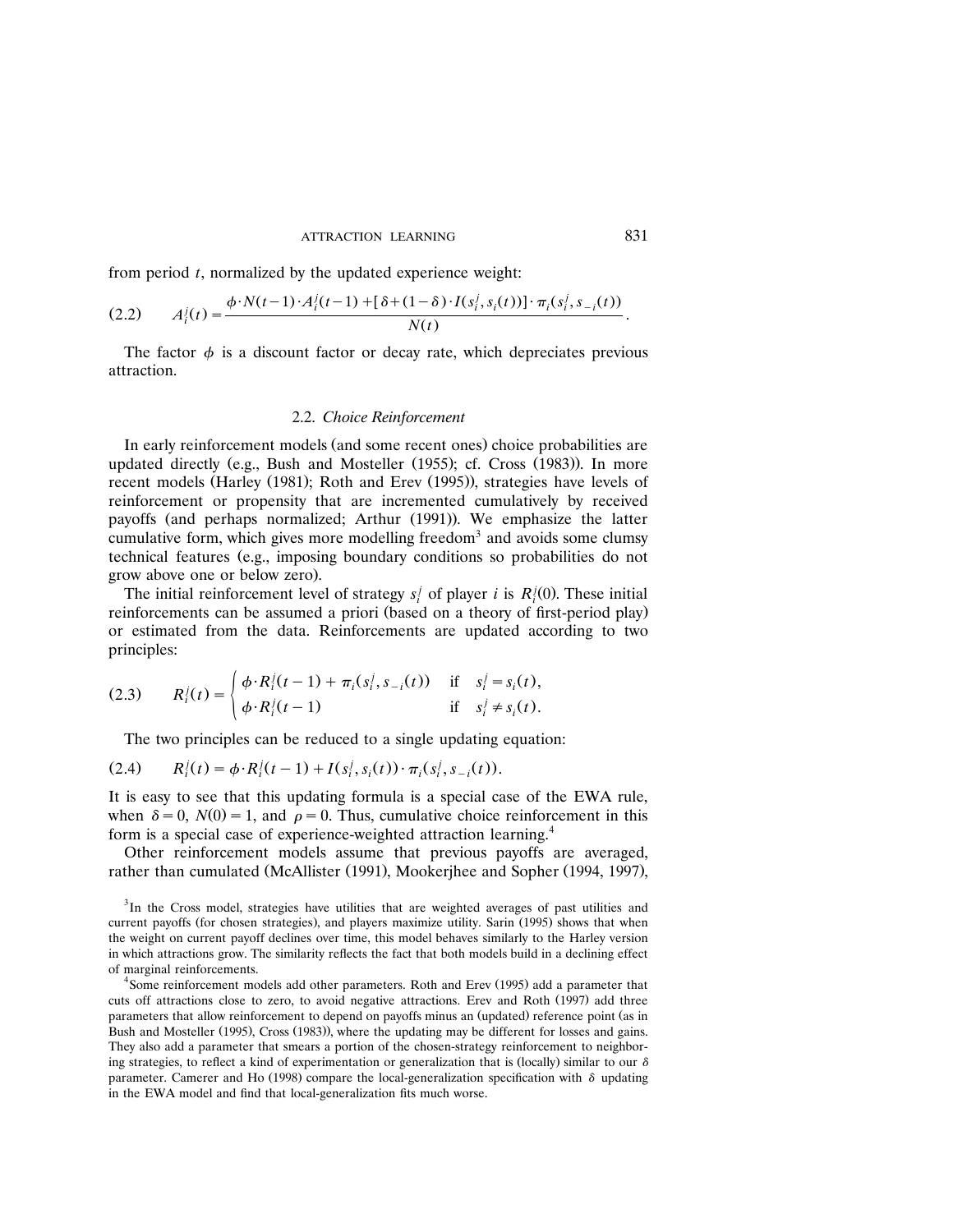Sarin and Vahid (1997)). Then reinforcements are updated according to

 $(2.5)$ 2.5)  $R_i^j(t) = \phi \cdot R_i^j(t-1) + (1-\phi)I(s_i^j, s_i(t)) \cdot \pi_i(s_i^j, s_{-i}(t)).$ When  $\delta = 0$ ,  $N(0) = 1/(1 - \rho)$  and  $\rho = \phi$ , EWA reduces to this averagedreinforcement form.

## 2.3. *Belief*-*based Models*

In a belief-based model, players tend to choose strategies that have high expected payoffs given beliefs formed by observing the history of what others did. While there are many ways of forming beliefs, we consider a fairly large class of weighted fictitious play models, which include familiar ones like fictitious play (Brown  $(1951)$ ) and Cournot  $(1960)$  best-response as special cases (see Fundenberg and Levine (1995, 1998), Cheung and Friedman  $(1997)$ .<sup>5</sup>

In the weighted fictitious play model, prior beliefs of opponents' strategy combinations are expressed as a ratio of hypothetical counts of observations of strategy combination  $s_{-i}^k$ , denoted by  $N_{-i}^k(0)$ . These observations can then be naturally integrated with actual observations as experience accumulates. (Carnap  $(1962)$  shows an elegant set of axioms that implies this structure, which corresponds to Bayesian updating with a Dirichlet-distributed prior.) In our view, specifying prior beliefs (and computing initial expected payoffs based on the prior) is a crucial feature of belief models, though some papers have not imposed this assumption. Without specifying a prior, there is no guarantee that the updated beliefs that result from mixing initial expected payoffs with later experience will be valid beliefs (i.e., nonnegative probabilities that sum to one).

We also allow past experience to be depreciated or discounted by a factor  $\rho$ (presumably between zero and one). Formally, the prior beliefs for player  $i$ about choices of others are specified by a vector of relative frequencies of choices of strategies  $s_{-i}^k$ , denoted  $N_{-i}^k(0)$ . Call the sum of those frequencies (dropping the player subscript for simplicity)  $N(t) = \sum_{k=1}^{m} N_{-i}^{k}(t)$ . Then the initial prior  $B_{-i}^k(0)$  is

$$
(2.6) \t Bk-i(0) = \frac{Nk-i(0)}{N(0)},
$$

with  $N_{-i}^{k}(0) \ge 0$  and  $N(0) > 0$ . Beliefs are updated by depreciating the previous counts by  $\rho$ , and adding one for the strategy combination actually chosen by the other players. That is,

$$
(2.7) \tB_{-i}^{k}(t) = \frac{\rho \cdot N_{-i}^{k}(t-1) + I(s_{-i}^{k}, s_{-i}(t))}{\sum_{h=1}^{m_{-i}} \left[ \rho \cdot N_{-i}^{h}(t-1) + I(s_{-i}^{h}, s_{-i}(t)) \right]}.
$$

<sup>5</sup>When the description 'fictitious play' is used below, we mean traditional fictitious play in which all past observations are weighted equally. Also, Crawford (1995) and Camerer and Ho (1998) estimate models in which  $\phi$  varies across periods, which generalizes weighted fictitious play to include cases where the weight rises or falls over time. In both papers, allowing time-varying weight does not improve fit very much, so assuming a fixed  $\phi$  seems reasonable.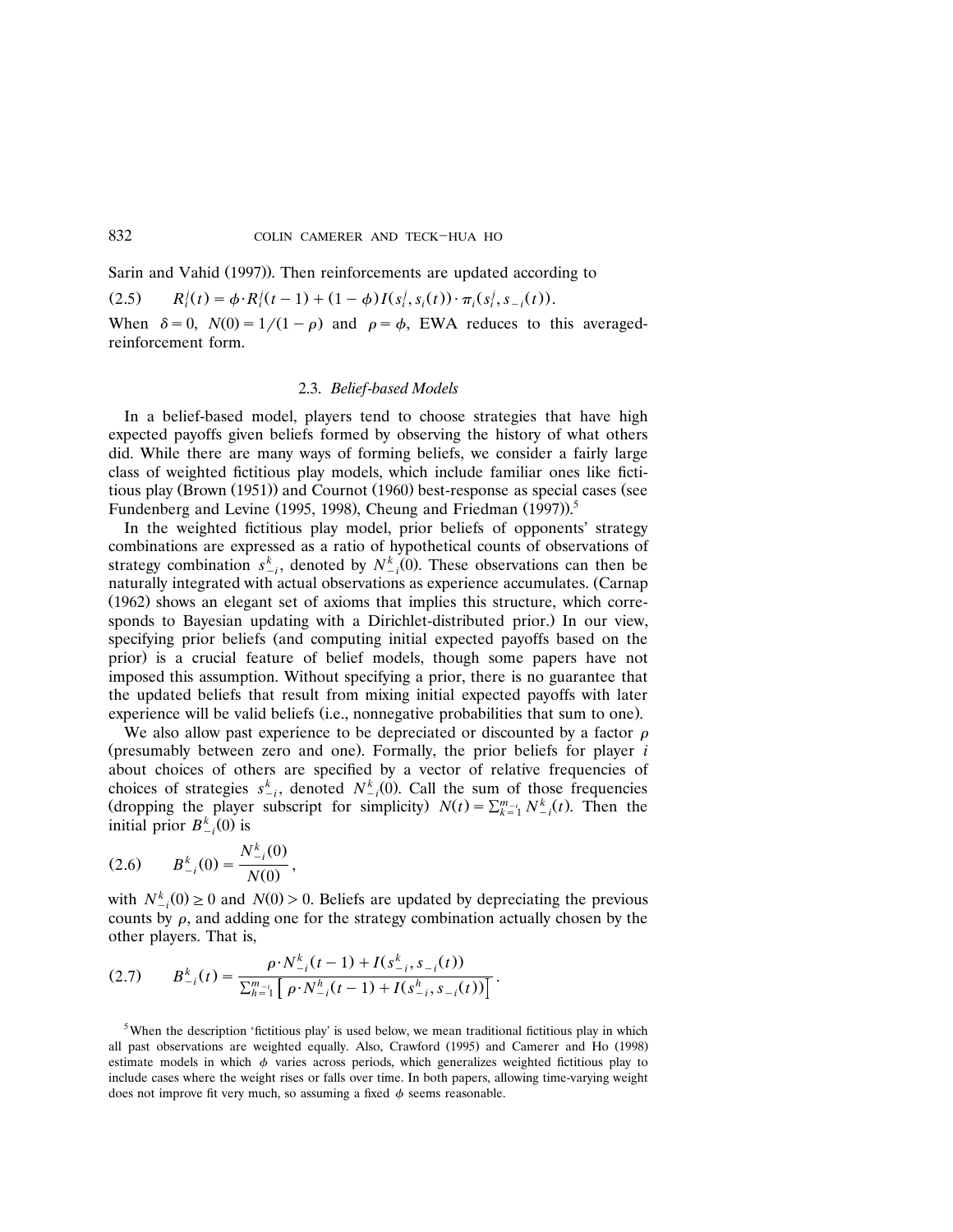Expressing beliefs in terms of previous-period beliefs,

(2.8) 
$$
B_{-i}^{k}(t) = \frac{\rho \cdot B_{-i}^{k}(t-1) + \frac{I(s_{-i}^{k}, s_{-i}(t))}{N(t-1)}}{\rho + \frac{1}{N(t-1)}} = \frac{\rho \cdot N(t-1) \cdot B_{-i}^{k}(t-1) + I(s_{-i}^{k}, s_{-i}(t))}{\rho \cdot N(t-1) + 1}.
$$

This form of belief updating weights observations from one period ago  $\rho$ times as much as the most recent observation. This includes Cournot dynamics  $\varphi = 0$ ; only the most recent observation counts) and fictitious play  $\varphi = 1$ ; all observations count equally) as special cases. The general case  $0 \le \rho \le 1$  is a compromise in which all observations count but more recent observations count more.

Expected payoffs in period *t*,  $E_i^j(t)$ , are taken over beliefs according to

$$
(2.9) \tE_i^j(t) = \sum_{k=1}^{m_{-i}} \pi_i(s_i^j, s_{-i}^k) \cdot B_{-i}^k(t).
$$

The crucial step is to express period *t* expected payoffs as a function of period  $t-1$  expected payoffs. Substituting equation (2.8) into (2.9) and rearranging yields:

(2.10) 
$$
E_i^j(t) = \frac{\rho \cdot N(t-1) \cdot E_i^j(t-1) + \pi(s_i^j, s_{-i}(t))}{\rho \cdot N(t-1) + 1}.
$$

This equation makes the kinship between the EWA and belief approaches transparent. Formally, suppose initial attractions are equal to expected payoffs given initial beliefs that arise from the'experience-equivalent' strategy counts  $N_{-i}^k(0)$ , so  $A_i^j(0) = E_i^j(0) = \sum_{k=1}^{m_{-i}} \pi_i(s_i^j, s_{-i}^k) \cdot B_{-i}^k(0)$ . Then substituting  $\delta = 1$  and  $\rho = \phi$  into the attraction updating equation (2.2) gives attractions that are exactly the same as updated expected payoffs in  $(2.10)$ . Hence, the weighted belief models are a special case of EWA.

The contrast with EWA makes clear that belief models actually make three separate assumptions: Players' initial attractions are expected payoffs based on some prior; players update attractions using EWA with  $\delta = 1$ ; and attractions are a weighted average of lagged attractions and payoffs ( $\phi = \rho$ ). We think the most intuitively appealing assumption is the best-responsiveness to foregone payoffs embodied in  $\delta = 1$ , rather than the weighted-average restriction  $\phi = \rho$ or the restriction on first-period play. EWA allows one to separate the three features of belief learning: Players could have attractions that begin and grow differently than belief models assume, but update those attractions in a belieflearning way. Such players are a special kind of EWA learner.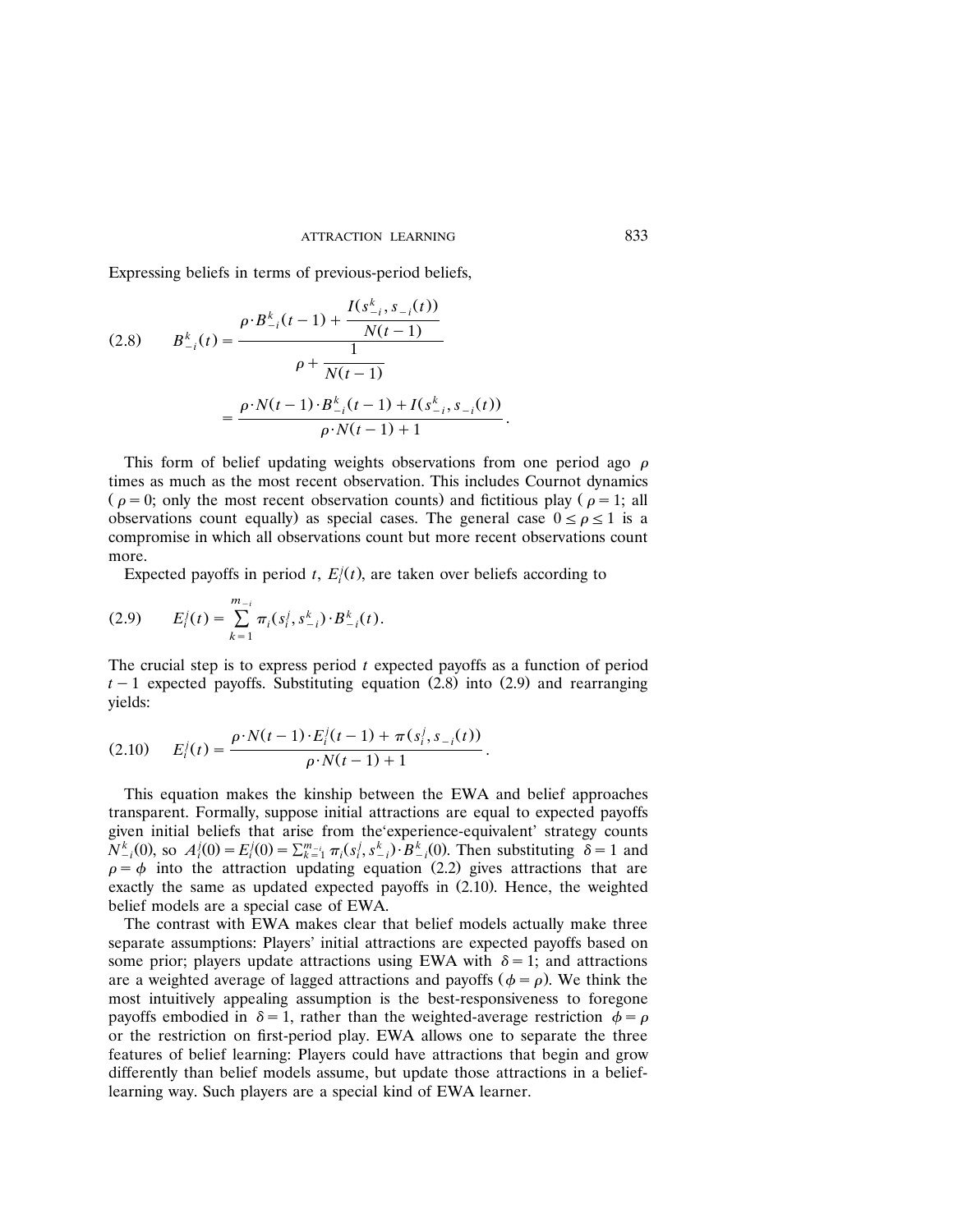The close relation between reinforcement and belief learning is surprising because the two approaches have generally been treated as fundamentally different (e.g., Selten  $(1991, p. 14)$ ). Some authors have extended choice reinforcement models to include reinforcement using all foregone payoffs (McAllister  $(1991)$ ) or the highest foregone payoffs (Roth  $(1995, pp. 37-40)$ , Roth and Erev (1995), on market games), without noticing that these extensions make reinforcement like belief learning.

Some connection between reinforcement and belief learning was recognized very recently by others (unbeknownst to us). Fudenberg and Levine (1995, pp. 1084 $-1085$ ) and Cheung and Friedman (1997, p. 54 $-55$ ) both pointed out that expected payoffs computed using fictitious play beliefs, and based on history, are asymptotically the same as histories of actual payoffs. But their arguments are based on long-run asymptotic equivalence between a stationary distribution (possible payoffs) and a sample from it (actual payoffs). Neither explicitly recognized that even in the short run, there is an exact equivalence between a general kind of reinforcement learning (EWA) and weighted fictitious play.<sup>6</sup>

The nonlinear interplay of parameters in the EWA updating rules is why, as a model of human learning, EWA is potentially superior to simply running a regression of choices against reinforcements and expected payoffs or combining the two in a weighted average. Reinforcements and expected payoffs differ in three crucial dimensions—initial attractions and experience weight  $N(0)$ , the weight  $\delta$  on foregone payoffs in updating attractions, and whether attractions can grow outside the bounds of possible payoffs (which depends on  $\phi$  and  $\rho$ ). EWA is not a convex combination of reinforcement and belief models because these three dimensions are controlled by separate parameters. For instance, a weighted average in which expected payoffs are given weight  $\delta$  and reinforcements have weight  $1 - \delta$  will update attractions like EWA does, but that weighted average will not allow the wide range of initial attractions, experience rates, and growth rates available in EWA.<sup>7</sup>

#### 2.4. *Choice Probabilities*

Attractions must determine probabilities of choosing strategies in some way.  $P_i^j(t)$  should be monotonically increasing in  $A_i^j(t)$  and decreasing in  $A_i^k(t)$ (where  $k \neq j$ ). Three forms have been used in previous research: Exponential (logit), power, and normal (probit). In estimation reported below we use the

Indeed, Camerer and Ho (1998) show that EWA fits much better than a convex combination of belief and reinforcement learning, in two coordination games.

 $6$  For example, Cheung and Friedman (1997) make their point by "assum[ing] for the moment (very counterfactually!), that the player somehow managed to play both strategies each period." Then "dropping the counterfactual," they show that the average experienced payoffs will correspond, up to some noise, to expected payoffs. Counterfactual simulation of foregone payoffs is precisely the mental process invoked by  $\delta$  in EWA. However, the 'noise' is correlated with past observations that are included explicitly in EWA, so the relation between EWA and weighted fictitious play is exact rather than approximate.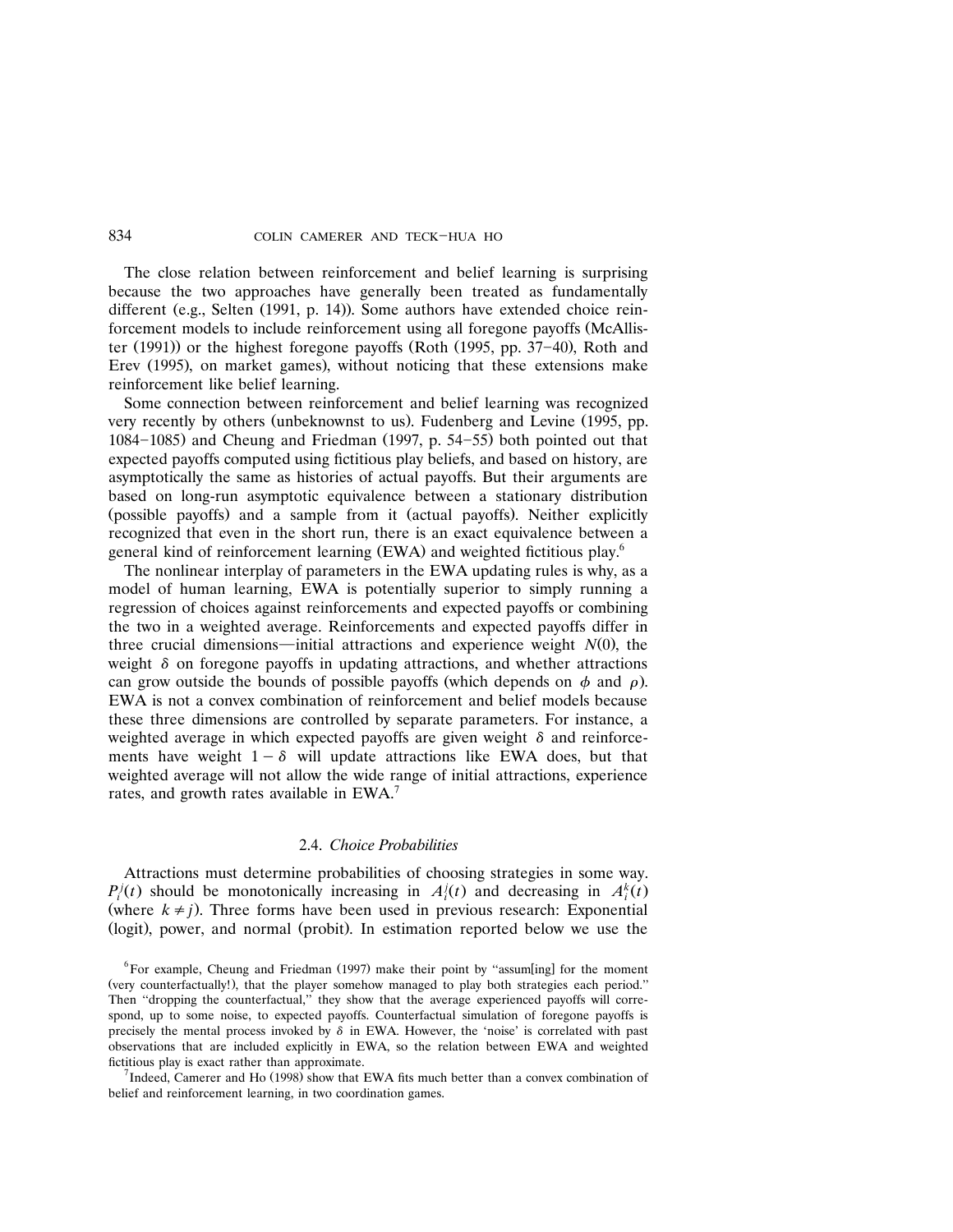logit function, which is commonly used in studies of choice under risk and uncertainty, brand choice, etc. (Ben-Akiva and Lerman (1985), Anderson, Palma, and Thisse  $(1992)$ , and is given by

$$
(2.11) \t P_i(t+1) = \frac{e^{\lambda \cdot A_i^i(t)}}{\sum_{k=1}^{m_i} e^{\lambda \cdot A_i^k(t)}}.
$$

The parameter  $\lambda$  measures sensitivity of players to attractions. Sensitivity could vary due to the psychophysics of perception or whether subjects are highly motivated or not. In this probability function, the exponent in the numerator is *just* the weighted effect of strategy  $s_i$ 's attraction,  $\lambda \cdot A_i^j(t)$ , on the probability of choosing strategy *s<sup>j</sup>* . Models in which cross-effects of attractions on other *<sup>i</sup>* strategies' choice probabilities are allowed have been estimated (Mookerjhee and Sopher (1997)) but we do not have the degrees of freedom to do so.<sup>8</sup>

The logit, power, and probit probability functions each have advantages and disadvantages. The exponential form has been used to study learning in games by Mookerjhee and Sopher (1994, 1997), Ho and Weigelt (1996), and Fudenberg and Levine (1998), and in 'quantal response equilibrium' models by Chen, Friedman, and Thisse (in press) and McKelvey and Palfrey (1995, 1998). Cheung and Friedman (1997) used the probit form. The exponential form is invariant to adding a constant to all attractions.<sup>9</sup> As a result, negative values of  $A_i^j(0)$  are permissible, which means one can avoid the difficult question of how to update attractions when payoffs are negative.<sup>10</sup>

The power probability form is given by

$$
(2.12) \tP_i^j(t+1) = \frac{(A_i^j(t))^{\lambda}}{\sum_{k=1}^{m_i} (A_i^k(t))^{\lambda}}.
$$

 ${}^{8}$ In Mookerjhee and Sopher (1997), the exponent in the probability equation numerator is the sum of weighted effects of all the attractions,  $\sum_{h=1}^{m_i} \lambda_{jk} A_i^k(t)$ , where  $\lambda_{jk}$  is the cross-effect of strategy  $s_i^k$ 's attraction on strategy  $s_i^j$ 's score. This model allows cross-effects in which one strategy's attraction can affect other strategies' choice probabilities differently. These cross-effects are hard to interpret without knowing more about similarity of strategies or some other basis for one strategy's attraction to affect others differently. Nonetheless, they have some significance as a whole in the Mookerjhee-Sopher analysis of constant-sum games. Estimating them for our median-action and *p*-beauty contest data uses up far too many degrees of freedom because there are too many strategies. Including cross-effects could proceed particularly efficiently if some structural considerations were used to restrict coefficients a priori (as in Sarin and Vahid's (1997) use of strategy similarity).<br><sup>9</sup> As a result, one must normalize  $A_i^j(0)$  to equal a constant for one value of *j* in order to identify

parameters. There is some evidence that adding a constant to payoffs does matter (Bereby–Meyer and Erev (1997)) but there is also evidence that logit fits better than power, so we regard the choice of proper form as a matter of one's purpose and yet-unresolved empirical debate.<br><sup>10</sup>Borgers and Sarin (1996) avoid this problem by *adding x* to all other strategies when a chosen

strategy loses *x*.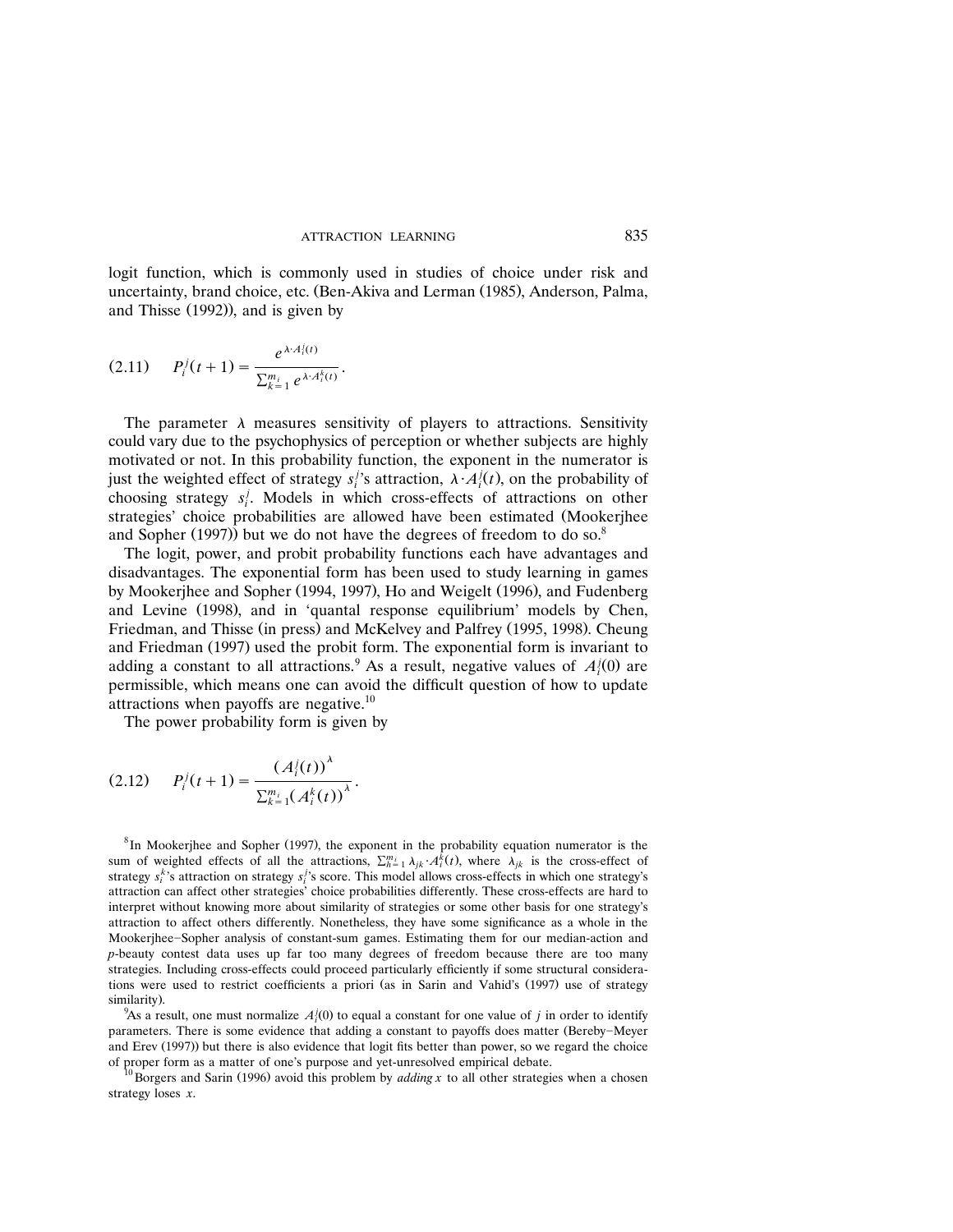The power form is invariant to multiplying all attractions by a constant. Because of this invariance, the parameters  $N(0)$  and  $\rho$  make no difference when the power form is used (i.e., they are not identified).<sup>11</sup>

Depending on one's purpose, being able to ignore  $N(0)$  and  $\rho$  can be an advantage or disadvantage. For the purpose of distinguishing different models, it is a big disadvantage because models impose different restrictions on  $N(0)$  and  $\rho$ . By using the power form, the difference between belief-based, reinforcement, and EWA models, besides initial attractions, is only one parameter,  $\delta$ , rather than three parameters. For the purposes of estimating any one model reliably, however, conserving degrees of freedom is good so the power form is better. Since our main purpose in this paper is comparing models, having the extra tools to distinguish theories is a large advantage so we use the logit form rather than the power form. This choice of probability rule is, of course, not an essential part of the EWA model.

Ultimately, it is an empirical question whether the logit, probit, or power forms fit better (adjusting for degrees of freedom). Previous studies show roughly equal fits of logit and power (Tang (1996), Chen and Tang (1998), Erev and Roth (1997)) or better fits for the logit form over the power form (Camerer and Ho (1998)).

#### 3. INTERPRETING EWA PARAMETERS

We think it is crucial to ask how a learning model's parameters can be interpreted, what general behavioral principles of learning they capture, and, for EWA, how they reveal the assumptions implicit in reinforcement and belief learning. Asking these questions about any learning theory avoids the danger of adding parameters just to improve statistical fit, without adding new insight or respecting what is known in other disciplines. In addition, if parameters have natural psychological interpretations they can be measured in other ways (e.g., response times and attention measures) and used in psychological modelling.

# 3.1. Learning Principles, Aspiration Levels, and  $\delta$

The parameter  $\delta$  measures the relative weight given to foregone payoffs, compared to actual payoffs, in updating attractions. This is the most important parameter in EWA because it shows most clearly the different ways in which EWA, reinforcement and belief models capture two basic principles of learning-the law of actual effect and the law of simulated effect.

<sup>&</sup>lt;sup>11</sup>The parameter  $\rho$  disappears because it only appears in the updating equation denominator  $\rho \cdot N(t-1) + 1$  that is common to all attractions and thus cancels out in the power form. Then EWA attractions at time t depend only on recent payoffs and the product  $A_i^j(0) \cdot N(0)$ . While initial choice<br>probabilities depend on  $A_i^j(0)$  only, these probabilities are the same as those that depend on  $A_i^j(0) \cdot N(0)$  (for  $N(0) > 0$ ). As a result, multiplying the initial attractions by an arbitrary constant makes no difference (econometrically,  $N(0)$  is not identifiable).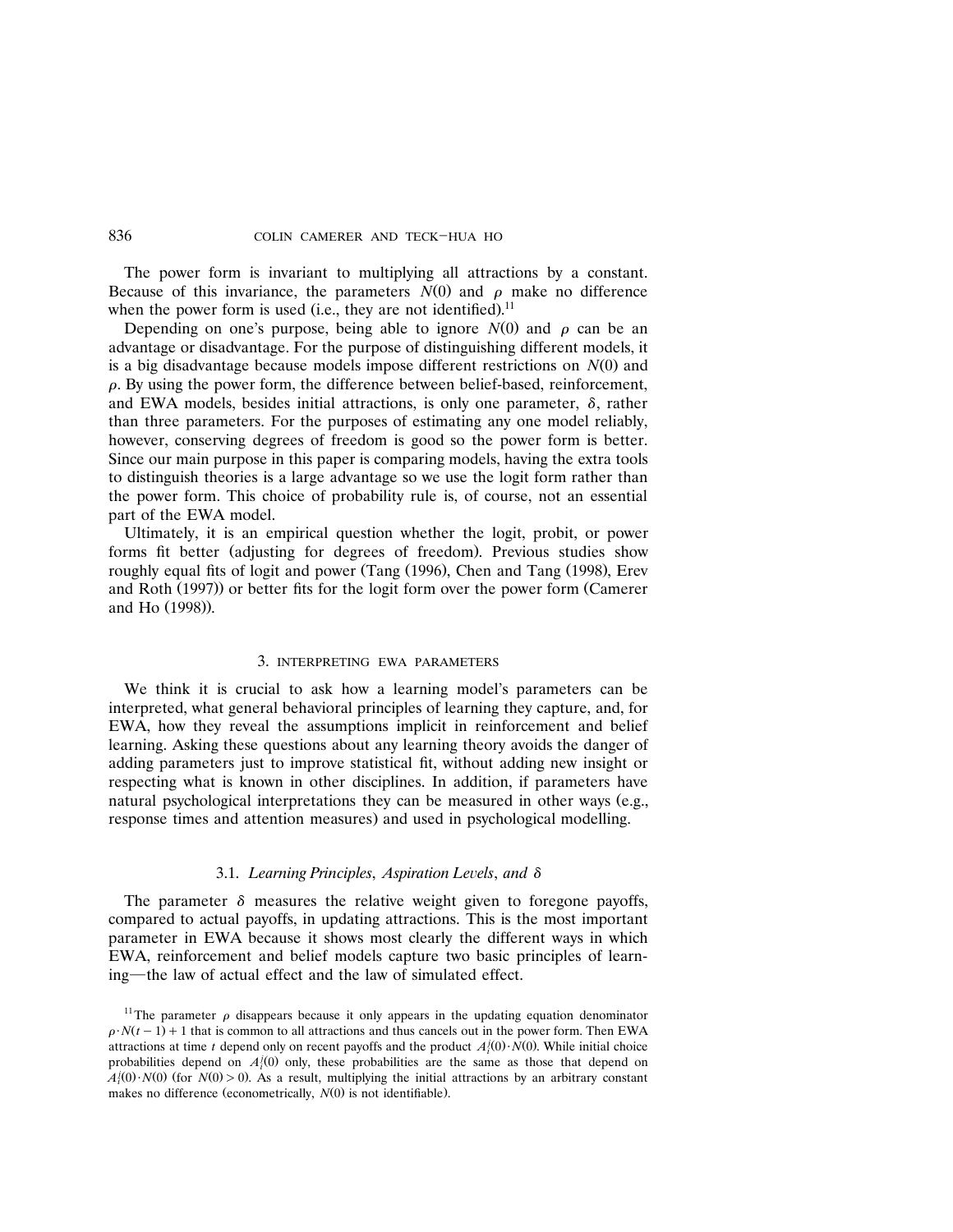Many decades of learning experiments, mostly with (nonhuman) animal subjects, show that successful chosen strategies are subsequently chosen more often. Behaviorist psychologists call this the 'law of effect' (Thorndike (1911), Herrnstein (1970)). We relabel this the 'law of *actual* effect' because behaviorists took it for granted for years that the only effect on subsequent choices was produced by rewards for actual choices. The behaviorists eschewed 'mentalist' constructs like imagination, which allowed the possibility that foregone rewards could affect the probability of choosing new strategies, until a series of demonstrations showed that those cognitive constructs are necessary. When applied to humans playing games with a known payoff matrix, it is sensible to propose a corollary general principle, the 'law of *simulated* effect'. The law of simulated effect states that unchosen strategies that would have yielded high payoffs simulated successes—are more likely to be chosen subsequently. Many experiments on reinforcement learning are consistent with this principle.<sup>12</sup>

Furthermore, most research on human and machine learning assumes that the basic process driving learning is not reinforcement, per se, but the reduction of errors. Since errors are measured by the difference between what players received and what they could have received, error-reduction algorithms effectively use both actual payoffs and foregone payoffs.

This error reduction idea also lies behind learning direction theory (Selten and Stoecker (1986), Selten (1997)). Learning direction theory presumes players have a causal understanding of the game that enables them to tell in which direction they should switch strategies.<sup>13</sup> If players know strategies' foregone payoffs, then direction learning predicts they will move (weakly) in the direction of higher-forgone payoffs, and away from low foregone payoffs. This is essentially the same prediction as EWA with  $\delta = 1$ , except that the direction learning allows inertia in responses, which corresponds to  $\delta < 1$  when payoffs are positive.14 Thus, in our view EWA incorporates the intuition behind direction learning in a precise way, when the causal structure is known, while direction learning can more generally apply to situations with known causal structure (but unknown foregone payoffs) in a way yet to be fully specified.

The empirical strengths of the law of effect and the law of simulated effect are the key to distinguishing different models of learning in games, and are

 $12$  For example, anxious patients can be taught to fear a picture of a triangle (a conditioned stimulus, or CS) when it is followed by a loud annoying noise (an unconditioned stimulus, or UCS). When patients are told to simply imagine the UCS several times, their imagination increases the strength of their conditioned fear response to the triangle CS (Davey and Matchett (1994)). A related phenomenon is 'incubation', in which presentation of the CS itself increases the fear response (Eysenck (1979)). In these cases, people are not learning by direct reinforcement. They 'learn' by simply imagining either the UCS's reinforcement, or the reinforcement that typically

 $13$ The players' understanding could be expressed in a causal diagram or map, but this central part

of the theory is not yet developed.<br><sup>14</sup> When payoffs are negative,  $\delta < 1$  in EWA implies players will be likely to move away from money-losing chosen strategies (which are reinforced fully, and negatively), even moving to strategies with larger negative (foregone payoffs).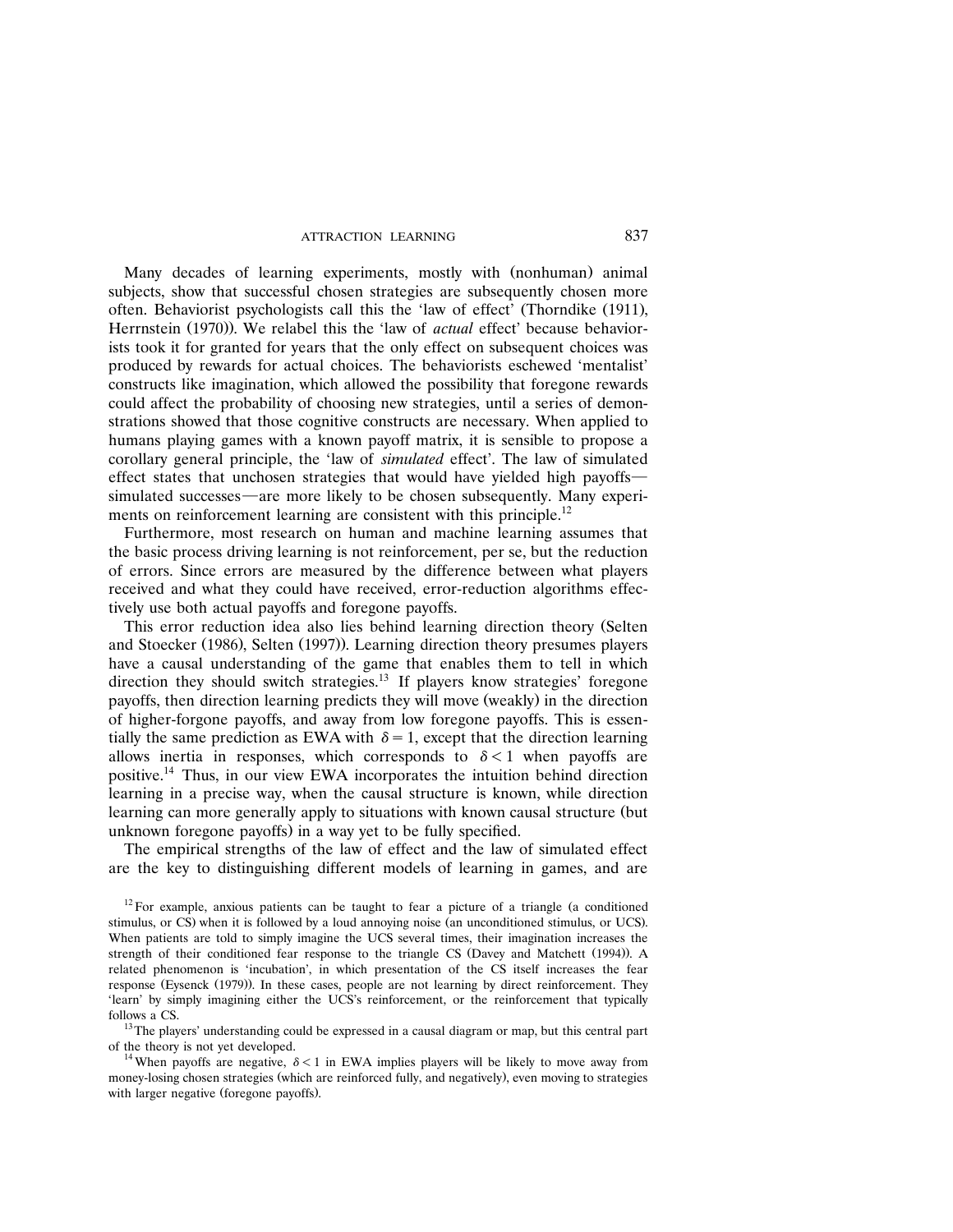calibrated by  $\delta$ . Reinforcement insists that only actual effects matter ( $\delta = 0$ ). Belief models implicitly require that actual and simulated effects are equally strong ( $\delta$  = 1). EWA takes the middle ground.

The parameter  $\delta$  could also be interpreted as creating an endogeneous aspiration level against which payoffs are compared. Including an aspiration level is sensible because many studies show that the reinforcement value of a fixed payoff depends on the aspiration level to which the payoff is compared (e.g.., Erev and Roth (1997)).<sup>15</sup>

In EWA,  $\delta$  creates an adjustable aspiration level endogeneously. It is easy to show that reinforcing strategies according to foregone payoffs means the probability of a chosen strategy  $s_i(t)$  only increases if its payoff is larger than  $\delta$  times the average foregone payoff, holding previous attractions constant (see our working paper for details). Therefore, one can interpret  $\delta$  times the average foregone payoff in each period as a kind of aspiration level. A larger  $\delta$  creates a higher aspiration level. Furthermore, the aspiration level adjusts automatically over time, because it depends on the foregone payoffs in each period. EWA therefore creates an endogeneous, adjustable aspiration level at no extra parametric cost.

If  $\delta$  is interpreted as the weight placed on foregone payoffs, many generalizations spring to mind. The size of the weight  $\delta$  could depend on the size of the foregone payoff or on its sign, to allow the possibilities that unusually large or small foregone payoffs catch a player's attention, or that players are more sensitive to losses than to gains (cf. loss-aversion in risky choices, e.g., Tversky and Kahneman (1992)). If players are more sensitive to foregone payoffs for strategies that are closer to the chosen strategy, or more similar, then  $\delta$  will depend on the distance or similarity between each strategy and the chosen strategy  $s_i(t)$  (cf. Sarin and Vahid (1997)).

If  $\delta$  is applied to others' actual payoffs instead of own foregone payoffs, EWA can be used to capture learning by imitation. Imitation is obviously common, especially among animals, children, and impressionable teenagers. Payoffdependent imitation is also a sensible heuristic behavior in low-information environments where players do not know what their foregone payoffs are, but can observe success of other firms. EWA and imitation learning will be approximately the same when (i) games are symmetric, so that another player's payoffs are the same as one's own foregone payoffs, and (ii) when there are many players who choose different strategies, so that a player who imitates others according to how successful they were is effectively reinforcing a wide range of her own strategies according to their foregone payoffs. We conjecture that these are the conditions under which imitation is most common. If so, then imitation is just a heuristic way to implement foregone-payoff-based updating (a la EWA),

<sup>&</sup>lt;sup>15</sup>Players who tend to repeat previously-chosen strategies, regardless of their outcomes, reveal a 'status quo bias' or 'habit' (Majure (1994), Tang, (1996)). This habitual behavior of chosen strategies can be captured by having an aspiration level that is always lower than the actual payoffs and by a lack of simulated effect.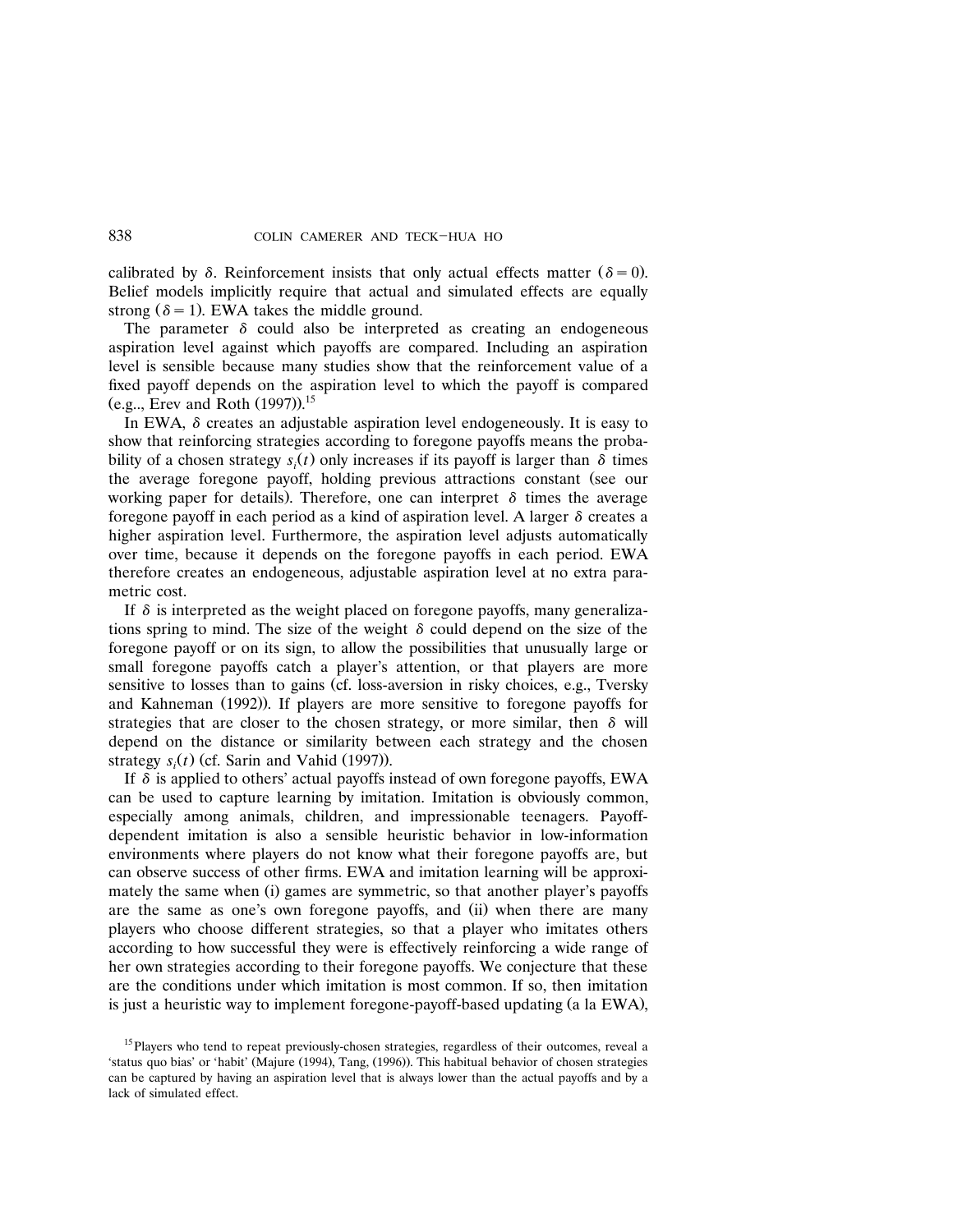using payoffs of others as the best available proxy for one's own unknown payoffs. In this sense, EWA captures some of the intuition underlying imitation, and perhaps much of its empirical force as well.

#### 3.2. *Growth of Attractions*, *and*

The parameter  $\phi$  depreciates past attractions,  $A_i^j(t)$ <sup>16</sup>. The parameter  $\rho$ depreciates the experience measure  $N(t)$ . It captures decay in the strength of prior beliefs, which can be different than decay of early attraction (captured by  $\phi$ ). These factors combine cognitive phenomena like forgetting with a deliberate tendency to discount old experience when the environment is changing.

One way to interpret  $\rho$  and  $\phi$  is by considering the numerator and denominator of the main EWA updating equation  $(2.2)$  separately, and thinking about how reinforcement and belief-based models use these two terms differently. The numerator is  $\phi \cdot N(t-1) \cdot A_i^j(t-1) + [\delta + (1-\delta) \cdot I(s_i^j, s_i^j(t))] \cdot \pi_i(s_i^j, s_{-i}^j(t))$ . This term is a running total of (depreciated) attraction, updated by each period's payoffs. The denominator is  $\rho \cdot N(t-1) + 1$ . This term is a running total of (depreciated) periods of experience-equivalence. Reinforcement models essentially keep track of the running total in the numerator, and do not adjust for the number of periods of experience-equivalence (since  $\rho = 0$ , the denominator is always one). Belief-based models also keep track of the attraction total but divide by the total number of periods of experience-equivalence. By depreciating the two totals at the same rate ( $\rho = \phi$ ), the belief-based models keep the 'per-period' attractions (expected payoffs) in a range bounded by the game's payoffs.

EWA allows attractions to grow faster than an average, but slower than a cumulative total. An analogy might help illustrate. Instead of determining attractions of strategies, think about evaluating a person (for example, an athlete, or a senior colleague you might hire) based on a stream of lifetime performances. The reinforcement model evaluates people based on (depreciated) lifetime performance. The belief-based models evaluate people based on 'average' (depreciated) performance. Both statistics are probably useful in  $e$ valuation—in hiring a colleague or an athlete, you would want to know lifetime performance *and* some kind of performance averaged across experience. One way to mix the two is to normalize depreciated cumulative performance by depreciated experience, but depreciate the amount of experience more rapidly. Then if two people perform equally well on average every year, the person with 10 years of experience is rated somewhere between equally as good and twice as good as the person with five years of experience. When  $\phi > \rho$ , EWA models players who use something in between 'lifetime' performance and 'average' performance to evaluate strategies.

 $^{16}$ A 'primary effect' (or 'imprinting'; Cheung and Friedman (1997)) in which early observations are remembered more strongly than recent ones, can be expressed by  $\phi \geq 1$ .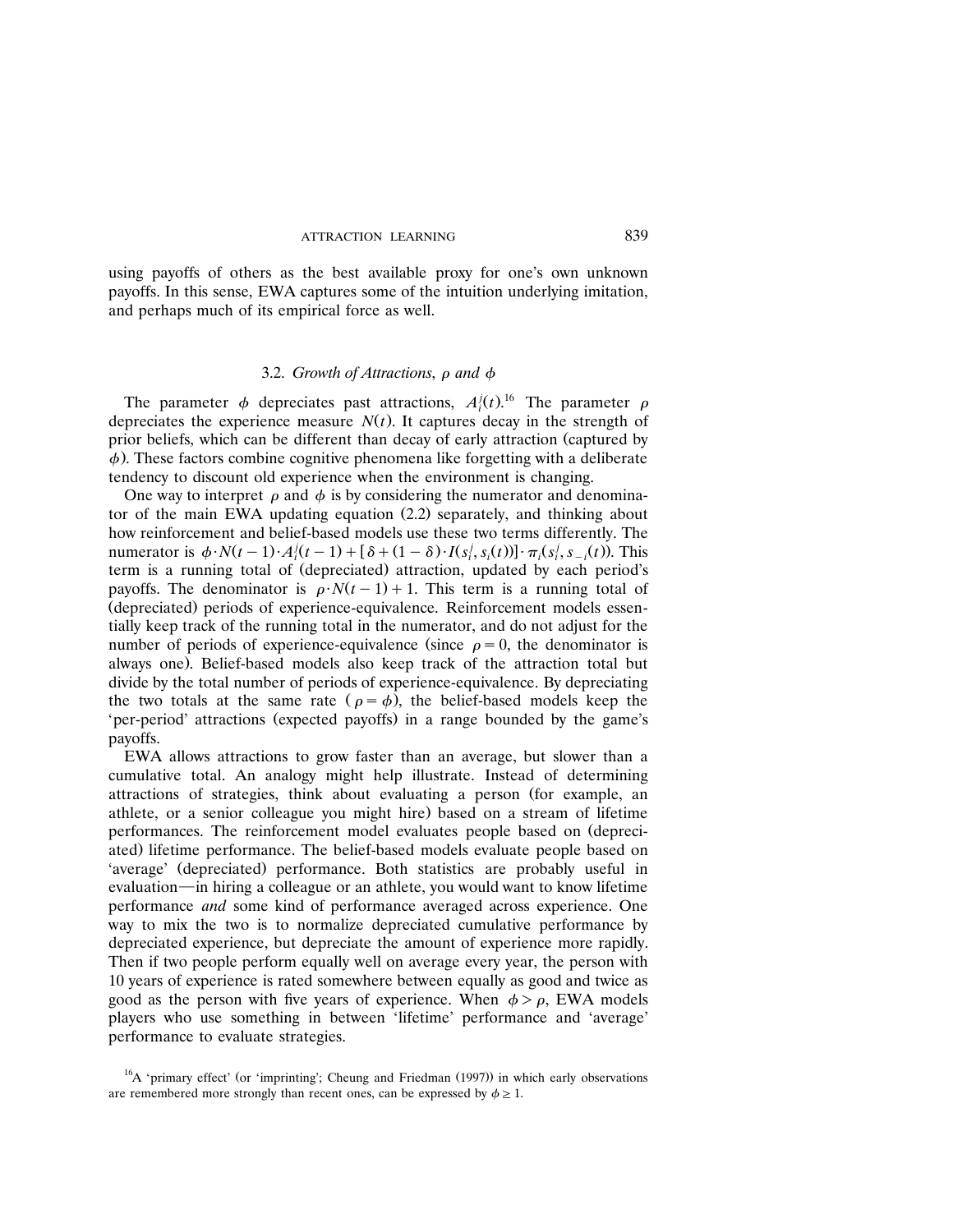The depreciation rate parameters  $\phi$  and  $\rho$  can also be understood by how they control slowdown in learning rate or sharpness of convergence. Solving recursively for steady-state attraction levels shows that those levels equal the ratio  $(1 - \rho)/(1 - \phi)$  times the steady-state average payoff. Thus, when  $\rho = 0$  as in reinforcement learning, attractions can end up outside the bounds of payoff levels (and they grow as large as possible, holding  $\phi$  constant). When  $\rho = \phi$ , as in belief-learning, steady-state attraction levels are equal to steady-state average payoffs. The implication of these two possibilities depends on how attractions determine probabilities. In the logit probability form, only differences in attraction levels affect choice probabilities. Therefore, given a fixed value of  $\lambda$ , attractions that can grow outside the bounds of payoff levels have a wider range across strategies. This allows the possibility of sharper convergence in the sense that choice probabilities can converge closer to the boundaries at zero and one. When attractions are bounded to be close to payoff levels, convergence cannot be as sharp. In the power probability form, only ratios of attraction levels matter. Therefore, if attractions grow, the relative impact of new reinforcements falls; learning slows down. Ceteris paribus, reinforcement learning requires convergence to be as sharp as possible (in the logit form) or requires learning to slow down as quickly as possible (in the power form), while belief learning requires the opposite. EWA is able to choose an intermediate value of  $\rho$  that tailors the sharpness of convergence or rate of learning to the data.

# 3.3. *Initial Attractions*  $A_i^j(0)$  *and their Strength N*(0)

The term  $A_i^j(0)$  represents the initial attraction, which might be derived from an analysis of the game, from surface similarity between strategies and strategies that were successful in similar games, etc. Belief models restrict the  $A_i^j(0)$ strongly by requiring initial attractions to be derived from prior beliefs. This requires, for example, that weakly dominated strategies will always have (weakly) lower initial attractions than dominant strategies. EWA allows more flexibility.

For example, suppose players make first-period choices randomly, by choosing what was chosen previously in a different game, by setting each strategy's initial attraction equal to its minimum payoff (the maximin rule) or maximum payoff (the maximax rule),<sup>17</sup> or by choosing stochastically among selection principles like payoff-dominance, risk-dominance, loss-avoidance, etc. All these decision rules are plausible models of first-period play, but none of them generate initial attractions that are always expected payoffs given some prior beliefs.

We consider the scientific problem of figuring out how people choose their initial strategies as fundamentally different than explaining how they learn.

 $17$ Making a strategy's initial attraction equal to its minimum payoff, for example, is implicitly putting all the belief weight on the choices by others that yield that minimum. But the choices by others that lead to minima for different strategies are likely to be different. So the implicit beliefs underlying each attraction will be different.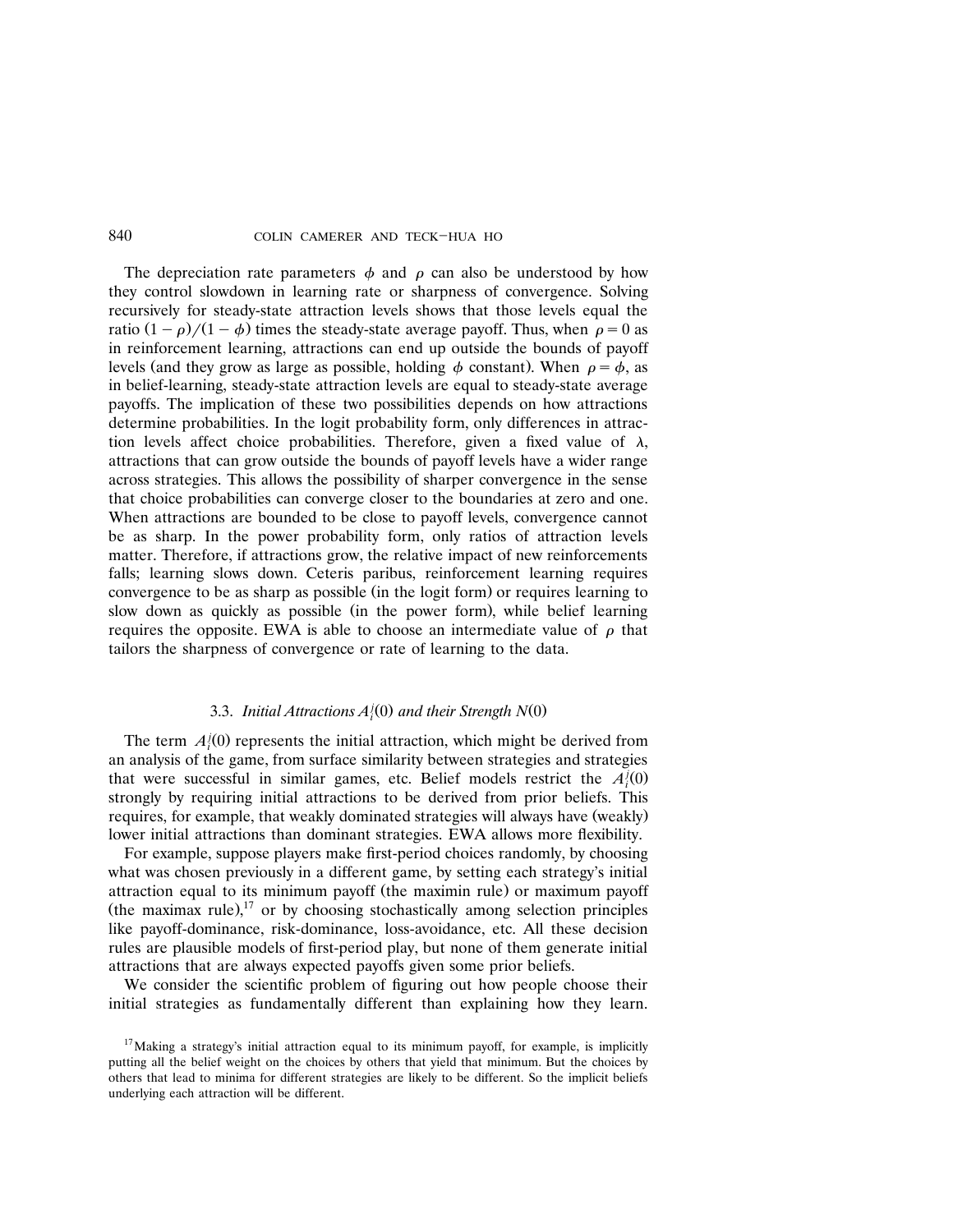Leaving initial attractions unrestricted makes them numerical placeholders that can be filled by a theory of first-period play that supplies attractions as an input to EWA. That combination would be a complete theory of behavior in games, from start to finish.

The initial-attraction weight  $N(0)$  appears in the EWA model to allow players in belief-based models to have an initial prior that has a certain strength (measured in units of actual experience). In EWA,  $N(0)$  is therefore naturally interpreted as the strength of initial attractions, relative to incremental changes in attractions due to actual experience and payoffs. Fixing  $N(0) = 1$  means that, unit for unit, initial attractions  $A_i^j(0)$  and chunks of reinforcement from payoffs are weighed equally when attractions are updated. This is easiest to see by fixing  $\delta = 1$  for simplicity and directly computing the attraction after two periods,  $A_i^j(2)$ , which gives

(3.1) 
$$
A_i^j(2) = \frac{\phi^2 \cdot A_i^j(0) \cdot N(0) + \phi \cdot \pi_i(s_i^j, s_{-i}(1)) \cdot + \pi_i(s_i^j, s_{-i}(2))}{\rho^2 \cdot N(0) + \rho + 1}.
$$

The parameter  $\phi$  captures the declining weight placed on payoffs from more distant periods of actual experience, compared to more recent periods. (That is, the older period 1 payoff  $\pi_i(s_i^j, s_{-i}(1))$  is weighted by  $\phi$  but the recent period 2 payoff  $\pi_i$  ( $s_i^j$ ,  $s_{-i}$ (2)) is not.) Like previous payoffs, the initial attraction is also weighted by a power of  $\phi$  ( $\phi^2$ , because it 'happened' two periods earlier), but is also weighted by  $N(0)$ . Thus, the parameter  $N(0)$  captures the special weight placed on the initial attractions, compared to increments in attraction due to payoffs.  $N(0)$  can therefore be thought of as a'pre-game (introspective) experience' weight. If  $N(0)$  is small the effect of the initial attractions is quickly displaced by experience. If  $N(0)$  is large then the effect of the initial attractions persists.

Notice that updating the experience-weight by  $N(t) = \rho \cdot N(t-1) + 1$  implies a steady-state value of  $N^* = 1/(1 - \rho)$ . In estimation, we have found it useful to restrict *N*(0) to be less than *N*<sup>\*</sup>. This implies  $N(t-1) \le N(t)$ ; the experience weight is (weakly) rising over time. Since the relative weight on decayed attractions, compared to recent reinforcement, is always increasing, the relative weight on observed payoffs is always declining. This implies a 'law of declining effect' that is widely observed in research of learning.

The flexibility of initial attractions and experience weight allows one to fit a variety of models. Theories of equilibrium behavior are special cases in which all 'learning' occurs before the game starts. For example, a 'stubborn' game-theoretically-minded player sets  $A_i^j(0)$  equal to the equilibrium payoffs of each strategy and act as if  $N(0)$  is infinite (meaning that no amount of game-playing experience can outweigh the prior calculation). An adaptive game theorist assumes  $A_i^j(0)$  are equilibrium payoffs but has a small  $N(0)$ , so she learns from experience. A player who does not begin with prior beliefs, but updates accord-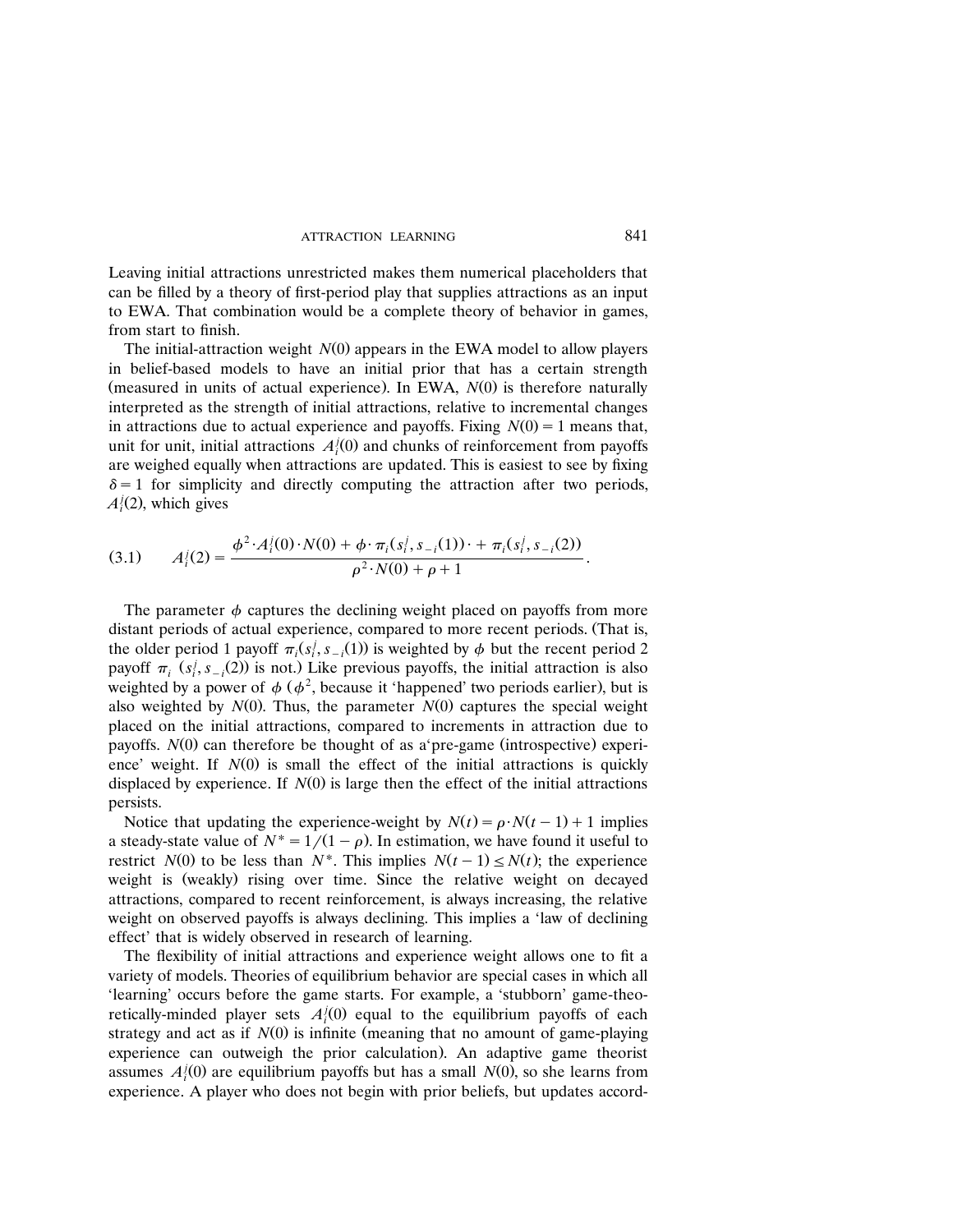ing to experience as a belief learner does, has  $\phi = \rho$  and  $\delta = 1$  with arbitrary  $A_i^j(0)$ .

#### 4. PREVIOUS RESEARCH

In this section we briefly summarize previous research (see Camerer (in progress) for more details).

Several papers investigate only belief learning. Cheung and Friedman (1997) (CF) estimated a weighted fictitious play model on individual-level data from four games (hawkdove, stag hunt, 'buyer seller' and battle-of-the-sexes). They find substantial heterogeneity across subjects but stability across games in parameters that are like our  $\phi$  and  $\lambda$ . A more general belief model, allowing idiosyncratic shocks in beliefs and time-varying weights, was developed by Crawford (1995) to fit data from coordination games, extended by Broseta (1995) to allow ARCH error terms, and applied by Crawford and Broseta (1998) to coordination with preplay auctions. Brandts and Holt (in press) and Cooper, Garvin, and Kagel (in press) simulate fictitious play in signaling games. Boylan and El-Gamal (1992) compare fictitious play and Cournot learning in coordination and dominance-solvable games; they find overwhelming relative support for fictitious play.

Other studies concentrate only on reinforcement learning. Versions of reinforcement in which probabilities were reinforced directly, or cumulative payoffs normalized, were used by Bush and Mosteller (1955), Cross (1983), and Arthur  $(1991)$ . Harley  $(1981)$  posited a reinforcement model using cumulative payoffs and simulated its behavior in several games. The Harley model was later extended by Roth and Erev (1995) to include spillover of reinforcement to neighboring strategies. Their model fits the time trends in ultimatum, public good, and responder-competition games but converges much too slowly. McAllister (1991) shows that a modified Cross model that uses foregone payoff information fits weak-link data modestly well. Sarin and Vahid (1997) show that a modified Cross model with distance-weighted spillover of reinforcement to similar strategies fits data on coordination experiments with low information fairly well.

These studies of belief and reinforcement learning find that each approach, evaluated separately, has some explanatory power. Other studies compared models.<sup>18</sup> Erev and Roth (1997) add an adjustable reference point to their earlier model (cf. Cross (1983)). The extended model fits slightly better than fictitious play, at the individual level, in constant-sum games played for 100 or

 $18$  In still another approach, models in which players learn to shift weight across various rules (or 'methods'), rather than across strategies, were studied by Tang (1996) and by Stahl (1996, 1997). In Tang's comparison 'method-learning' does slightly worse than reinforcement. Stahl (1997) finds that players seem to weight rules that mimic choices of others or best-respond given diffuse priors.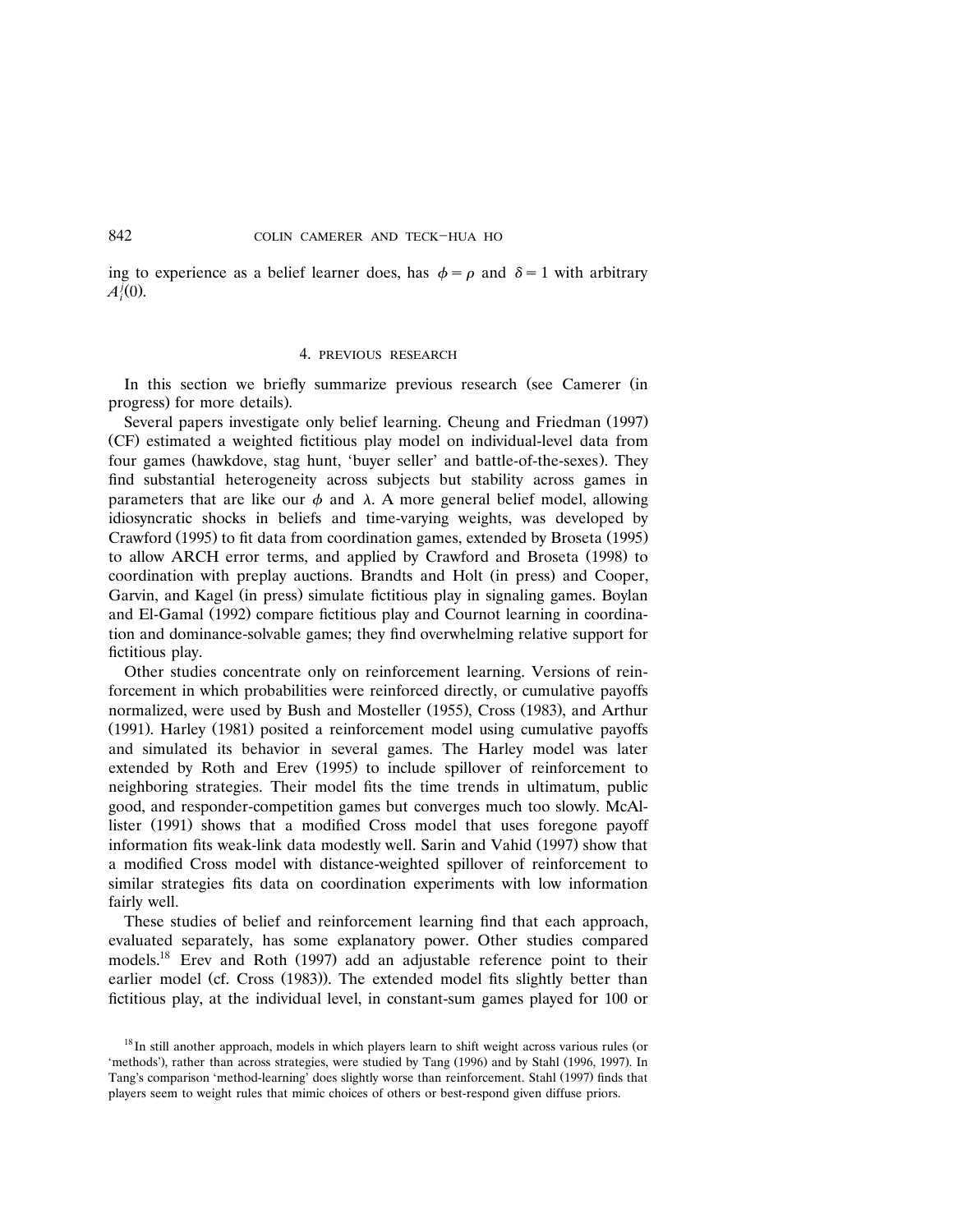more periods. Mookerjhee and Sopher (1994, 1997) (MS) compare average-payoff reinforcement and fictitious play in constant-sum games; reinforcement does somewhat better. Ho and Weigelt (1996) compare modified versions of fictitious play and choice reinforcement (the MS 'vindication' model) in coordination games with multiple Nash equilibria. Fictitious play fits better. Battalio, Samuelson, and Van Huyck (1997) compare average-payoff reinforcement and fictitious play in three variants of stag hunt with the same equilibria but different disequilibrium incentives to converge. Fictitious play does better but a model that uses both reinforcements and expected payoffs does better still.

Many variants of weighted fictitious play and reinforcement (and other models) were compared by Tang (1996) in games with mixed-strategy equilibria. Reinforcement does better in most games. Chen and Tang (1998) fit models to data from two public goods games. In one game equilibration is so fast that Nash equilibrium outpredicts the learning models. In the other game reinforcement does better.

The overall picture from previous research is somewhat blurry. Comparisons appear to favor reinforcement in constant-sum games and belief learning in coordination games. However, specifications of the models and estimation techniques vary across studies. Our approach allows one to compare models more systematically by including all features that have been used differently in different studies. Two general features are especially notable.

First, most papers assume equal initial attractions or, for belief models, uniform priors. Some papers estimate initial attractions using data from early periods (which does not generally optimize overall fit). Our procedure is more general because we estimate initial attractions and experience weight as part of an overall maximization of fit. Estimating initial experience weight  $N(0)$  allows belief models to express a prior strength. This is an important feature of belief learning; omitting it may explain why belief models have sometimes fit relatively poorly (in Mookerjhee and Sopher (1997), Tang (1996), Erev and Roth (1997), Chen and Tang  $(1998)$ .

Second, some reinforcement models assume averaged payoffs affect choices, while others assume reinforcements cumulate. This difference can be captured by allowing  $\rho$  to vary between  $\phi$  (for averaging) and 0 (for maximum cumulation), as EWA does. In addition, many studies of belief learning did not allow weighted fictitious play, as EWA does. Including  $\phi$  and  $\rho$  therefore allows us to determine whether previous mixed results depend on whether reinforcements are averaged or cumulated, and on whether belief models are weighted.

Our methodology for model estimation is more general than most earlier papers in four ways. First, we compare across three classes of games using the same estimation technique (only Cheung and Friedman (1997) have done this in one paper). Second, our method uses standard statistical tests to judge whether differences in fit are due to chance, or put differently, to decide whether simple models are too simple or not. Third, we calibrate models on the first 70% of the periods in each sample and predict the rest of the sample to validate the estimates and avoid overfitting (no previous paper has done this). Fourth, we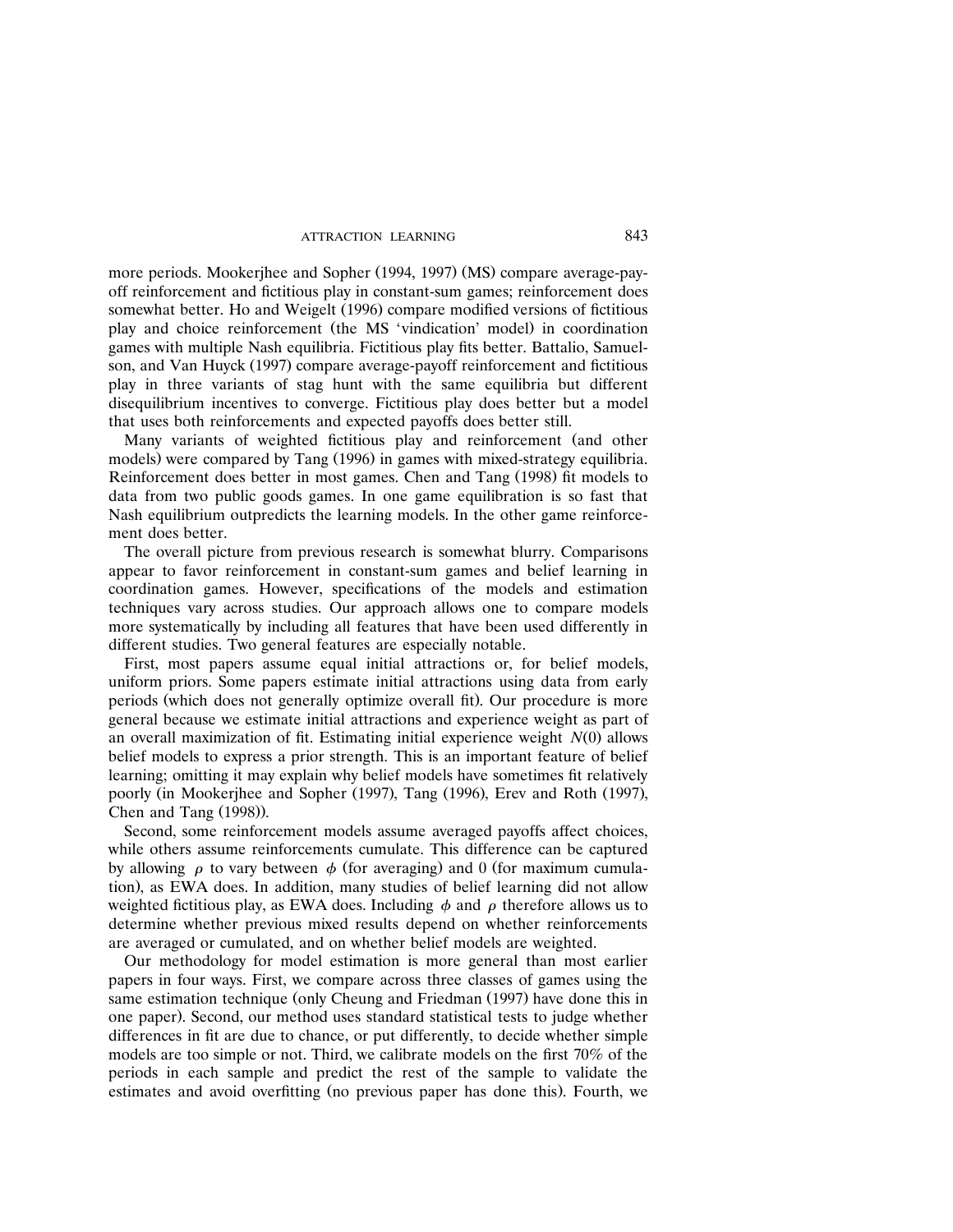allow heterogeneity across individuals by comparing a model with a single class of agents with a two-segment model, which has not been done before.<sup>19</sup>

#### 5. PARAMETER ESTIMATION FROM EXPERIMENTAL DATA

#### 5.1. *Estimation Strategy*

We estimated the values of model parameters using three samples of experimental data<sup>20</sup> and validated the models by predicting behavior out of sample. The games are: Constant-sum games with unique mixed-strategy equilibria (and one weakly dominated strategy); a 'median-action' coordination with multiple Pareto-ranked equilibria; and a dominance-solvable '*p*-beauty contest' game with a unique equilibrium. We chose these games for several reasons.

First, the games have a range of different structural features (as in Cheung and Friedman (1997) and Stahl (1997). This avoids the possible mistake of concluding that a model generally fits well because it happens to fit one class of games.

Second, the games have different spans—the constant-sum games last  $40$ periods and the others last 10 periods. Longer spans provide more data and more power for estimating individual differences. But a mixture of long and short spans are valuable too, because some games—like the coordination games converge quickly. Learning models should be able to explain why convergence is quick in those games and slow in others.

Third, most previous studies have reported results that are favorable to either reinforcement or belief learning. The games we use each present some new challenges to these models. The presence of dominated strategies in the constant-sum games is a challenge for belief models, which predict those strategies will be played relatively rarely. Rapid convergence in the coordination and dominance-solvable games is a challenge for reinforcement learning (see also Van Huyck, Battalio, and Rankin (1996)), which tends to be sluggish.

Next we describe some general features of the estimation method. For simplicity we assume that players' strategies are the stage-game strategies, and denote player *i*'s strategy choice in period *t* by  $s<sub>i</sub>(t)$ . (Of course, in general

<sup>19</sup>The only paper that estimates individual-level parameters on these kinds of models is Cheung and Friedman (1997). While the median parameter estimates are reasonable and similar across games when expected to be, the individual-level estimates are variable (e.g., a third of the  $\phi$ estimates are negative and a sixth are above one). This reflects some imprecision in individual-level estimation that suggests that multiple-segment estimation, which lies between single-segment estimation and individual-level estimation, may be a reasonably parsimonious compromise between<br>the desires to allow heterogeneity and to estimate reliably.

<sup>20</sup>Our working paper includes two other samples of data, on weak-link coordination games and matching pennies (Mookerjhee and Sopher (1994)). We dropped these because the weak-link data did not have a long enough span to permit both calibration and validation; calibration is reported in Camerer and Ho (1999). The matching pennies data did not distinguish models from each other or from Nash equilibrium.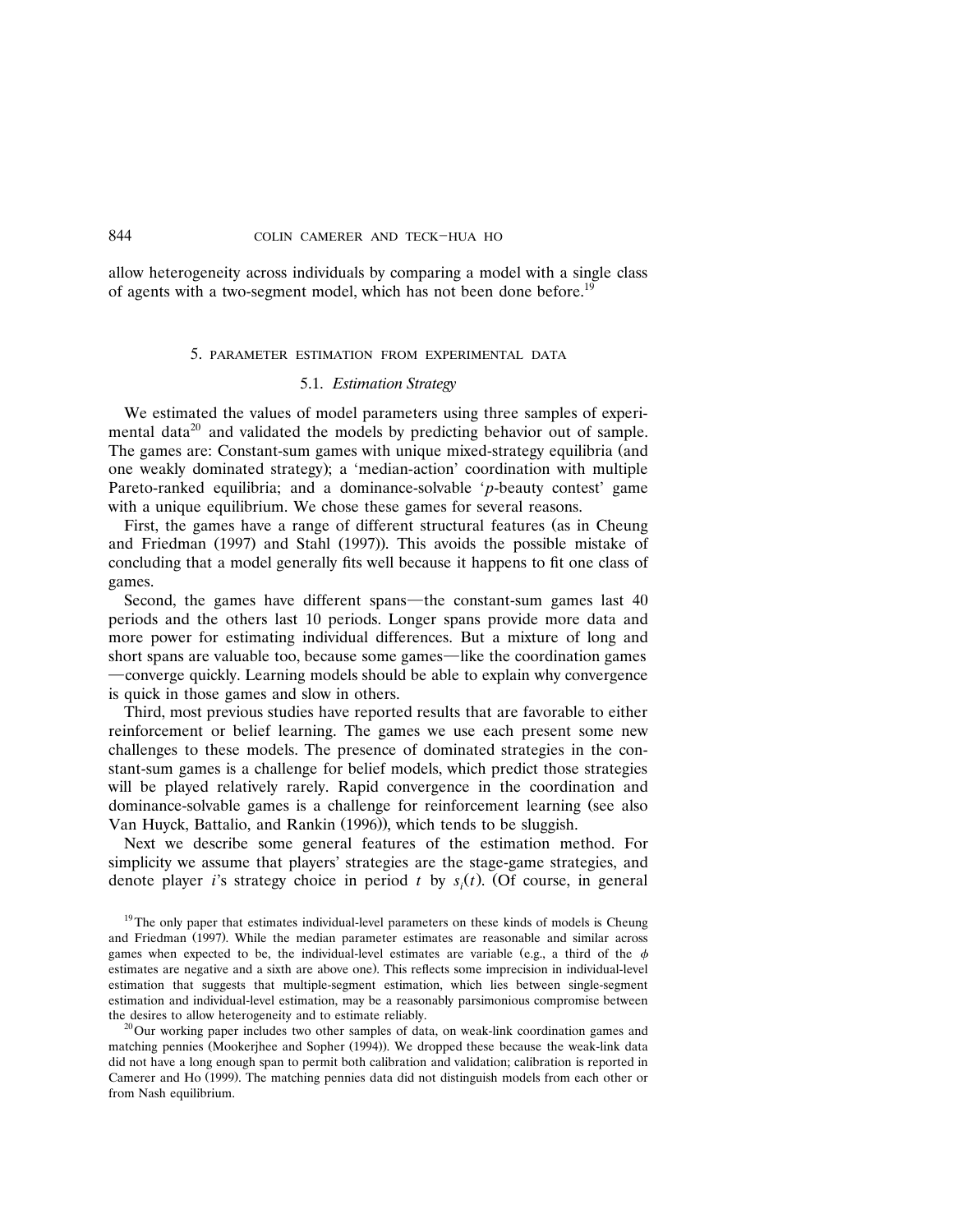strategies could be history-dependent or could be decision rules; we say more about this in the conclusion..

We use a 'latent class' approach in which there are one or two segments of players, and all players in a segment are assumed to have the same parameter values. This technique is standard in some fields (e.g., analyses of brand choice in marketing) and was also suggested by Crawford  $(1995)$ .<sup>21</sup> The single-class estimation provides a representative-agent benchmark. Allowing a second class gives a clue about how important it is to allow heterogeneity. While allowing heterogeneity should obviously improve fit in most cases, it does not always. For example, in constant-sum games, allowing a second class hardly improves the fit at all.

The two-class procedure makes sense for these data sets because there are not enough observations per subject to reliably estimate many more classes.<sup>22</sup> And while including more segments would be desirable, there is no reason to think that assuming all players have the same parameters favors some models over others, so this simplification should not alter our conclusions about which models fit better.

Estimating initial attractions  $A^{j}(0)$  (suppressing the player subscript), as we do, has three advantages. First, assuming initial attractions are equal (or assuming equal priors in belief models) saves degrees of freedom but fits poorly in some of these data sets. Second, estimating initial attractions creates raw material that may be useful for constructing a good theory of first-period play; in a sense, any such theory is trying to *predict* the values that we estimate. Third, forcing a model to maximize fit by estimating learning parameters *and* initial attractions at the same time allows the possibility that the model will misspecify the initial attractions 'on purpose'. That is, if a model cannot easily explain how players move away from initial behavior as they learn, it will misestimate the initial behavior. Therefore, estimating the initial attractions and comparing them with first-period play serves as an indirect test for gross specification error. For example, we see below that reinforcement models fail this test for coordination games.

Let the stage game be repeated for  $T$  rounds. Recall that the indicator function  $I(s_i^j, s_i(t))$  is equal to 1 if  $s_i^j = s_i(t)$  and 0 otherwise. Define the vector def of initial attractions for player *i* to be  $A_i(0) = (A_i^1(0), A_i^2(0), ..., A_i^{m_i}(0))$ . Since we study symmetric games and assume all players have the same parameter values, for this paper there is a common set of initial attractions  $A(0) = A<sub>i</sub>(0)$ *i*. Define the number of subjects by *N*. The overall sample size for calibration,

<sup>&</sup>lt;sup>21</sup> Note that even though all agents in a class have the same parameter values, after the first period they will be predicted to behave differently because their actual choices and experiences vary.

 $^{22}$ Two segments are also useful because one can then compare a two-segment EWA model with a two-segment model in which one segment consists of reinforcement learners and the other segment contains belief learners, to see whether EWA is fitting better than a 'population mixture' of belief and reinforcement learning. We did this in Camerer and Ho (1998) for weak-link and median-action data and found that EWA does fit much better than the mixture model.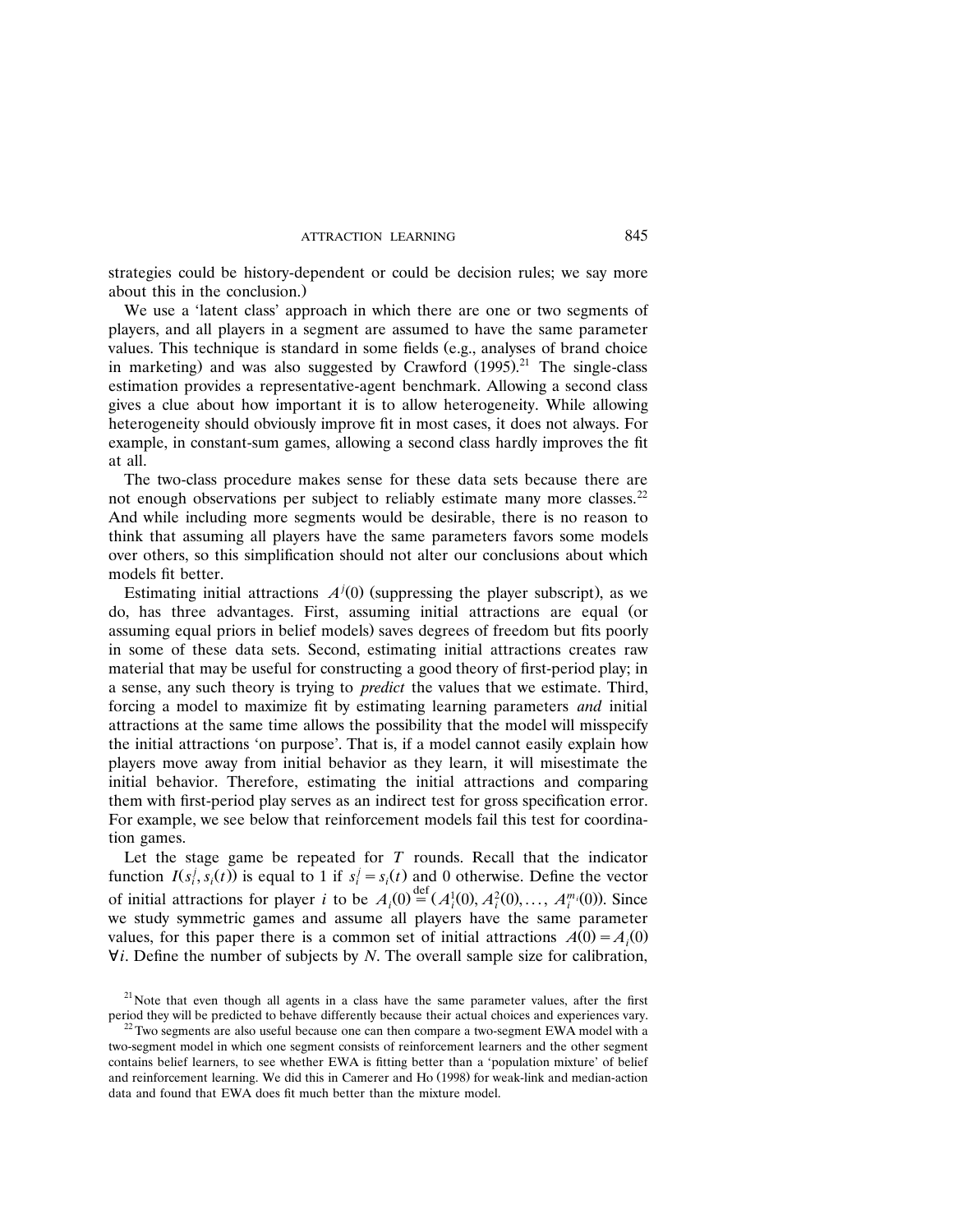$T \cdot T \cdot N$ , is denoted by *M*. Then the log-likelihood function,  $LL(A(0), N(0), N(0))$ .  $\phi$ ,  $\rho$ ,  $\delta$ ,  $\lambda$ ), is

(5.1) 
$$
LL(A(0), N(0), \phi, \rho, \delta, \lambda)
$$
  
= 
$$
\sum_{t=1}^{0.7 \cdot T} \sum_{i=1}^{N} \ln \left( \sum_{j=1}^{m_i} I(s_i^j, s_i(t)) \cdot P_i^j(t) \right)
$$
  
= 
$$
\sum_{t=1}^{0.7 \cdot T} \sum_{i=1}^{N} \ln \left( \sum_{j=1}^{m_i} I(s_i^j, s_i(t)) \cdot \frac{e^{\lambda \cdot A_i^j(t-1)}}{\sum_{k=1}^{m_i} e^{\lambda \cdot A_i^k(t-1)}} \right).
$$

Keep in mind that in the exponential form, attractions are only identified up to a constant, so we must fix one of the  $A<sup>j</sup>(0)$  to equal a constant. We searched over parameter values to maximize the LL function using the MAXLIK routine in GAUSS, which uses a gradient method. To avoid converging to local optima we tried a variety of starting points. We restricted  $\phi$ ,  $\lambda$  to be positive,  $0 \le \delta, \rho \le 1$ .

Generally, violations of these restrictions should be interpreted as either signs of misspecification, or evidence that the model is trying to reach outside reasonable parameter values to explain an unusual feature of data. Fortunately, there are only two cases where the EWA restrictions bind— $\hat{\delta} = 0$  in constantsum game G1, which we can't easily explain, and  $\hat{\rho} = 0$  in coordination games, which we can explain. $^{23}$ 

In order to make the value of  $N(0)$  interpretable as a weight on initial attractions relative to reinforcing payoffs, we restricted the range of  $A^{j}(0)$  to be less than or equal to the difference between the minimum and maximum payoffs in the entire game (while also setting one of the attractions equal to zero for identifiability).<sup>24</sup> Since this restriction is naturally satisfied in belief models, in order to compare EWA to belief and reinforcement learning we imposed it in EWA and reinforcement as well.<sup>25</sup> We also restricted  $0 \le N(0) \le 1/(1-\rho)$  to guarantee that the weights  $N(t)$  rise over time.

 $23$  In the coordination games convergence is very sharp after substantial initial dispersion. To explain this in the logit model, EWA needs attractions to grow apart as rapidly as possible, so high attraction strategies are chosen very frequently (and more frequently than in early periods). Since the denominator of the attraction equation is  $\rho \cdot N(t-1) + 1$ , attractions grow faster if this denominator shrinks, which means a negative value of  $\rho$  can make growth even faster. Therefore, the restricted estimate  $\hat{\rho} = 0$  in the coordination games means the model is trying to make  $\rho$  negative to capture the remarkable pace of equilibration seen in those data.

If the attractions are not restricted in this way, then the experience weight  $N(0)$  expresses both the relative weight on initial attractions and payoffs, *and* a scaling factor which puts attractions and payoffs on the same scale. By restricting attractions to have the same range as payoffs, we can then interpret  $N(0)$  as a relative weight.<br><sup>25</sup> In our working paper we allowed initial attractions to have arbitrary scale, which made MLE

convergence slower and identification worse. Allowing arbitrary attractions helps reinforcement a bit in constant-sum games but does not help much in median-action and beauty-contest games.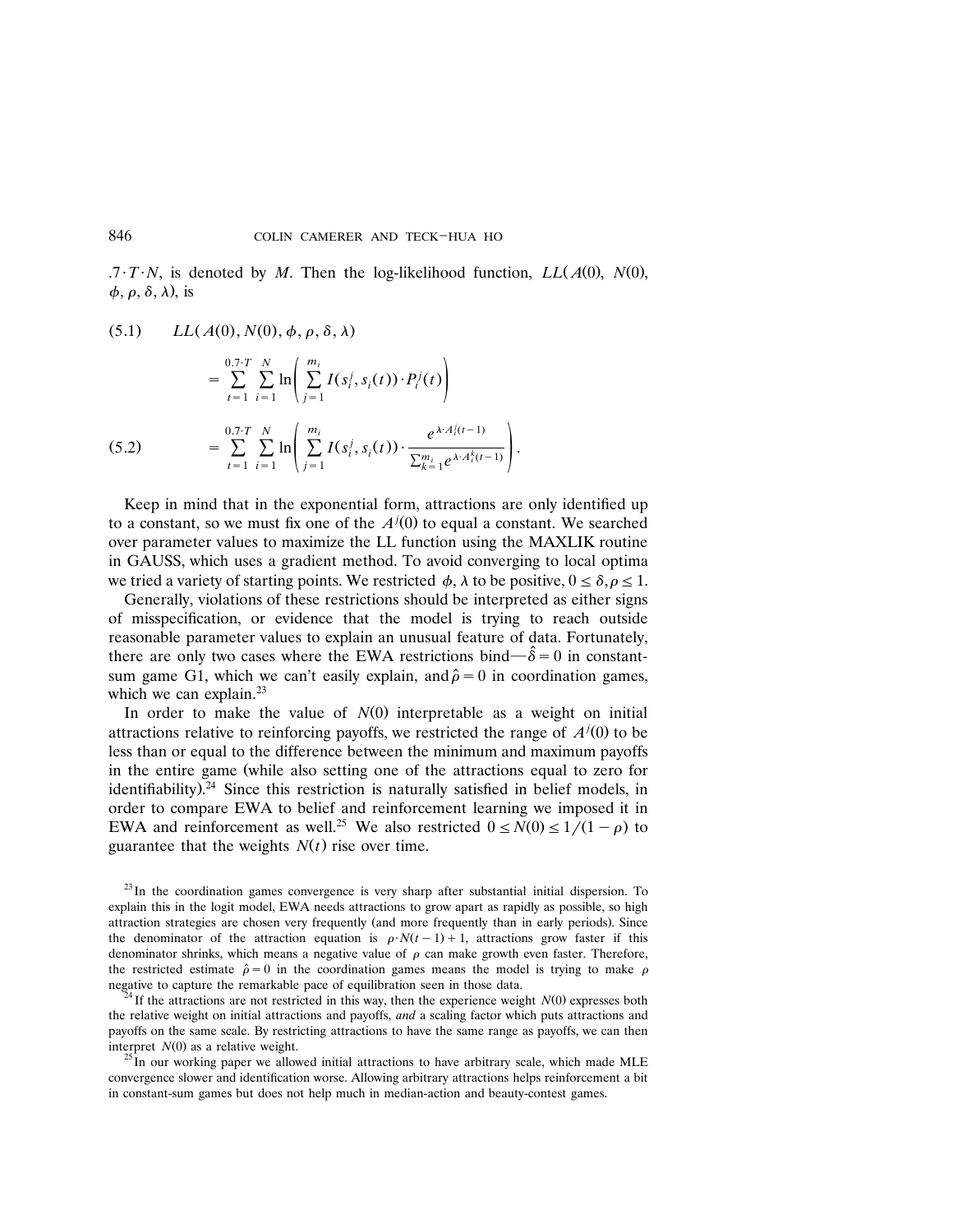Standard errors of parameters were estimated using a jackknife procedure. In each run of the jackknife, one subject was excluded from the analysis and the model was estimated using all remaining subjects.<sup>26</sup> Doing this sequentially produces  $N$  vectors of estimates (where  $N$  is the number of subjects). The parameter standard errors are then the standard deviations of parameter estimates across the  *runs. (Correlations between parameters can also be* computed this way, and help detect identification problems..

Since EWA is always more general than the special cases, it will necessarily fit the data better so there is some danger of overfitting. To guard against this we use five ways to penalize theories that have more degrees of freedom. We calibrate the models by deriving MLE estimates using the first 70% of the observations in each sample, and measure goodness of fit three ways. Then we validate the models by using the derived estimates to predict the path of play in the remaining 30% of the sample and measure fit two ways. This procedure uses enough data to estimate parameters reliably, but also forecasts out-of-sample to ensure models are not being overfit.

Obviously, deriving estimates on one part of the sample and predicting the rest of the sample implicitly assumes stationarity in parameters throughout the sample. In games that converge within an experiment, it is an open question how much power out-of-sample forecasting has to distinguish theories when behavior in the later, holdout-sample periods does not vary much. As is shown below for coordination games, the power can be substantial. The reason is that some theories *do* predict a lot of variation in later periods. If there is little variation in the holdout sample, the *absence* of variation counts against a theory that predicts variation. Also, we use the first 70% of the periods in an experimental session to calibrate parameter estimates and the final 30% of the periods to validate (forecast). A different approach is to derive estimates for some fraction of the *subjects* (using their entire samples), and use those estimates to forecast behavior for a holdout sample of subjects across the entire experimental session. Future work could use that method and compare the results to ours.

To evaluate model accuracy in the calibration phase, the three criteria we report are: Log likelihoods (these are used in  $\chi^2$  tests, which effectively penalize for EWA), and Akaike and Bayesian information criteria, which penalize theories according to the number of free parameters in different ways.<sup>27</sup> We also report a pseudo- $R^2$ , denoted  $\rho^2$ , based on the Akaike measure, so one can see how much better the models do than random choice.<sup>28</sup> For the validation sample we report the log likelihood and a mean squared deviation

<sup>&</sup>lt;sup>26</sup>For the constant-sum games, with only twenty subjects per game (ten row players and ten column players), every pair of row and column players were excluded, giving 100 jackknife runs.

column players), every pair of row and column players were excluded, giving 100 jackknife runs.<br><sup>27</sup>The Akaike criterion (AIC) is  $LL - k$  and the Bayesian criterion (BIC) is  $LL - (k/2) \cdot \log(M)$ where *k* is the number of degrees of freedom and *M* is the size of the calibration sample. <sup>28</sup>The measure  $\rho^2$  is the difference between the Akaike measure and the log likelihood of a

model of random choices, normalized by the random-model log likelihood.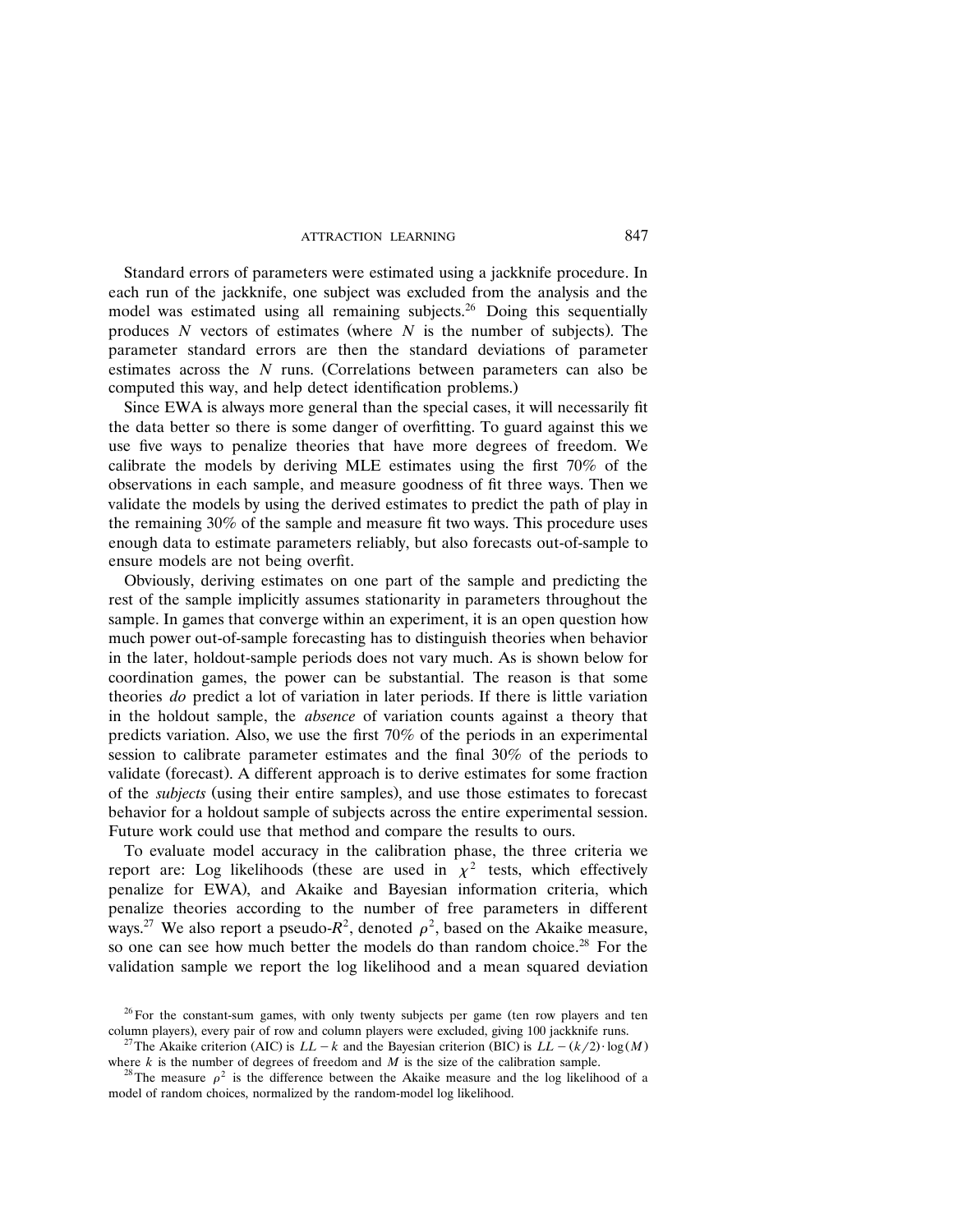(*MSD*), which is defined as

(5.3) 
$$
MSD = \sum_{t = .7 \cdot T + 1}^{T} \sum_{i = 1}^{N} \sum_{j = 1}^{m_i} \frac{\left[ P_i^j(t) - I(s_i^j, s_i(t)) \right]^2}{.3 \cdot T \cdot N \cdot m_i}.
$$

(Note that this MSD does not average observations across individuals.) Model fits are also compared to a random choice model in which all strategies are chosen equally often in each period.<sup>29</sup>

Since out-of-sample forecasting is a tougher test than in-sample fitting, and levels the playing field among theories with different numbers of parameters, why report in-sample fits at all? One reason is that both measures of fit are needed to judge whether a model does much better in-sample than out-of-sample, which is the telltale sign of egregious over-fitting. Furthermore, most previous studies have relied solely on in-sample fits for comparing models. Reporting them allows readers familiar with such comparisons to weigh the results against their own standards.

For each game, we describe the game and basic details of how the experiments were conducted. Then we compare models and discuss parameter estimates.

Table I previews and summarizes the results. Within each game and measure, other than LL and  $\rho^2$ , the best fit statistic is printed in italics and marked with an asterisk. In both the calibration and validation phases, EWA fits substantially better in four of six games; in two cases the belief models fit a little better. If EWA was overfitting, it would do relatively better in calibration than in validation, but this isn't the case.) Belief models do better than reinforcement in constant-sum games and worse in the median-action game. In the beauty contest game, the belief model does worse than reinforcement during calibration and better during validation. The two-segment models generally fit a little better during both validation and calibration, but the improvement in fit over one-segment models is small.

## 5.2. *Constant*-*sum Games with Dominated Actions*

We fit data from four constant-sum games: two are  $4 \times 4$  (G1 and G3) and the others are  $6 \times 6$  (G2 and G4) from Mookherjee and Sopher (1997). Tables IIa-b show the payoff matrices.<sup>30</sup> The  $4 \times 4$  games essentially collapse three of the undominated actions (actions 3–5) of the  $6 \times 6$  games into a single action  $(\text{action } 3)$ .

 $29$  We do not compare results with Nash equilibrium, as many studies do, because it does very poorly in constant sum games and beauty-contest games (in which iteratively-dominated strategies predicted to have zero probability are often played) and does not exclude any choices in the coordination games.<br><sup>30</sup>The fractional payoffs (e.g.,  $2/3W$ ), denote probabilistic chances of winning *W*. These present a

complication for reinforcement models, including EWA—do you reinforce the actual payoff (which has a one-third chance of being zero if  $2/3W$  is the payoff) or the expected payoff? We reinforce according to the expected payoff.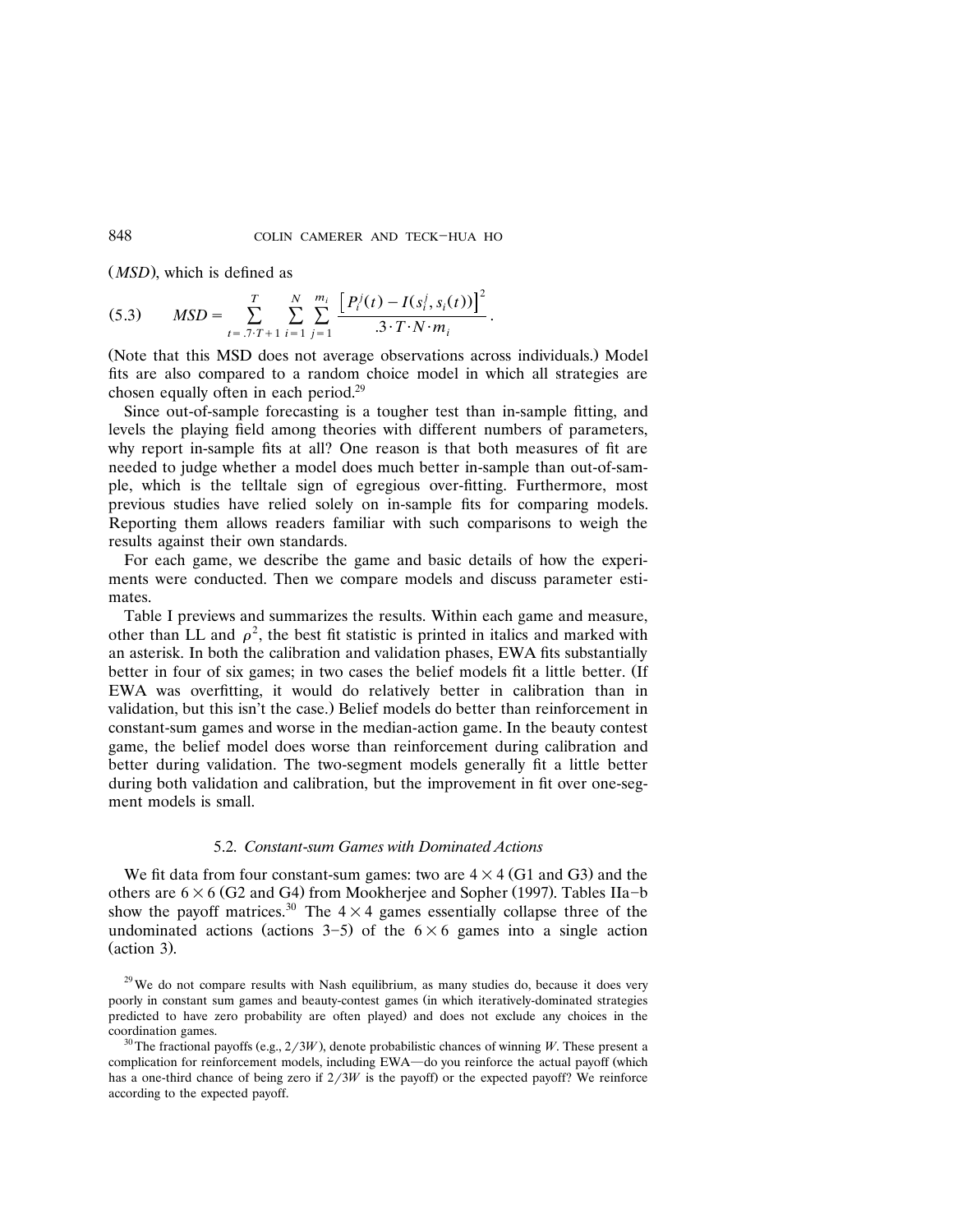# ATTRACTION LEARNING 849

## TABLE I

#### MODEL CALIBRATION AND VALIDATION IN MEDIAN-ACTION, CONSTANT-SUM, AND *P*-BEAUTY CONTEST GAMES

| Game                         | No. of           |                      | Calibration |                             |          | Validation                     |            |
|------------------------------|------------------|----------------------|-------------|-----------------------------|----------|--------------------------------|------------|
| Model                        | Parameters       | LL                   | AIC         | <b>BIC</b>                  | $\rho^2$ | LL                             | <b>MSD</b> |
| Constant-sum $1 (M = 560)$   |                  |                      |             |                             |          |                                |            |
| 1-Segment                    |                  |                      |             |                             |          |                                |            |
| Random                       | $\boldsymbol{0}$ | $-803.69$            | $-803.69$   | $-803.69$                   |          | $0.0000 - 332.71$              | 0.1875     |
| Choice Reinforcement         | 5                | $-681.97$            | $-686.97$   | $-697.96$                   |          | $0.1452 - 335.50$              | 0.1888     |
| Belief-based                 | 6                | $-680.23$            | $-686.23$   | $-699.42$                   |          | $0.1461 - 285.60^* 0.1688^*$   |            |
| <b>EWA</b>                   | 8                | $-653.07$            | $-661.07*$  | $-678.66*0.1775-326.38$     |          |                                | 0.1883     |
| 2-Segment                    |                  |                      |             |                             |          |                                |            |
| Random                       | $\boldsymbol{0}$ | $-803.69$            | $-803.69$   | $-803.69$                   |          | $0.0000 - 332.71$              | 0.1875     |
| Choice Reinforcement         | 11               | $-681.69$            | $-692.69$   | $-716.87$                   |          | $0.1381 - 328.71$              | 0.1905     |
| Belief-based                 | 13               | $-680.12$            | $-693.12$   | $-721.70$                   |          | $0.1376 - 285.96$              | 0.1689     |
| <b>EWA</b>                   | 17               | $-652.46$            | $-669.46$   | $-706.83$                   |          | $0.1670 - 317.66$              | 0.1865     |
| Constant-sum 2 ( $M = 560$ ) |                  |                      |             |                             |          |                                |            |
| 1-Segment                    |                  |                      |             |                             |          |                                |            |
| Random                       | $\boldsymbol{0}$ | $-1003.39 - 1003.39$ |             | $-1003.39$                  |          | $0.0000 - 430.02$              | 0.1435     |
| Choice Reinforcement         | 7                | $-853.61$            | $-860.61$   | $-876.00$                   |          | $0.1423 - 359.74$              | 0.1222     |
| Belief-based                 | 8                | $-797.72$            | $-805.72$   | $-823.31$                   |          | $0.1970 - 350.09$              | 0.1212     |
| <b>EWA</b>                   | 10               | $-790.61$            | $-800.61$   | $-822.59*0.2021-341.71$     |          |                                | $0.1179*$  |
| 2-Segment                    |                  |                      |             |                             |          |                                |            |
| Random                       | $\boldsymbol{0}$ | $-1003.39 - 1003.39$ |             | $-1003.39$                  |          | $0.0000 - 430.02$              | 0.1435     |
| Choice Reinforcement         | 15               | $-853.50$            | $-868.50$   | $-901.48$                   |          | $0.1344 - 363.10$              | 0.1513     |
| Belief-based                 | 17               | $-790.10$            | $-807.10$   | $-844.47$                   |          | $0.1956 - 347.50$              | 0.1205     |
| <b>EWA</b>                   | 21               | $-776.83$            | $-797.83*$  | $-844.00$                   |          | $0.2049 - 335.95* 0.1195$      |            |
| Constant-sum $3 (M = 560)$   |                  |                      |             |                             |          |                                |            |
| 1-Segment                    |                  |                      |             |                             |          |                                |            |
| Random                       | 0                | $-803.69$            | $-803.69$   | $-803.69$                   |          | $0.0000 - 332.71$              | 0.1875     |
| Choice Reinforcement         | 5                | $-710.14$            | $-715.14$   | $-726.13$                   |          | $0.1102 - 308.47$              | 0.1801     |
| Belief-based                 | 6                | $-681.63$            | $-687.63$   | $-700.82*0.1444-296.28$     |          |                                | 0.1728     |
| <b>EWA</b>                   | 8                | $-678.50$            | $-686.50*$  | $-704.09$                   |          | $0.1458 - 301.70$              | 0.1767     |
| 2-Segment                    |                  |                      |             |                             |          |                                |            |
| Random                       | $\boldsymbol{0}$ | $-803.69$            | $-803.69$   | $-803.69$                   |          | $0.0000 - 332.71$              | 0.1875     |
| Choice Reinforcement         | 11               | $-710.14$            | $-721.14$   | $-745.32$                   |          | $0.1027 - 308.30$              | 0.1800     |
| Belief-based                 | 13               | $-681.07$            | $-694.07$   | $-722.65$                   |          | $0.1364 - 295.85^*$            | 0.1722     |
| <b>EWA</b>                   | 17               | $-677.60$            | $-694.60$   | $-731.97$                   |          | $0.1357 - 302.88$              | $0.1712*$  |
| Constant-sum $4 (M = 560)$   |                  |                      |             |                             |          |                                |            |
| 1-Segment                    |                  |                      |             |                             |          |                                |            |
| Random                       | $\boldsymbol{0}$ | $-1003.39 - 1003.39$ |             | $-1003.39$                  |          | $0.0000 - 430.02$              | 0.1435     |
| Choice Reinforcement         | $\overline{7}$   | $-901.60$            | $-908.60$   | $-923.99$                   |          | $0.0945 - 375.94$              | 0.1284     |
| Belief-based                 | 8                | $-857.19$            | $-865.19*$  | $-882.78*$ 0.1377 $-371.18$ |          |                                | 0.1262     |
| <b>EWA</b>                   | 10               | $-855.29$            | $-865.29$   | $-887.27$                   |          | $0.1376 - 362.26$              | 0.1241     |
| 2-Segment                    |                  |                      |             |                             |          |                                |            |
| Random                       | $\boldsymbol{0}$ | $-1003.39 - 1003.39$ |             | $-1003.39$                  |          | $0.0000 - 430.02$              | 0.1435     |
| Choice Reinforcement         | 15               | $-901.60$            | $-916.60$   | $-949.58$                   |          | $0.0865 - 375.62$              | 0.1283     |
| Belief-based                 | 17               | - 856.97             | $-873.97$   | $-911.34$                   |          | $0.1290 - 372.12$              | 0.1265     |
| <b>EWA</b>                   | 21               | $-854.00$            | $-875.00$   | $-921.17$                   |          | $0.1280 - 361.15$ * $0.1239$ * |            |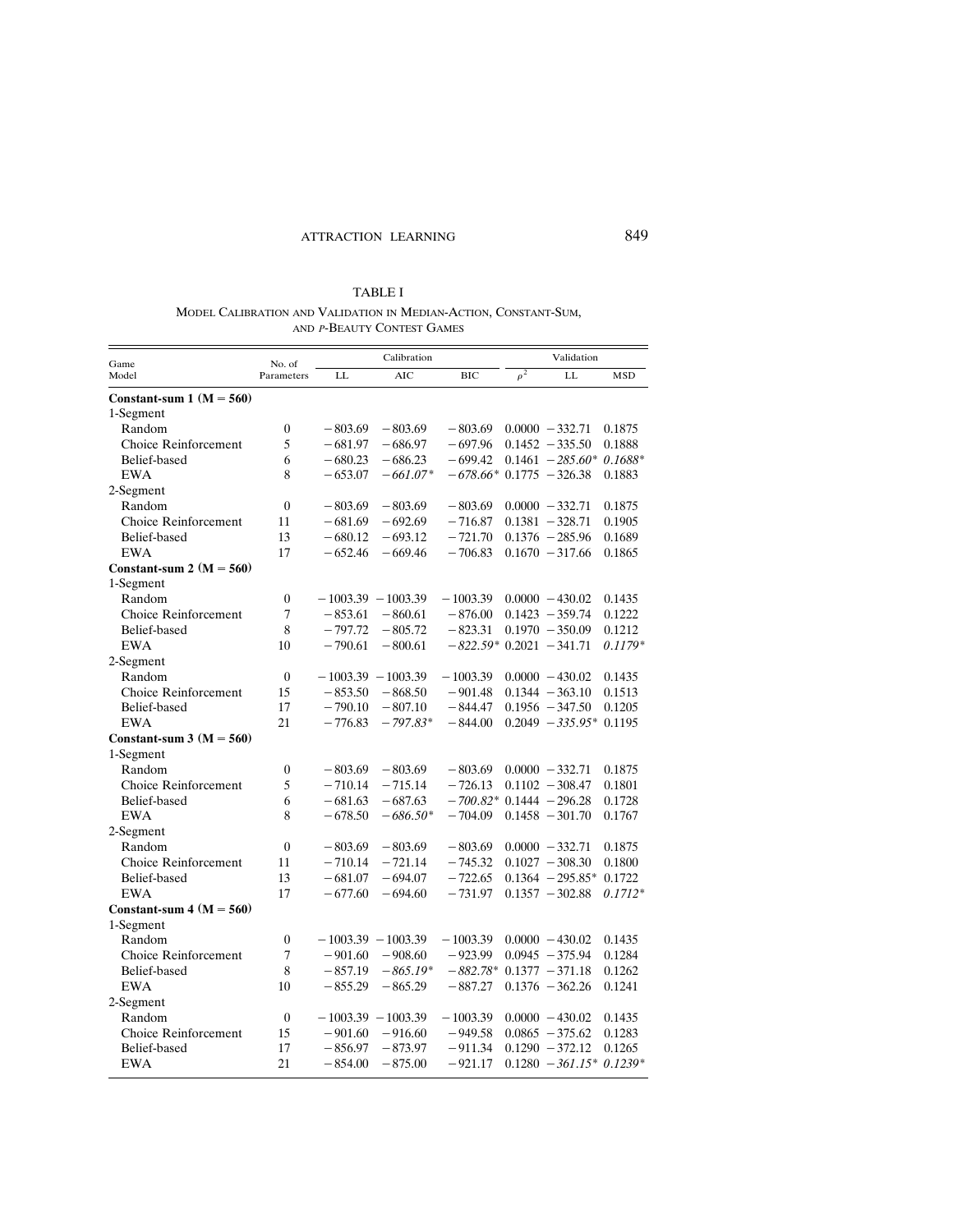| Game                             | No. of       |                      | Calibration          |                                                              |          | Validation         |                  |
|----------------------------------|--------------|----------------------|----------------------|--------------------------------------------------------------|----------|--------------------|------------------|
| Model                            | Parameters   | LL                   | AIC                  | <b>BIC</b>                                                   | $\rho^2$ | LL                 | <b>MSD</b>       |
| <b>Median Action</b> $(M = 378)$ |              |                      |                      |                                                              |          |                    |                  |
| 1-Segment                        |              |                      |                      |                                                              |          |                    |                  |
| Random Choice                    | $\theta$     |                      | $-677.29 - 677.29$   | $-677.29$                                                    | 0.0000   | $-315.24$          | 0.1217           |
| Choice Reinforcement             | 8            |                      | $-341.70 - 349.70$   | $-365.44$ 0.4837                                             |          | $-80.27$           | 0.0301           |
| Belief-based                     | 9            |                      | $-438.74 - 447.74$   | $-465.45$ 0.3389                                             |          | $-113.90$          | 0.0519           |
| <b>EWA</b>                       | 11           |                      | $-309.30 - 320.30$   | $-341.94*0.5271$                                             |          | $-41.05$           | 0.0185           |
| 2-Segment                        |              |                      |                      |                                                              |          |                    |                  |
| Random                           | $\mathbf{0}$ |                      | $-677.29 - 677.29$   | $-677.29$ 0.0000                                             |          | $-315.24$ 0.1217   |                  |
| Choice Reinforcement             | 17           |                      | $-331.25 -348.25$    | $-381.70$                                                    | 0.4858   | $-66.32$           | 0.0245           |
| Belief-based                     | 19           |                      | $-379.24 - 398.24$   | $-435.62$ 0.4120                                             |          | $-70.31$ 0.0250    |                  |
| <b>EWA</b>                       | 23           |                      | $-290.25$ $-313.25*$ | $-358.51$ 0.5375                                             |          |                    | $-34.79*0.0139*$ |
| p-beauty contests $(M = 1372)$   |              |                      |                      |                                                              |          |                    |                  |
| 1-Segment                        |              |                      |                      |                                                              |          |                    |                  |
| Random                           | $\Omega$     |                      | $-6318.29 - 6318.29$ | $-6318.29$                                                   |          | $0.0000 - 2707.84$ | 0.0099           |
| Choice Reinforcement             | 12           |                      | $-5910.99 - 5922.99$ | $-5954.33$                                                   |          | $0.0626 - 2594.37$ | 0.0101           |
| Belief-based                     | 13           |                      | $-6083.04 - 6096.04$ | $-6129.99$                                                   |          | $0.0352 - 2554.21$ | 0.0097           |
| <b>EWA</b>                       | 15           | $-5878.20 - 5893.20$ |                      | $-5932.38$ 0.0673 $-2381.28$                                 |          |                    | 0.0098           |
| 2-Segment                        |              |                      |                      |                                                              |          |                    |                  |
| Random                           | $\mathbf{0}$ |                      | $-6318.29 - 6318.29$ | $-6318.29$                                                   |          | $0.0000 - 2707.84$ | 0.0099           |
| Choice Reinforcement             | 25           | $-5910.98 - 5935.98$ |                      | $-6001.28$                                                   |          | $0.0605 - 2594.17$ | 0.0101           |
| Belief-based                     | 27           |                      | $-6083.02 - 6110.02$ | $-6180.54$ $0.0330 - 2554.11$                                |          |                    | $0.0097*$        |
| EWA                              | 31           |                      |                      | $-5771.46 - 5802.46^* - 5883.43^* 0.0816 - 2355.00^* 0.0098$ |          |                    |                  |

TABLE I

*Continued*

Note that these games each have a weakly dominated action (action  $4$  in  $G1$ and G3 and 6 in G2 and G4). Dominated actions are useful for model discrimination because belief-based models always predict these actions will be chosen (weakly) less frequently than dominant actions, whereas the arbitrary initial attractions allowed by EWA and choice reinforcement can allow frequent choices of dominated strategies.

All these games have a unique mixed strategy equilibrium that is symmetric (even though the games are not symmetric). In games  $G1$  and  $G3$ , in equilibrium actions 1-4 are played with probabilities  $3/8$ ,  $2/8$ ,  $3/8$ , 0 respectively. In games G2 and G4, equilibrium proportions are  $3/8$ ,  $2/8$ ,  $1/8$ ,  $1/8$ ,  $1/8$ , 0 for actions  $1 - 6$ 

Each game was played by 10 different pairs of subjects playing with the same partner 40 times. At the end of each period players were told their partner's choice and their own payoff. In games G1 and G2 a win paid 5 rupees; in games G3 and G4 the payoffs were doubled to 10 rupees. (A typical student's monthly room and board cost 600 rupees..

We derived MLE parameter estimates using the first 28 periods, and validated by predicting the last 12 periods. Because the payoff matrix is not symmetric (even though the equilibrium mixed-strategy proportions are), we estimate separate initial attractions  $A_i^j(0)$  and separate initial experience-weights  $N_i^j(0)$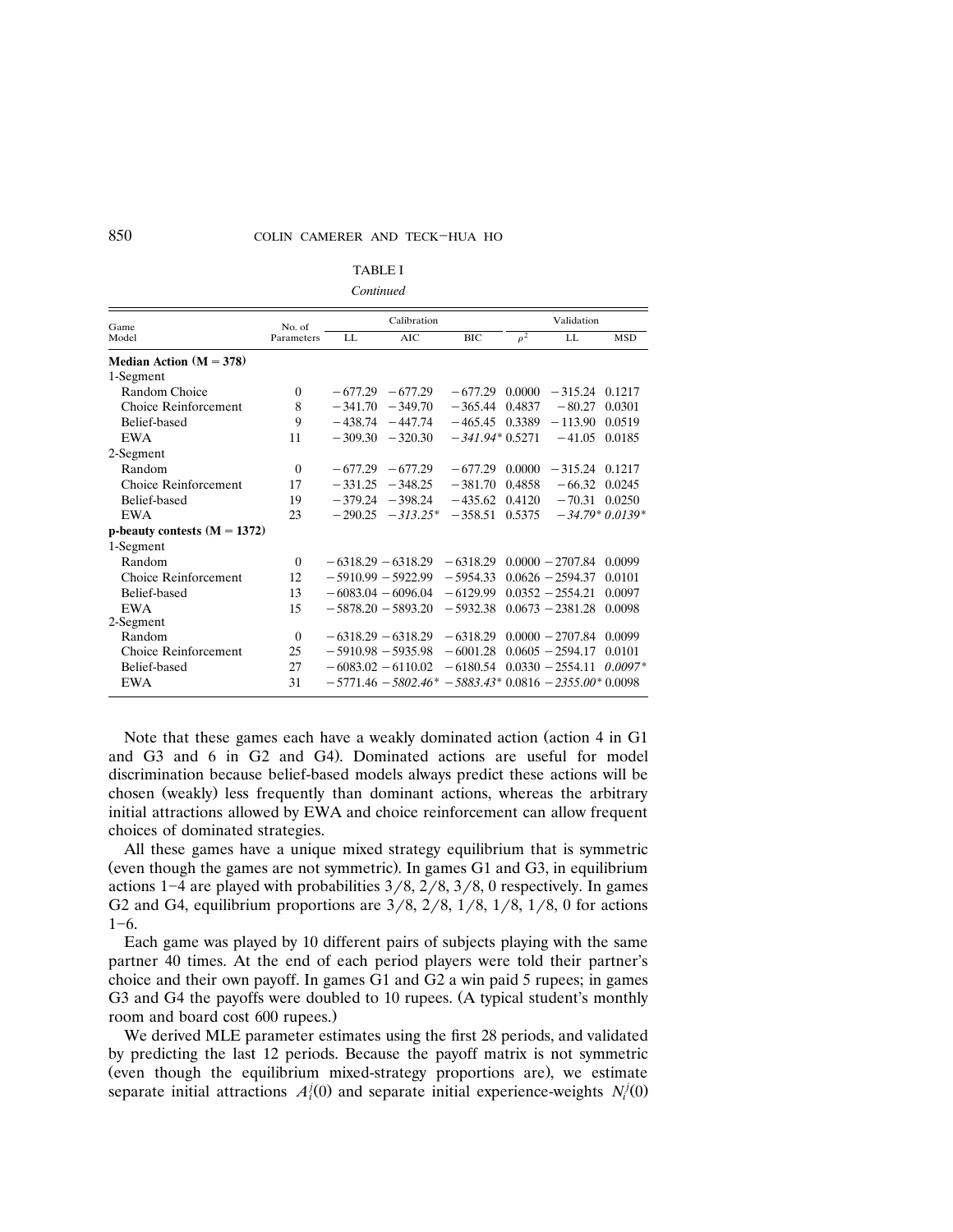|     |                |                |                | AIND $UJ \vee W = IU$ <b>IVILEES</b> |                |
|-----|----------------|----------------|----------------|--------------------------------------|----------------|
|     |                | S <sub>1</sub> | S <sub>2</sub> | Column<br>S <sub>3</sub>             | S <sub>4</sub> |
|     | S <sub>1</sub> | W.L            | L, W           | L, W                                 | W.L            |
| Row | S <sub>2</sub> | L, W           | L, W           | W.L                                  | W.L            |
|     | S <sub>3</sub> | L, W           | W, L           | 1/3W, 2/3W                           | 1/3W, 2/3W     |
|     | S <sub>4</sub> | L, W           | L, W           | 2/3W, 1/3W                           | W, L           |

TABLE IIa  $4 \times 4$  CONSTANT SUM GAMES, G1 ( $W = 5$  RUPEES); AND  $G3(W = 10 \text{ R} \text{UPE})$ 

TABLE IIb

 $6 \times 6$  CONSTANT-SUM GAMES, G2 *(W = 5* RUPEES) AND G4 *(W = 10* RUPEES)

|     |                |                |                |                | Column         |     |     |
|-----|----------------|----------------|----------------|----------------|----------------|-----|-----|
|     |                | S <sub>1</sub> | S <sub>2</sub> | S <sub>3</sub> | S <sub>4</sub> | S5  | S6  |
|     | S <sub>1</sub> | W,L            | L, W           | L,W            | L,W            | L,W | W,L |
|     | S <sub>2</sub> | L,W            | L,W            | W,L            | W,L            | W,L | W,L |
|     | S <sub>3</sub> | L,W            | W,L            | L,W            | L,W            | W,L | L,W |
| Row | S <sub>4</sub> | L, W           | W,L            | W,L            | L,W            | L,W | L,W |
|     | S <sub>5</sub> | L,W            | W,L            | L,W            | W,L            | L,W | W,L |
|     | S <sub>6</sub> | L,W            | L,W            | W,L            | L,W            | W,L | W,L |

for row and column players (though we restrict the total experience weight  $N(0)$ to be the same for both types of players). Tables IIIa-b show the MLE parameter estimates of the models, and  $\chi^2$  tests of the belief and reinforcement restrictions (along with *p*-values and degrees of freedom). We report only the one-segment results because the two-segment results do not improve much and offer no special insights.

Tables IIIa-b shows that for one-segment models, belief-based models and choice reinforcement restrictions are weakly and strongly rejected by  $\chi^2$  tests, respectively, in the calibration phase. In the validation phase, the reinforcement model is worst. The belief model is better than EWA in the four-strategy games G1 and G3, and worse in the six-strategy games G2 and G4. These differences are not large, however, and seem to be due to an idiosyncracy in game  $G1<sup>31</sup>$ 

Tables IIIa-b report parameter estimates and jackknifed standard errors. The initial conditions  $\hat{A}^j(0)$  are encouragingly similar in pairs of low- and high-stakes games  $(G1-G3$  and  $G2-G4$ ), and put low initial attraction on the dominated

<sup>&</sup>lt;sup>31</sup> In game G1, EWA overfits the first 28 periods because it detects some upward trend in strategies S1 and S3, and downward trend in S2. These trends are reversed in the last 12 periods so EWA predicts poorly there. The belief model estimates differences in initial expected payoffs but has a huge value of  $\hat{N}(0) = 300$ , so it doesn't predict much movement at all.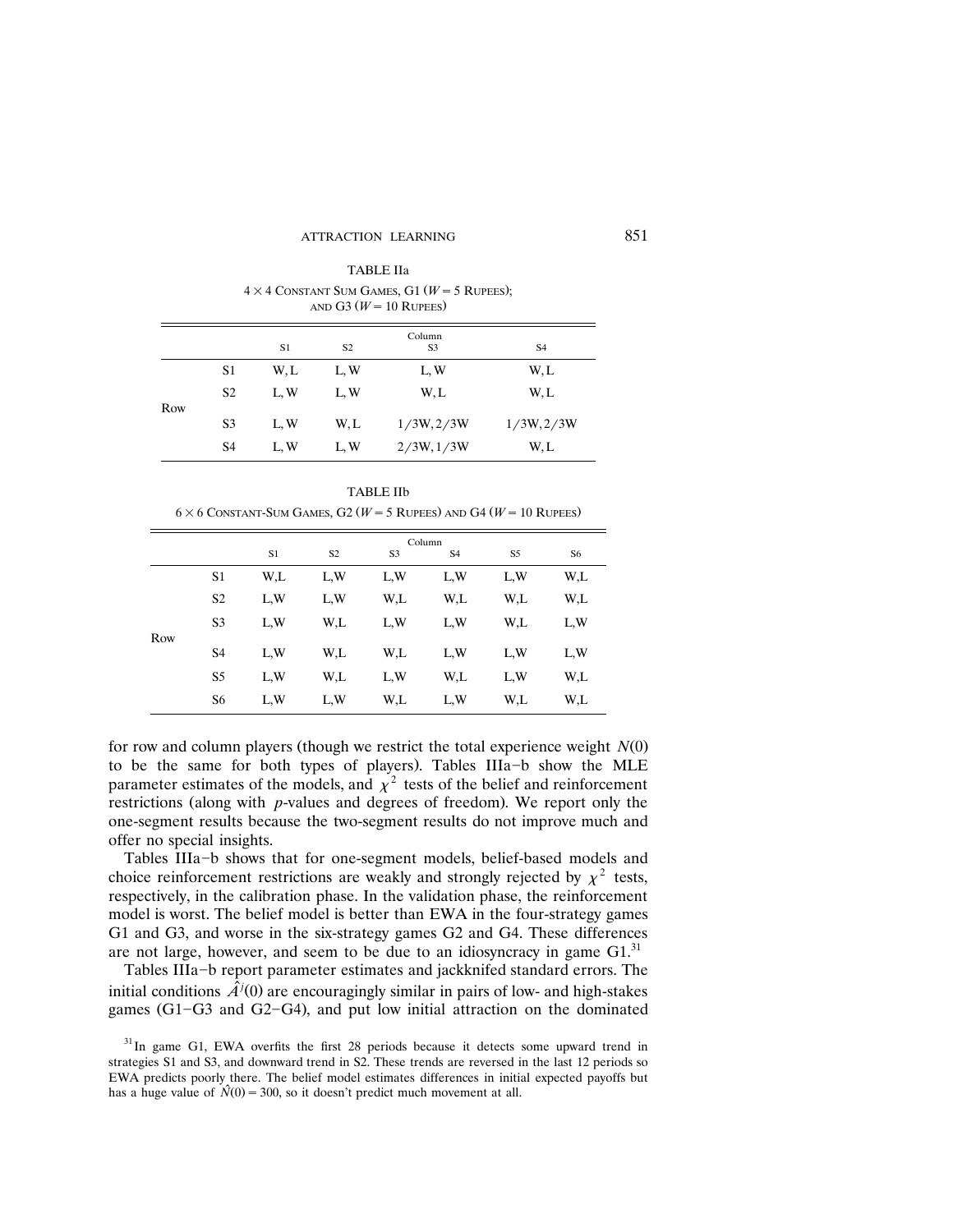| <b>TABLE III</b> a |
|--------------------|
|--------------------|

|                                     |         | <b>EWA</b>     |            | Choice<br>Reinforcement | <b>Belief-Based Models</b> |                     |
|-------------------------------------|---------|----------------|------------|-------------------------|----------------------------|---------------------|
| Parameters                          | G1      | G <sub>3</sub> | G1         | G <sub>3</sub>          | G1                         | G <sub>3</sub>      |
| <b>Initial Values</b><br><b>ROW</b> |         |                |            |                         |                            |                     |
| $A^1(0)$ [N <sup>1</sup> (0)]       | 1.320   | 5.237          | 0.000      | 10.000                  | 1.780 [107.370]            | 3.914 [22.703]      |
|                                     | (0.059) | (0.222)        | (0.012)    | (0.000)                 | $(0.029)$ [1.758]          | $(0.073)$ [0.423]   |
| $A^2(0)$ [N <sup>2</sup> (0)]       | 1.145   | 1.172          | 0.000      | 0.000                   | 1.422 [107.290]            | 1.739 [25.214]      |
|                                     | (0.092) | (0.265)        | (0.000)    | (0.000)                 | $(0.070)$ [4.687]          | $(0.290)$ [1.403]   |
| $A^3(0)$ [N <sup>3</sup> (0)]       | 1.913   | 7.187          | 5.000      | 10.000                  | 2.262 [85.335]             | 4.927 [10.084]      |
|                                     | (0.066) | (0.300)        | (0.000)    | (0.000)                 | $(0.057)$ [4.187]          | $(0.149)$ [1.682]   |
| $A^4(0)$ [N <sup>4</sup> (0)]       | 0.000   | 0.000          | 0.000      | 0.000                   | $0.948$ [0.000]            | 1.159 [0.000]       |
|                                     | (0.000) | (0.000)        | (0.000)    | (0.000)                 | $(0.047)$ [0.000]          | $(0.193)$ $[0.000]$ |
| <b>COLUMN</b>                       |         |                |            |                         |                            |                     |
| $A^1(0)$ [N <sup>1</sup> (0)]       | 2.681   | 6.790          | 5.000      | 10.000                  | 3.385 [96.887]             | 6.674 [19.294]      |
|                                     | (0.091) | (0.640)        | (0.000)    | (0.000)                 | $(0.049)$ [2.923]          | $(0.092)$ [0.536]   |
| $A^2(0)$ [N <sup>2</sup> (0)]       | 2.583   | 6.859          | 5.000      | 10.000                  | 3.079 [87.932]             | 6.423 [17.962]      |
|                                     | (0.102) | (0.580)        | (0.000)    | (0.000)                 | $(0.043)$ [2.582]          | $(0.089)$ [0.935]   |
| $A^3(0)$ [N <sup>3</sup> (0)]       | 2.345   | 5.359          | 5.000      | 8.408                   | 2.896 [115.280]            | 5.711 [20.744]      |
|                                     | (0.092) | (0.735)        | (0.000)    | (0.000)                 | $(0.040)$ [2.563]          | $(0.136)$ [0.514]   |
| $A^4(0)$ [N <sup>4</sup> (0)]       | 0.000   | 0.000          | 0.000      | 0.000                   | 1.281 [0.001]              | 2.384 [0.000]       |
|                                     | (0.000) | (0.000)        | (0.000)    | (0.000)                 | $(0.029)$ $[0.000]$        | $(0.059)$ [0.000]   |
| N(0)                                | 19.630  | 18.391         | 1.000      | 1.000                   | 300,000                    | 58.000              |
|                                     | (0.065) | (0.713)        | (0.000)    | (0.000)                 | [0.000]                    | [0.001]             |
| <b>Decay Parameters</b>             |         |                |            |                         |                            |                     |
| φ                                   | 1.040   | 1.005          | 1.012      | 0.978                   | 1.000                      | 1.000               |
|                                     | (0.010) | (0.009)        | (0.006)    | (0.008)                 | (0.001)                    | (0.005)             |
| $\rho$                              | 0.961   | 0.946          | 0.000      | 0.000                   | 1.000                      | 1.000               |
|                                     | (0.014) | (0.011)        | (0.000)    | (0.000)                 | (0.001)                    | (0.005)             |
| Imagination factor                  |         |                |            |                         |                            |                     |
| δ                                   | 0.000   | 0.730          | 0.000      | 0.000                   | 1.000                      | 1.000               |
|                                     | (0.035) | (0.103)        | (0.000)    | (0.000)                 | (0.000)                    | (0.000)             |
| Payoff sensitivity                  |         |                |            |                         |                            |                     |
| $\lambda$                           | 0.508   | 0.182          | 0.053      | 0.033                   | 1.168                      | 0.459               |
|                                     | (0.048) | (0.015)        | (0.004)    | (0.002)                 | (0.067)                    | (0.063)             |
| Log-likelihood                      |         |                |            |                         |                            |                     |
| $-LL$                               | 653.072 | 678.496        | 681.968    | 710.136                 | 680.232                    | $-681.632$          |
| $x^2$                               |         |                | 57.792     | 63.280                  | 54.320                     | 5.328               |
| $(p$ -value, dof)                   |         |                | (0.000, 3) | (0.000, 3)              | (0.000, 2)                 | (0.067, 2)          |

 $4 \times 4$  CONSTANT-SUM GAMES (G1 AND G3)  $(M = 560)$ 

strategies. The initial experience weight  $\hat{N}(0)$  varies between about 10-20 and is close to its steady-state value of  $1/(1 - \rho)$ . This means that initial attractions are weighted quite heavily, which is reasonable given the slow convergence in these 40-period games. The decay parameters  $\phi$  and  $\hat{\rho}$  are close to one, with  $\hat{\phi} > \hat{\rho}$ . These numbers imply that attractions grow only slightly on average. By forcing  $\rho = 0$ , in contrast, the reinforcement model forces attractions to grow and 'locks in' initial behavior too quickly. Finally,  $\hat{\delta}$  is between .4 and .7 and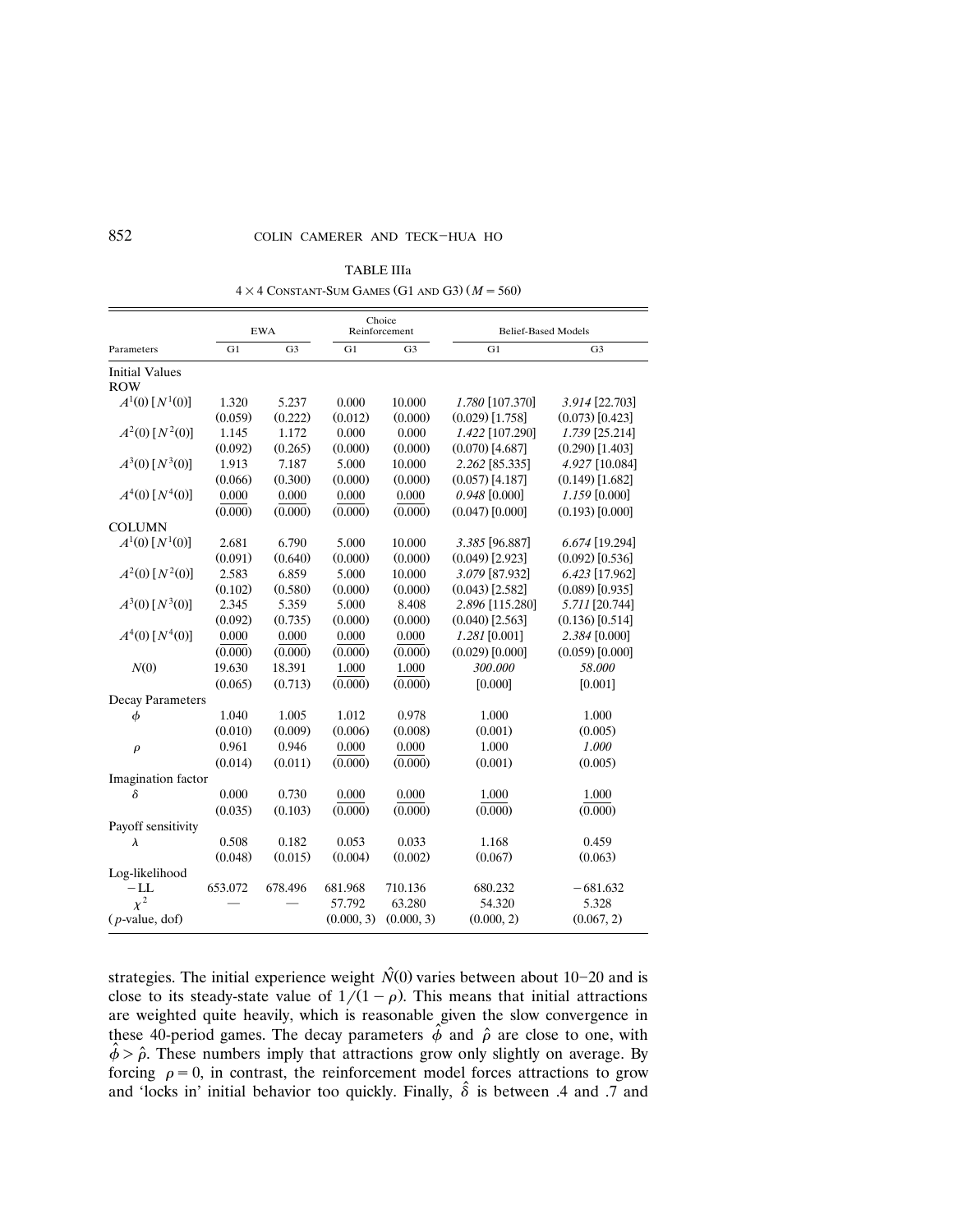|                |                | 1 ADIJ 3 1111  |                         | $6 \times 6$ CONSTANT-SUM GAMES (G2 AND G4) ( $M = 560$ ) |                            |
|----------------|----------------|----------------|-------------------------|-----------------------------------------------------------|----------------------------|
|                | <b>EWA</b>     |                | Choice<br>Reinforcement |                                                           | <b>Belief-Based Models</b> |
| G <sub>2</sub> | G <sub>4</sub> | G <sub>2</sub> | G <sub>4</sub>          | G <sub>2</sub>                                            | G <sub>4</sub>             |
| 2.996          | 9.491          | 5.000          | 10.000                  | 2.309 [41.566]                                            | 5.335 [16.005]             |
| (0.068)        | (0.145)        | (0.000)        | (0.000)                 | $(0.045)$ [0.810]                                         | $(0.053)$ [0.283]          |
| 2.434          | 7.964          | 5.000          | 10.000                  | 2.077 [11.048]                                            | $4.665$ [0.001]            |
| (0.043)        | (0.090)        | (0.000)        | (0.000)                 | $(0.036)$ [0.886]                                         | $(0.053)$ [0.000]          |
| 0.000          | 0.027          | 0.000          | 0.000                   | 1.122 [10.227]                                            | $0.734$ [1.090]            |
| (0.015)        | (0.081)        | (0.000)        | (0.000)                 | $(0.086)$ [1.111]                                         | $(0.050)$ [0.083]          |
| 0.000          | 0.004          | 0.000          | 0.000                   | 1.182 [18.018]                                            | $0.364$ [10.704]           |
| (0.036)        | (0.001)        | (0.000)        | (0.000)                 | $(0.080)$ [0.850]                                         | $(0.026)$ [0.298]          |
| 1.338          | 6.105          | 0.229          | 8.501                   | 1.615 [9.141]                                             | 3.568 [2.200]              |
| (0.034)        | (0.060)        | (0.000)        | (0.000)                 | $(0.030)$ [0.993]                                         | $(0.071)$ [0.115]          |
| 0.000          | 0.000          | 0.000          | 0.000                   | 1.076 [0.000]                                             | $0.097$ [0.000]            |
| (0.000)        | (0.000)        | (0.000)        | (0.000)                 | $(0.038)$ [0.000]                                         | $(0.040)$ [0.000]          |
| 4.998          | 8.733          | 5.000          | 10.000                  | 3.595 [25.296]                                            | 7.769 [6.692]              |
| (0.020)        | (0.198)        | (0.000)        | (0.000)                 | $(0.044)$ [0.797]                                         | $(0.072)$ [0.253]          |
| 4.047          | 6.306          | 4.852          | 9.996                   | 3.218 [32.627]                                            | 6.383 [10.301]             |
| (0.046)        | (0.080)        | (0.000)        | (0.000)                 | $(0.034)$ [1.151]                                         | $(0.131)$ [0.496]          |
| 2.201          | 1.570          | 0.001          | 0.001                   | 2.111527201                                               | 2.0515311                  |

TABLE IIIb

 $6\times6$  C

Parameters G<sub>2</sub>

 $A^1(0)$   $[N^1(0)]$  2.996<br>(0.068)

 $A^2(0) [N^2(0)]$  2.434

Initial Values

|                                 | (0.043) | (0.090) | (0.000)    | (0.000)    | $(0.036)$ [0.886]   | $(0.053)$ [0.000]   |
|---------------------------------|---------|---------|------------|------------|---------------------|---------------------|
| $A^3(0)$ [N <sup>3</sup> (0)]   | 0.000   | 0.027   | 0.000      | 0.000      | 1.122 [10.227]      | $0.734$ [1.090]     |
|                                 | (0.015) | (0.081) | (0.000)    | (0.000)    | $(0.086)$ [1.111]   | $(0.050)$ [0.083]   |
| $A^4(0)$ [N <sup>4</sup> (0)]   | 0.000   | 0.004   | 0.000      | 0.000      | 1.182 [18.018]      | $0.364$ [10.704]    |
|                                 | (0.036) | (0.001) | (0.000)    | (0.000)    | $(0.080)$ [0.850]   | $(0.026)$ [0.298]   |
| $A^5(0)$ [N <sup>5</sup> (0)]   | 1.338   | 6.105   | 0.229      | 8.501      | 1.615 [9.141]       | 3.568 [2.200]       |
|                                 | (0.034) | (0.060) | (0.000)    | (0.000)    | $(0.030)$ [0.993]   | $(0.071)$ [0.115]   |
| $A^{6}(0)$ [N <sup>6</sup> (0)] | 0.000   | 0.000   | 0.000      | 0.000      | 1.076 [0.000]       | $0.097$ [0.000]     |
|                                 | (0.000) | (0.000) | (0.000)    | (0.000)    | $(0.038)$ $[0.000]$ | $(0.040)$ $[0.000]$ |
| <b>COLUMN</b>                   |         |         |            |            |                     |                     |
| $A^1(0)$ [N <sup>1</sup> (0)]   | 4.998   | 8.733   | 5.000      | 10.000     | 3.595 [25.296]      | 7.769 [6.692]       |
|                                 | (0.020) | (0.198) | (0.000)    | (0.000)    | $(0.044)$ [0.797]   | $(0.072)$ [0.253]   |
| $A^2(0)$ [N <sup>2</sup> (0)]   | 4.047   | 6.306   | 4.852      | 9.996      | 3.218 [32.627]      | 6.383 [10.301]      |
|                                 | (0.046) | (0.080) | (0.000)    | (0.000)    | $(0.034)$ [1.151]   | $(0.131)$ [0.496]   |
| $A^3(0)$ [N <sup>3</sup> (0)]   | 2.201   | 1.572   | 0.001      | 0.001      | 2.444 [16.539]      | 3.954 [5.141]       |
|                                 | (0.050) | (0.049) | (0.000)    | (0.000)    | $(0.068)$ [0.922]   | $(0.102)$ $[0.352]$ |
| $A^4(0)$ [N <sup>4</sup> (0)]   | 3.852   | 6.565   | 4.973      | 9.832      | 3.068 [13.391]      | 6.557 [5.684]       |
|                                 | (0.043) | (0.070) | (0.000)    | (0.000)    | $(0.053)$ [0.914]   | $(0.150)$ [0.462]   |
| $A^5(0)$ [N <sup>5</sup> (0)]   | 1.737   | 1.851   | 0.000      | 0.001      | 2.269 [2.147]       | 4.135 [0.028]       |
|                                 | (0.047) | (0.267) | (0.000)    | (0.000)    | $(0.085)$ [0.389]   | $(0.213)$ [0.000]   |
| $A^6(0)$ [N <sup>6</sup> (0)]   | 0.000   | 0.000   | 0.000      | 0.000      | 1.663 [0.000]       | 3.608 [2.155]       |
|                                 | (0.000) | (0.000) | (0.000)    | (0.000)    | $(0.034)$ [0.000]   | $(0.131)$ $[0.373]$ |
| N(0)                            | 15.276  | 9.937   | 1.000      | 1.000      | 90.000              | 30.000              |
|                                 | (0.009) | (0.017) | (0.000)    | (0.000)    | (0.012)             | (0.448)             |
| <b>Decay Parameters</b>         |         |         |            |            |                     |                     |
| $\phi$                          | 0.986   | 0.991   | 0.960      | 0.962      | 0.989               | 1.000               |
|                                 | (0.005) | (0.011) | (0.005)    | (0.005)    | (0.004)             | (0.002)             |
| $\rho$                          | 0.935   | 0.926   | 0.000      | 0.000      | 0.989               | 1.000               |
|                                 | (0.006) | (0.024) | (0.000)    | (0.000)    | (0.004)             | (0.002)             |
| Imagination factor              |         |         |            |            |                     |                     |
| $\delta$                        | 0.413   | 0.547   | 0.000      | 0.000      | 1.000               | 1.000               |
|                                 | (0.082) | (0.054) | (0.000)    | (0.000)    | (0.000)             | (0.000)             |
| Payoff sensitivity              |         |         |            |            |                     |                     |
| $\lambda$                       | 0.646   | 0.218   | 0.098      | 0.046      | 1.812               | 1.501               |
|                                 | (0.030) | (0.019) | (0.005)    | (0.002)    | (0.123)             | (0.019)             |
| $-LL$                           | 790.608 | 855.288 | 853.608    | 901.600    | 797.720             | 842.968             |
| $\chi^2$                        |         |         | 126.000    | 92.264     | 14.224              | 21.280              |
| $(p$ -value, dof)               |         |         | (0.000, 3) | (0.000, 3) | (0.001,2)           | (0.000, 2)          |
|                                 |         |         |            |            |                     |                     |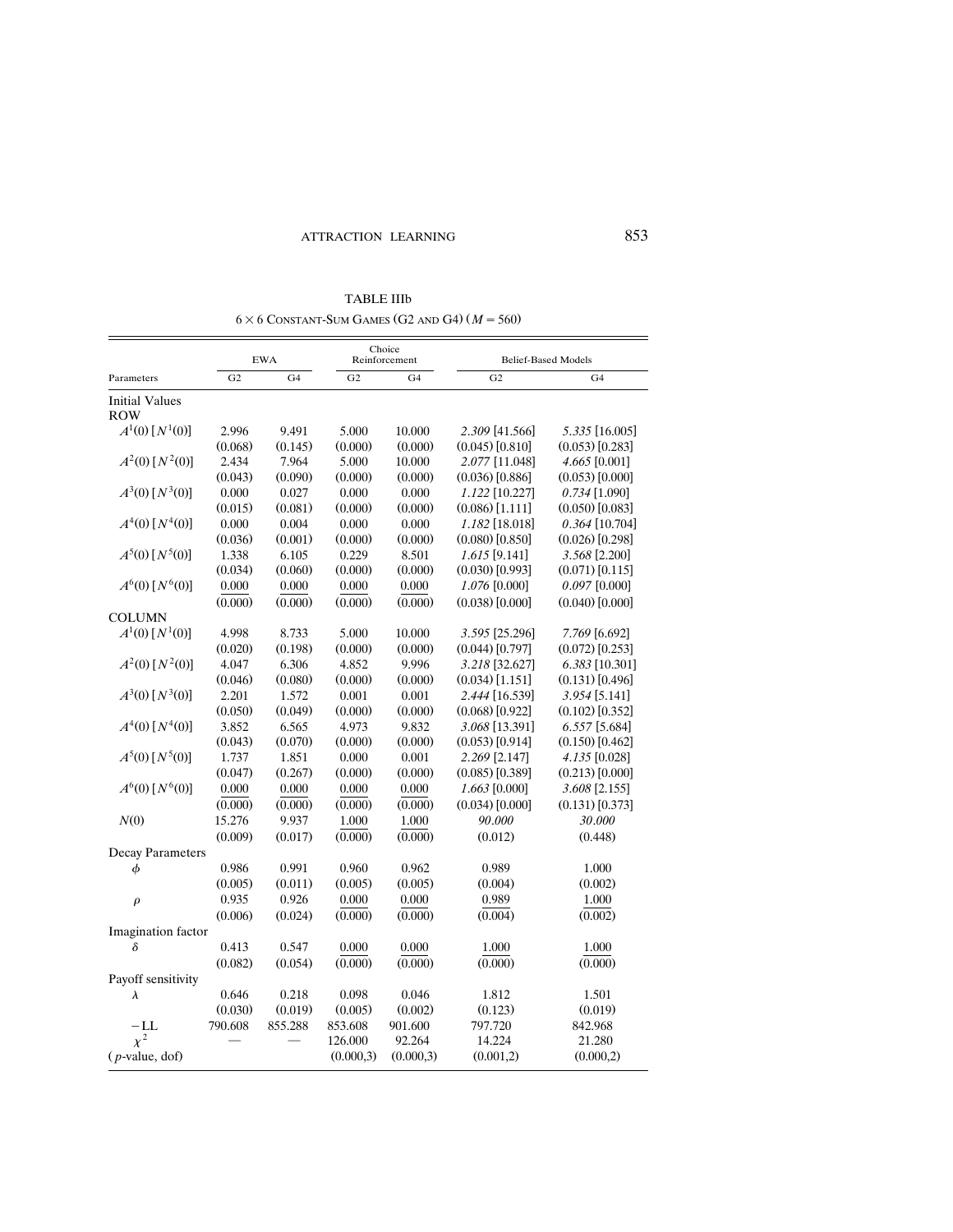significantly different from both zero and one, except in game G1 where it is estimated to be zero.

Notice how the EWA estimates reflect a hybridization of elements of reinforcement and belief learning. First, the initial EWA attractions place much less relative weight on the dominated strategies (the highest-numbered strategies 4 or 6) than the corresponding expected payoffs in belief models. In the belief model the gap between the initial expected payoffs of strategy 2 (the dominant strategies) and the dominated strategies cannot be too large because the strategies are only weakly dominated. For example, in game G1 the estimated EWA attractions on row strategies 2 and 4 are 1.14 and .00, while the corresponding estimated expected payoffs are 1.42 and .95, a gap less than half as large. Thus, EWA exploits the flexibility of initial attractions from reinforcement models to squash the likelihood of playing weakly dominated strategies further down than belief models can. Second, EWA borrows the belief-model property that attractions do not grow much, since  $\hat{\phi}$  and  $\hat{\rho}$  are very close. Third, the estimates of  $\delta$  around .5 (except G1) reflect both the law of simulated effect  $(\delta > 0)$  and stronger effects of actual payoffs than foregone payoffs  $(\delta < 1)$ .

Our conclusions about the relative performance of reinforcement and belief models are different from the findings of Mookerjhee and Sopher (1997). Their analysis differed in a couple of important ways.<sup>32</sup> They allowed cross-effects so that the attraction  $A<sup>j</sup>(t)$  can affect the probability of playing other strategies differentially, which is more general than our approach and seems to favor reinforcement in their estimation. Their version of reinforcement also used 'average achieved earnings' rather than (weighted) cumulative earnings. The fact that  $\hat{\phi}$  was very close to  $\hat{\rho}$  in the EWA estimates indicates that MS took the right tack by using average earnings rather than cumulative earnings, because the cumulative-earnings assumption predicts a sharpness of convergence that is not evident in the data. In addition, their version of the belief model which uses Ž time-averaged expected payoffs) does not begin with an initial pre-game experience count expressing prior beliefs. Our estimates of  $N(0)$  range from 30 to 300, which means that the belief model does best when it starts with a strong prior and updates very little. Thus, the difference between our results and theirs is either due to their use of cross-effects of attractions on other-strategy probabilities, to the fact that they use averaged reinforcements rather than cumulative ones (which improves reinforcement relative to our method), or to the fact that they did not allow strong prior beliefs (which handicaps the belief model relative to our method).

Finally, notice that these constant-sum games simply do not distinguish models empirically very well (as shown also by Erev and Roth (1997)), and the

 $32$  Their analysis used logit estimation of strategy choices to judge whether choices depended more strongly on a player's own average past earnings (a kind of choice reinforcement) or on expected earnings based on opponent's past history (fictitious play). They also compared models based on the entire previous history, weighting all observations equally, with models based on a five-period moving average. (The entire-history models fit better.)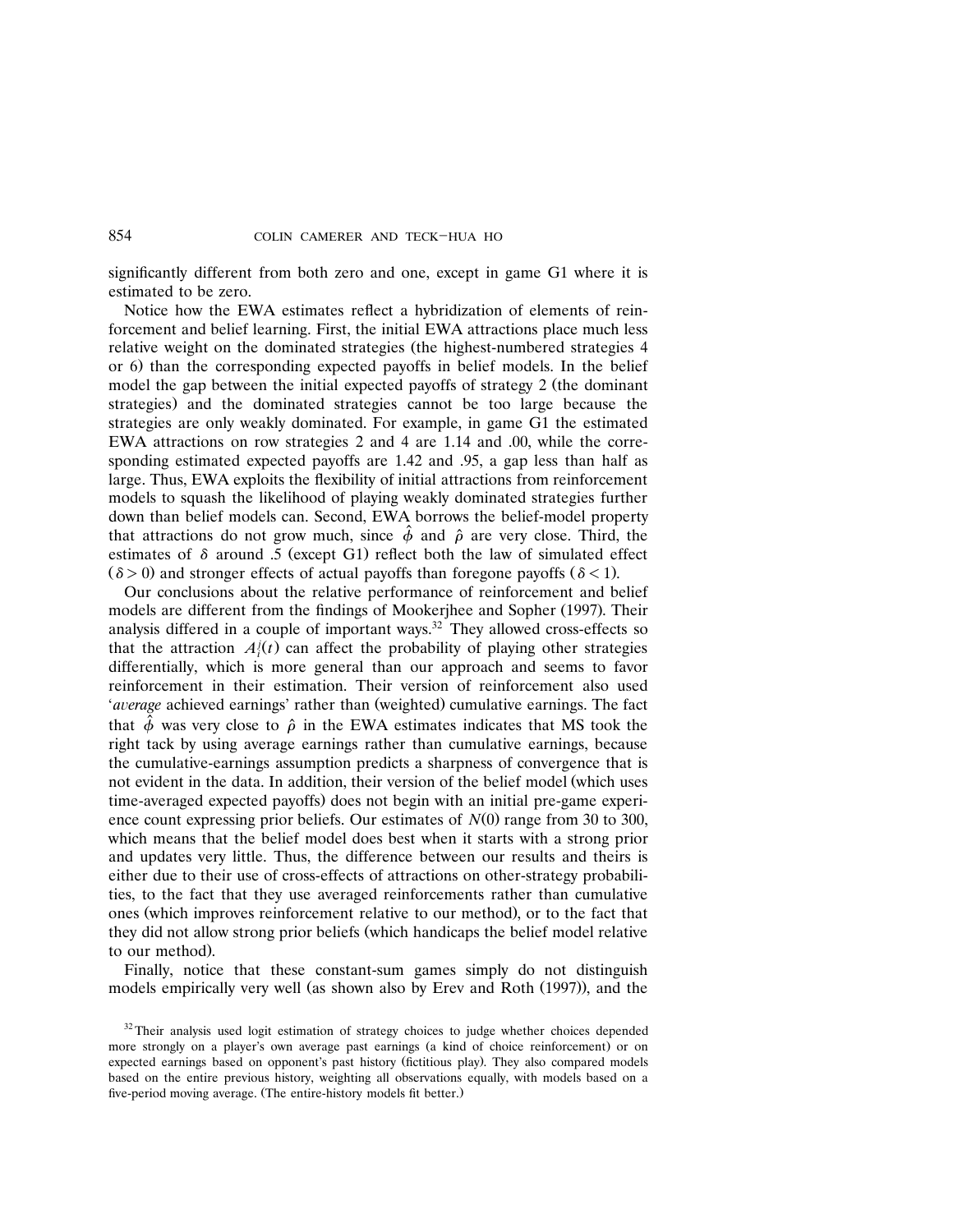|    |                            |                                                         |                                                         |                                                      | THE MEDIAN EFFORT GAME                               |                                                      |                                                         |                                                               |
|----|----------------------------|---------------------------------------------------------|---------------------------------------------------------|------------------------------------------------------|------------------------------------------------------|------------------------------------------------------|---------------------------------------------------------|---------------------------------------------------------------|
|    |                            | 7                                                       | 6                                                       | 5                                                    | Median $\{Xi\}$<br>4                                 | 3                                                    | 2                                                       | 1                                                             |
| Xi | 7<br>6<br>5<br>4<br>3<br>2 | 1.30<br>1.25<br>1.10<br>0.85<br>0.50<br>0.05<br>$-0.50$ | 1.15<br>1.20<br>1.15<br>1.00<br>0.75<br>0.40<br>$-0.05$ | 0.90<br>1.05<br>1.10<br>1.05<br>0.90<br>0.65<br>0.30 | 0.55<br>0.80<br>0.95<br>1.00<br>0.95<br>0.80<br>0.55 | 0.10<br>0.45<br>0.70<br>0.85<br>0.90<br>0.85<br>0.70 | $-0.45$<br>0.00<br>0.35<br>0.60<br>0.75<br>0.80<br>0.75 | $-1.10$<br>$-0.55$<br>$-0.10$<br>0.25<br>0.50<br>0.65<br>0.70 |

TABLE IV

pseudo- $R^2$ 's are low. Coordination games, in which players converge quickly, may prove to be a better domain in which to distinguish theories.

### 5.3. *Median*-*action Games*

In median-action order-statistic coordination games, the group payoff depends on the median of all players' actions.<sup>33</sup> Table IV shows the payoff matrix used by Van Huyck, Battalio, and Beil (VHBB (1990)), whose data we use.

Players earn a payoff that increases in the median, and decreases in the (squared) deviation from the median. The median-action games capture social situations in which conformity pressures induce people to behave like others do, but everyone prefers the group to choose a high median.

We estimate EWA, choice reinforcement, and belief models using sessions 1–6 from VHBB (game  $\Gamma$ ). In their experiments groups of nine subjects each play ten periods together, so the sample has 54 subjects.<sup>34</sup> In each round players choose an integer from 1 to 7, inclusive. At the end of each round the median is announced (but not the full distribution of choices) and players compute their payoffs. Since the groups are large (and players do not know what the median would be if their own choice was different), we assume that players form beliefs over the median of all players, ignoring their own influence on the median and treating the group as a composite single player.

Figure 1a shows the actual frequencies across the six sessions, pooled together. Initial choices are concentrated around  $4-5$ , with a dip at 6 and small spikes at 3 and 7. Later choices move sharply toward the initial medians, which were always 4 or 5. A striking feature, which is masked by pooling sessions, is that the 10th-round median in *e ery* session was equal to the first-round median.

 $33$ Camerer and Ho (1999) also report estimates from 'weak-link' coordination games in which the group payoff depends on the minimum. The parameter estimates are similar to those reported here —for example  $\hat{\rho}$  is .65 and  $N(0)$  is around two.

<sup>&</sup>lt;sup>34</sup> They compared two treatments using nine-person groups and 'dual market' (dm) treatments in which players play with a nine-person group and a twenty-seven person group simultaneously. There is no apparent or statistically-significant difference between these treatments so we pool them together.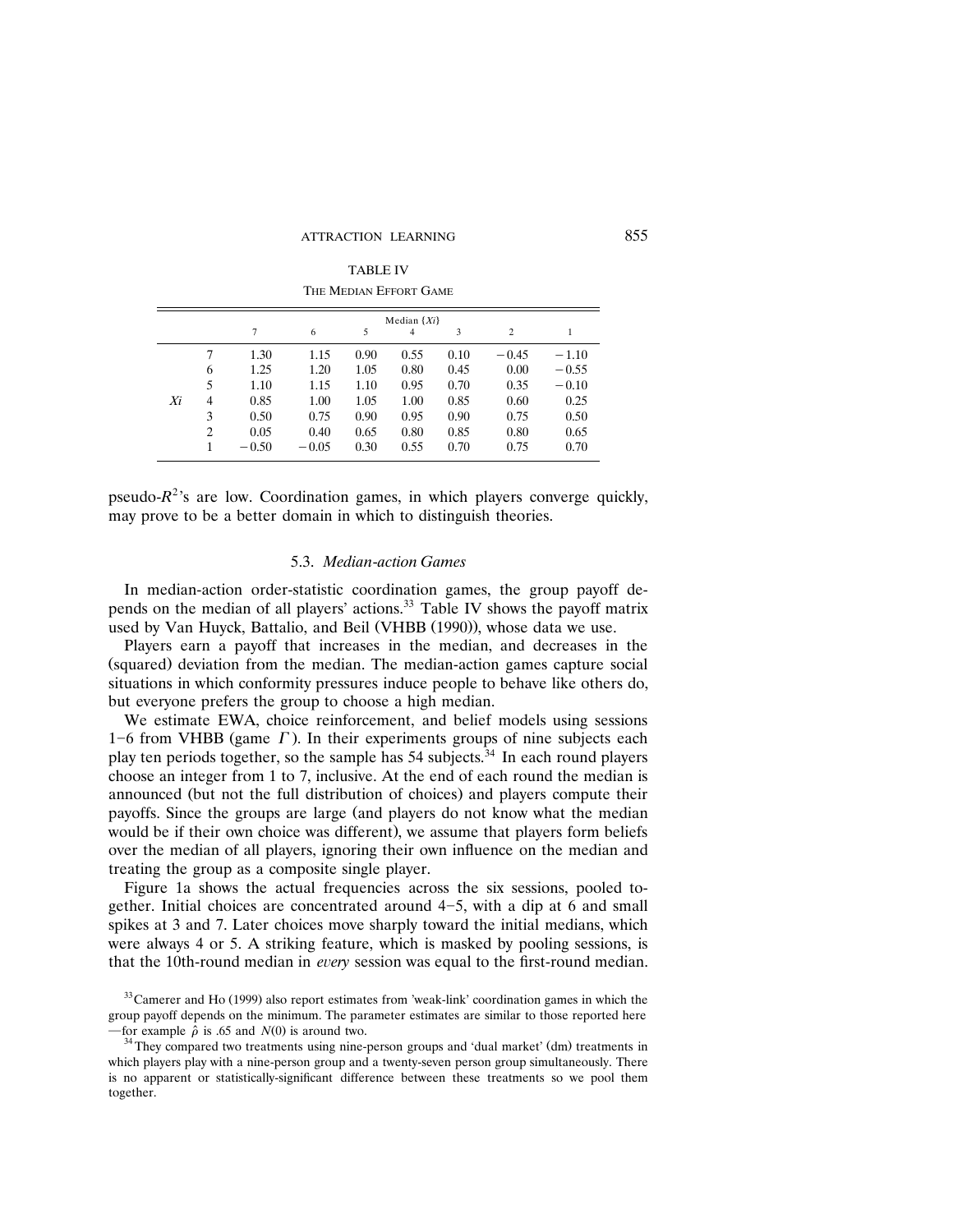

FIGURE 1A. - Actual frequencies, median-effort games.

In three sessions the median began at 4 and stayed there; in the other three sessions the median began at 5 and stayed there. Figure 1a shows three key features of the data that any learning model should account for: The initial spikes at  $4-5$  roughly double in size (as players converge fully toward them); disequilibrium choices of 3 and 7 are quickly extinguished after the first period; and there is a "dip" in initial choices at 6 (fewer players choose 6 than choose neighboring strategies 5 or 7).

From a learning point of view, median-action games are interesting because the penalty for deviating is fairly small if the players are close to equilibrium. Yet sharp convergence occurs within a couple of periods. Learning models that assume choices are reinforced must explain why players move quickly to equilibrium despite the large reinforcement if they are close to equilibrium and the small extra gain from moving precisely to equilibrium. The EWA model can account for this swift convergence if  $\delta$  is close to one, incorporating the best-responsiveness inherent in belief learning.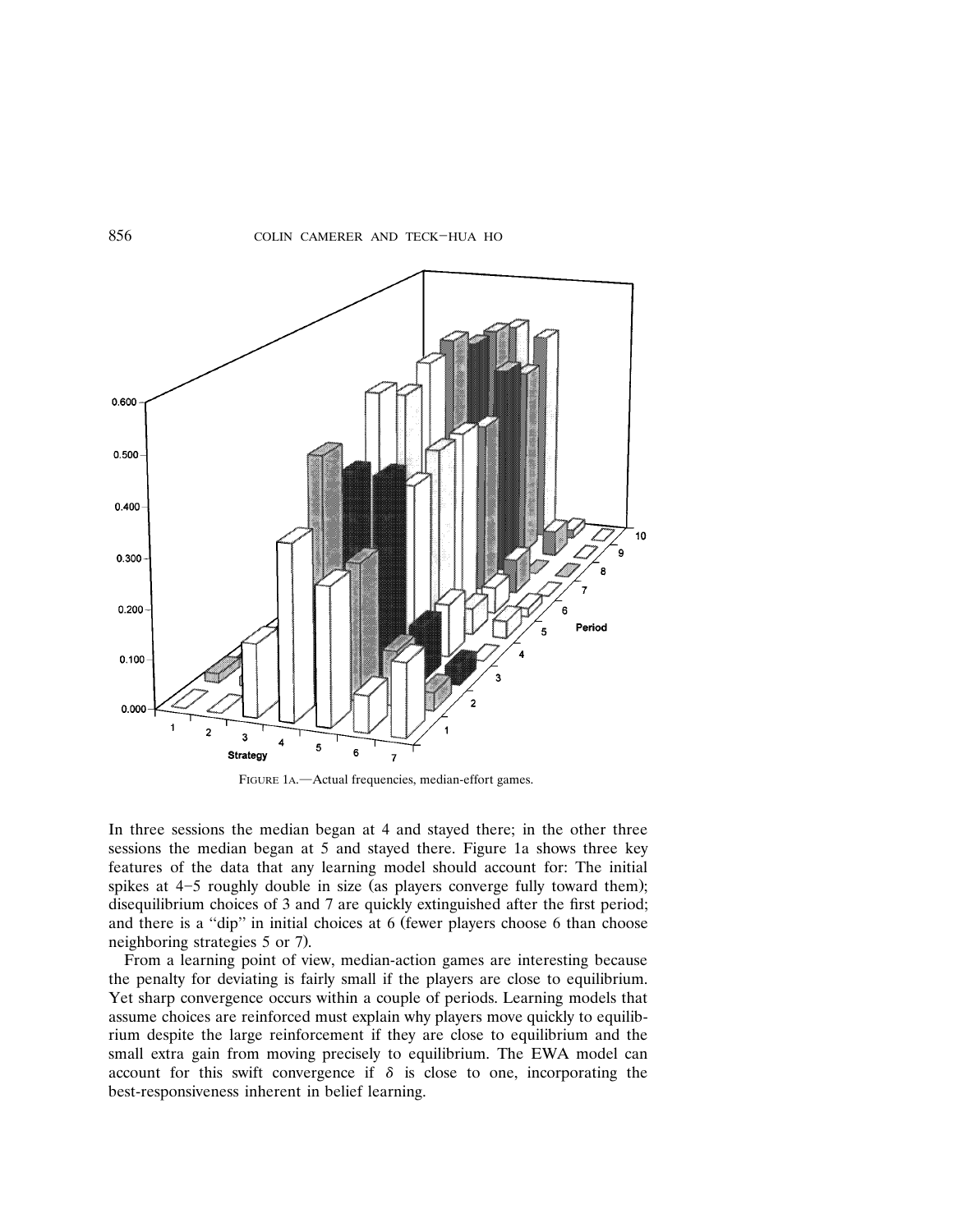

FIGURE 1B. - Predictive errors of EWA model.

Table V shows estimation results for the median-action games. First we focus on one-segment results. EWA fits better than the reinforcement model ( $\chi^2$  = 64.8) and much better than the belief model ( $\chi^2$  = 258.9). The sources of EWA's improved fit are evident from looking at the data and plots of prediction errors.

Figure 1a shows that in the actual data, there are two large spikes in initial choices at  $4-5$ , smaller spikes (about  $15\%$  of the observations) at 3 and 7, and few observations at 6. The estimated EWA initial attractions basically reflect this pattern in the data. The accuracy of the reflection can be judged from Figure 1b, an EWA error plot. This figure shows the difference between (MLE) predicted frequencies of the EWA model and the actual frequencies. The largest error is that EWA underpredicts the frequency of choices of 3 by about .06; predictions of 6 and 7 are too high by .03 and .01.

Reinforcement and belief learning cannot fit the initial conditions as well as EWA, but for different reasons. Reinforcement learning underpredicts the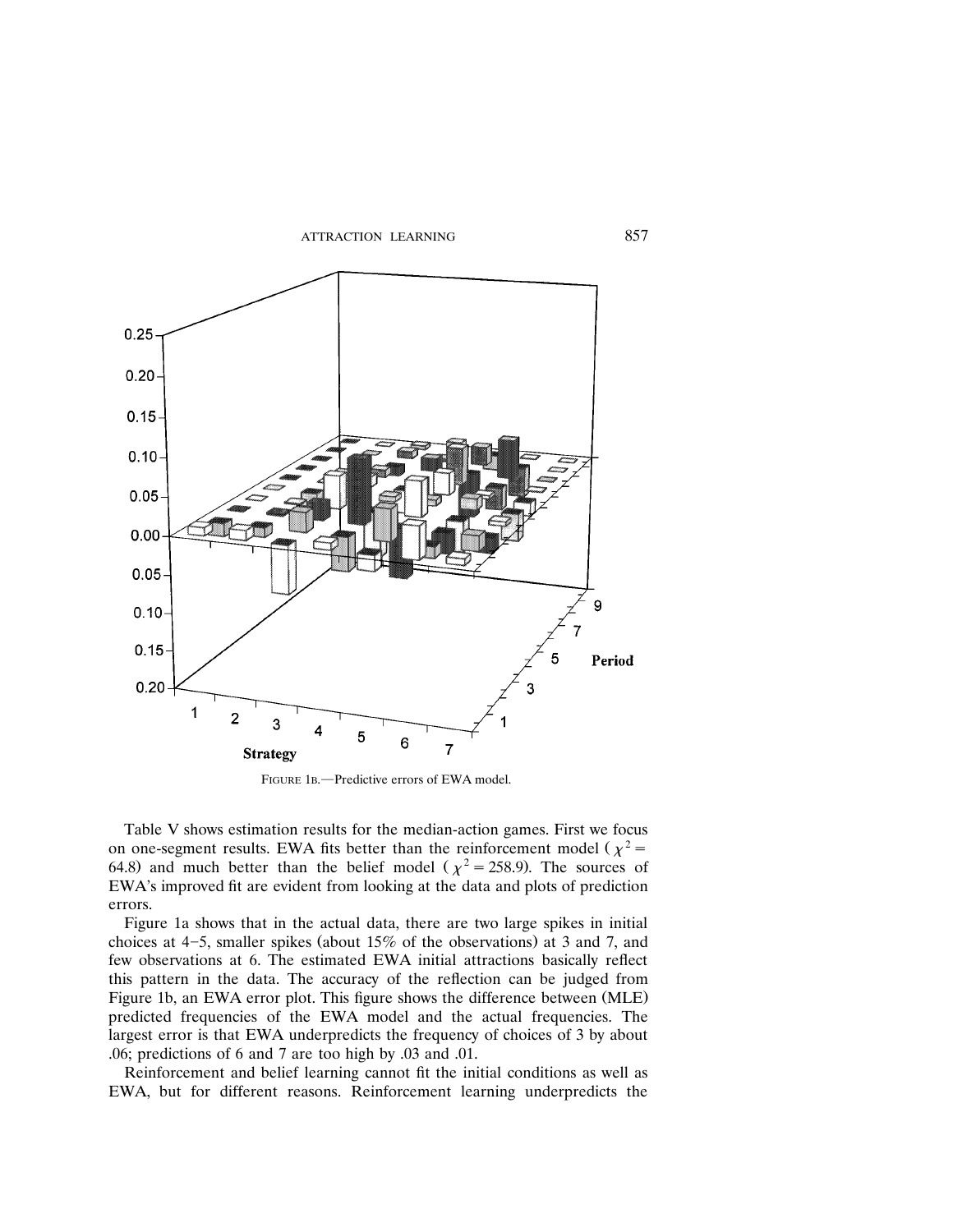

FIGURE 1c.—Predictive errors of choice reinforcement model.

actual initial frequencies of 3 and 7 by about .08. Players who chose strategy 7 in the first period quickly switch to lower numbers in period 2, as Figure 1a shows. (The same is true for players who chose strategy 3, but this cannot be seen in Figure 1a.) Reinforcement learning cannot predict how quickly this convergence occurs. Since the initial medians are 45, choices of 3 or 7 earn between \$.55 and \$.95, while ex-post best responses earn \$1.00 to \$1.10. Since the initial choices are positively reinforced, reinforcement learning cannot explain why subjects will abandon these strategies so quickly and switch in the direction of the observed median. (EWA explains convergence with a high estimate of  $\hat{\delta}$  = .85.) Since choice reinforcement does not adjust chosen strategies quickly enough, to maximize overall fit it deliberately misestimates the first-period choices by assuming the initial frequencies are close to frequencies in later periods, thereby underpredicting choices of 3 and 7 (and overpredicting  $4-5$ ).

Figure 1c shows that the belief model underpredicts 3 and 7 also, but for a different reason. In the belief-based framework it is hard to explain why players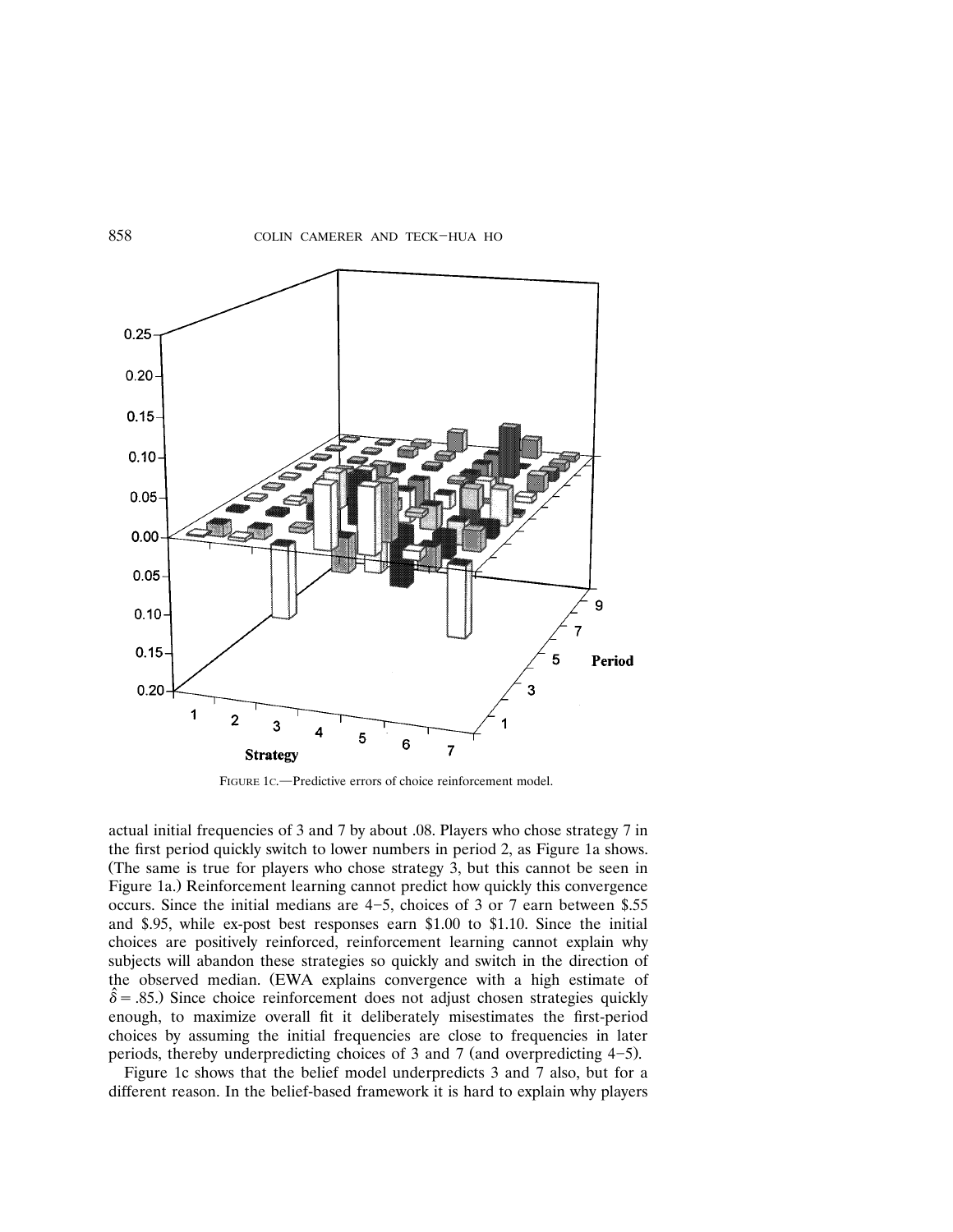

FIGURE 1D.—Predictive errors of belief-based model.

would play 6 less than they play 5 or 7. The problem is that initial beliefs that give a high expected payoff to  $4-5$  (expecting a median of  $4-5$ ) also give an expected payoff to 6 that is nearly as large, and larger than the expected payoff to 7. Beliefs that give a large expected payoff to 7, because there is a high probability that the median will be 7, will also give a high expected payoff to 6. Thus, it is difficult to find a single set of beliefs that can explain the spikes at 45 and 7, without also predicting a spike at 6. As a result, Table V shows that the one-segment model generates initial expected payoffs that are higher for 6  $(\$.78)$  than for 3 or 7  $(\$.71$  and  $\$.60$ , so it overpredicts 6 and underpredicts 3 and 7 (and also overpredicts 5).

Adding a second segment of players improves the belief-model fit dramatically. As Table V shows, the log likelihood improves a lot (the  $\chi^2$  statistics for the two-segment results compare one- and two-segment fits within each model). The two belief-model segments correspond naturally to a large  $(78%)$  segment with high expected payoffs for  $4-5$  generated by high initial beliefs in  $4-5$ , and a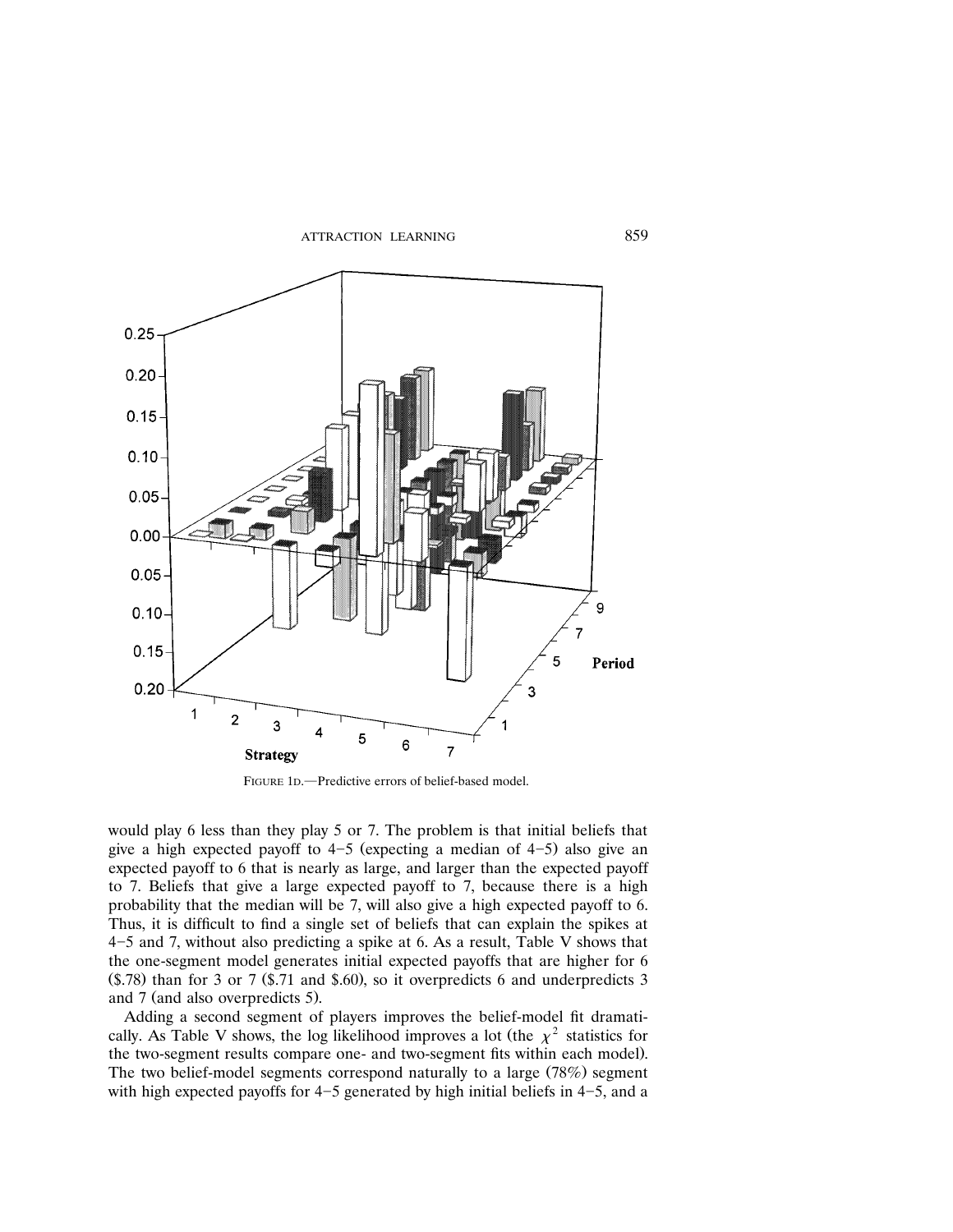|                                          |                                                                                                                                                                                                                                                                   | EWA                                                                                                                    |                                                                 |                                                                                   | Choice Reinforcement                                                                                                                                                                                                                                                                                |                         |                                                                                                                                                                                                                                                                                               | Belief-Based Models                                                                                                                                                                                                                           |                                                                                                                                                        |
|------------------------------------------|-------------------------------------------------------------------------------------------------------------------------------------------------------------------------------------------------------------------------------------------------------------------|------------------------------------------------------------------------------------------------------------------------|-----------------------------------------------------------------|-----------------------------------------------------------------------------------|-----------------------------------------------------------------------------------------------------------------------------------------------------------------------------------------------------------------------------------------------------------------------------------------------------|-------------------------|-----------------------------------------------------------------------------------------------------------------------------------------------------------------------------------------------------------------------------------------------------------------------------------------------|-----------------------------------------------------------------------------------------------------------------------------------------------------------------------------------------------------------------------------------------------|--------------------------------------------------------------------------------------------------------------------------------------------------------|
| Parameters                               | 1-Segment                                                                                                                                                                                                                                                         |                                                                                                                        | 2-Segment                                                       | 1-Segmen                                                                          | 2-Segment                                                                                                                                                                                                                                                                                           |                         | 1-Segmen                                                                                                                                                                                                                                                                                      |                                                                                                                                                                                                                                               | 2-Segment                                                                                                                                              |
| Initial values/Segment Size              |                                                                                                                                                                                                                                                                   | ๑ กิ้วออิหลิ้วอิหาริจูลิซิก โหริสุลิหาริ<br>ซิธี 303 33 3 3 3 3 4 3 5 5 5 4 3 5 4<br>อออเออออล์ อิหาริสุลิหาริจูลิหาริ |                                                                 |                                                                                   | $\begin{array}{l} 9,829 \\ 0,939 \\ 0,939 \\ 0,939 \\ 0,939 \\ 0,939 \\ 0,939 \\ 0,939 \\ 0,939 \\ 0,939 \\ 0,939 \\ 0,939 \\ 0,939 \\ 0,939 \\ 0,939 \\ 0,939 \\ 0,939 \\ 0,939 \\ 0,939 \\ 0,939 \\ 0,939 \\ 0,939 \\ 0,939 \\ 0,939 \\ 0,939 \\ 0,939 \\ 0,939 \\ 0,939 \\ 0,939 \\ 0,939 \\ 0,$ |                         |                                                                                                                                                                                                                                                                                               | (0.007)<br>0.785                                                                                                                                                                                                                              | $\binom{0.215}{0.007}$                                                                                                                                 |
| $A^1(0)$ [N <sup>1</sup> (0)]            |                                                                                                                                                                                                                                                                   |                                                                                                                        |                                                                 |                                                                                   |                                                                                                                                                                                                                                                                                                     |                         |                                                                                                                                                                                                                                                                                               | 0.457[0.096]                                                                                                                                                                                                                                  | $-0.500$ [0.000]                                                                                                                                       |
|                                          |                                                                                                                                                                                                                                                                   |                                                                                                                        |                                                                 |                                                                                   |                                                                                                                                                                                                                                                                                                     |                         |                                                                                                                                                                                                                                                                                               | (0.007 [0.010]                                                                                                                                                                                                                                |                                                                                                                                                        |
| $A^2(0)$ [N <sup>2</sup> (0)]            |                                                                                                                                                                                                                                                                   |                                                                                                                        |                                                                 |                                                                                   |                                                                                                                                                                                                                                                                                                     |                         |                                                                                                                                                                                                                                                                                               |                                                                                                                                                                                                                                               | $\begin{array}{l} (0.000\ [0.000]) \\ \hline 0.050\ [0.000] \\ (0.000\ [0.000]) \\ (0.000\ [0.000]) \\ 0.500\ [0.000] \\ (0.000\ [0.000]) \end{array}$ |
| $A^3(0)$ [N <sup>3</sup> (0)]            |                                                                                                                                                                                                                                                                   |                                                                                                                        |                                                                 |                                                                                   |                                                                                                                                                                                                                                                                                                     |                         |                                                                                                                                                                                                                                                                                               |                                                                                                                                                                                                                                               |                                                                                                                                                        |
|                                          |                                                                                                                                                                                                                                                                   |                                                                                                                        |                                                                 |                                                                                   |                                                                                                                                                                                                                                                                                                     |                         |                                                                                                                                                                                                                                                                                               |                                                                                                                                                                                                                                               |                                                                                                                                                        |
| $A^4(0)$ [N <sup>4</sup> (0)]            |                                                                                                                                                                                                                                                                   |                                                                                                                        |                                                                 |                                                                                   |                                                                                                                                                                                                                                                                                                     |                         |                                                                                                                                                                                                                                                                                               |                                                                                                                                                                                                                                               |                                                                                                                                                        |
| $N^5(0)$ [N <sup>5</sup> (0)]            | $\begin{array}{l} 0.000\\ 0.0000\\ 0.0000\\ 0.014,7\\ 0.0000\\ 0.0000\\ 0.0000\\ 0.0000\\ 0.0000\\ 0.0000\\ 0.0000\\ 0.0000\\ 0.0000\\ 0.0000\\ 0.0000\\ 0.0000\\ 0.0000\\ 0.0000\\ 0.0000\\ 0.0000\\ 0.0000\\ 0.0000\\ 0.0000\\ 0.0000\\ 0.0000\\ 0.0000\\ 0.00$ |                                                                                                                        |                                                                 |                                                                                   |                                                                                                                                                                                                                                                                                                     |                         | $\begin{array}{c} 0.168\, [0.075] \\ (0.007\, [0.018]) \\ (0.007\, [0.049] \\ (0.491\, [0.049] \\ (0.0105\, [0.012]) \\ (0.012\, [0.059] \\ (0.0101\, [0.073] \\ (0.003\, [0.073] \\ (0.005\, [0.022] \\ (0.005\, [0.022] \\ (0.006\, [0.022] \\ (0.007\, [0.023] \\ (0.008\, [0.023] \\ (0.$ | $\begin{array}{l} 0.725 \, (0.037)\\ 0.005 \, (0.005)\\ 0.005 \, (0.005)\\ 0.005 \, (0.005)\\ 0.002 \, (0.012)\\ 0.002 \, (0.012)\\ 0.003 \, (0.012)\\ 0.003 \, (0.005)\\ 0.000 \, (0.005)\\ 0.000 \, (0.005)\\ 0.000 \, (0.126) \end{array}$ | $\begin{array}{l} 0.850\ [0.000] \\ (0.000\ [0.000]) \\ (1.100\ [0.000] \\ 1.100\ [0.000] \\ (0.000\ [0.1000]) \end{array}$                            |
|                                          |                                                                                                                                                                                                                                                                   |                                                                                                                        |                                                                 |                                                                                   |                                                                                                                                                                                                                                                                                                     |                         |                                                                                                                                                                                                                                                                                               |                                                                                                                                                                                                                                               |                                                                                                                                                        |
| $[(0)_9N]$ (0) <sub>9</sub>              |                                                                                                                                                                                                                                                                   |                                                                                                                        |                                                                 |                                                                                   |                                                                                                                                                                                                                                                                                                     |                         |                                                                                                                                                                                                                                                                                               |                                                                                                                                                                                                                                               | 1.250 [0.00]                                                                                                                                           |
|                                          |                                                                                                                                                                                                                                                                   |                                                                                                                        |                                                                 |                                                                                   |                                                                                                                                                                                                                                                                                                     |                         | $0.006$ [0.028]                                                                                                                                                                                                                                                                               | $[0.006\ [0.017]$                                                                                                                                                                                                                             | $(0.006\ [0.000]$                                                                                                                                      |
| [(0) <sup>r</sup> $N$ ] (0) <sup>r</sup> |                                                                                                                                                                                                                                                                   |                                                                                                                        |                                                                 |                                                                                   |                                                                                                                                                                                                                                                                                                     |                         | 0.604 [0.170]                                                                                                                                                                                                                                                                                 | 9.564 [0.019]                                                                                                                                                                                                                                 | 1.300 [0.358]                                                                                                                                          |
|                                          |                                                                                                                                                                                                                                                                   |                                                                                                                        |                                                                 |                                                                                   |                                                                                                                                                                                                                                                                                                     |                         | $0.008$ [0.038]                                                                                                                                                                                                                                                                               | $0.008$ [0.002]                                                                                                                                                                                                                               | $0.000$ $[0.051]$                                                                                                                                      |
| $N(0)$                                   |                                                                                                                                                                                                                                                                   |                                                                                                                        |                                                                 |                                                                                   |                                                                                                                                                                                                                                                                                                     |                         | 0.642                                                                                                                                                                                                                                                                                         | 1.976                                                                                                                                                                                                                                         | 0.358                                                                                                                                                  |
|                                          |                                                                                                                                                                                                                                                                   |                                                                                                                        |                                                                 |                                                                                   |                                                                                                                                                                                                                                                                                                     |                         | (0.150)                                                                                                                                                                                                                                                                                       | (0.115)                                                                                                                                                                                                                                       | (0.051)                                                                                                                                                |
| Decay Parameters<br>$\phi$               |                                                                                                                                                                                                                                                                   |                                                                                                                        |                                                                 |                                                                                   |                                                                                                                                                                                                                                                                                                     |                         |                                                                                                                                                                                                                                                                                               |                                                                                                                                                                                                                                               |                                                                                                                                                        |
|                                          |                                                                                                                                                                                                                                                                   |                                                                                                                        |                                                                 |                                                                                   |                                                                                                                                                                                                                                                                                                     |                         |                                                                                                                                                                                                                                                                                               |                                                                                                                                                                                                                                               |                                                                                                                                                        |
|                                          |                                                                                                                                                                                                                                                                   |                                                                                                                        |                                                                 |                                                                                   |                                                                                                                                                                                                                                                                                                     |                         |                                                                                                                                                                                                                                                                                               |                                                                                                                                                                                                                                               |                                                                                                                                                        |
|                                          | $\begin{array}{c} 0.800 \\ 0.018 \\ 0.000 \\ 0.000 \end{array}$                                                                                                                                                                                                   | $\begin{array}{c} 0.746 \\ 0.030 \\ 0.000 \\ 0.000 \end{array}$                                                        | $\begin{array}{c} 0.800 \\ 0.020 \\ 0.000 \\ 0.000 \end{array}$ | $\begin{array}{r} 0.930 \\ 0.000 \\ 0.000 \\ 0.000 \\ \hline \end{array}$         | $\begin{array}{c} 0.979 \\ 0.011 \\ 0.000 \\ 0.000 \end{array}$                                                                                                                                                                                                                                     | $\frac{0.000}{0.235}$   | $\begin{array}{c} 0.738 \\ 0.054) \\ 0.738 \\ 0.054) \\ 0.054) \end{array}$                                                                                                                                                                                                                   |                                                                                                                                                                                                                                               |                                                                                                                                                        |
|                                          |                                                                                                                                                                                                                                                                   |                                                                                                                        |                                                                 |                                                                                   |                                                                                                                                                                                                                                                                                                     |                         |                                                                                                                                                                                                                                                                                               |                                                                                                                                                                                                                                               |                                                                                                                                                        |
| Imagination factor $\delta$              |                                                                                                                                                                                                                                                                   | 0.947                                                                                                                  |                                                                 |                                                                                   |                                                                                                                                                                                                                                                                                                     |                         |                                                                                                                                                                                                                                                                                               |                                                                                                                                                                                                                                               |                                                                                                                                                        |
|                                          | $\frac{0.853}{(0.005)}$                                                                                                                                                                                                                                           | (0.002)                                                                                                                | (610, 0)                                                        | $\frac{0.000}{0.000}$                                                             | $rac{0.000}{0.000}$                                                                                                                                                                                                                                                                                 | $0.000$<br>$0.000$      | $\frac{1000}{0.000}$                                                                                                                                                                                                                                                                          | $\frac{1.000}{0.000}$                                                                                                                                                                                                                         | $\frac{000}{0.000}$                                                                                                                                    |
| Payoff sensitivity                       |                                                                                                                                                                                                                                                                   |                                                                                                                        |                                                                 |                                                                                   |                                                                                                                                                                                                                                                                                                     |                         |                                                                                                                                                                                                                                                                                               |                                                                                                                                                                                                                                               |                                                                                                                                                        |
|                                          |                                                                                                                                                                                                                                                                   |                                                                                                                        | $\frac{2.969}{(0.127)}$                                         |                                                                                   |                                                                                                                                                                                                                                                                                                     | $\frac{0.365}{(0.777)}$ |                                                                                                                                                                                                                                                                                               |                                                                                                                                                                                                                                               | 5.868<br>0.448)                                                                                                                                        |
|                                          |                                                                                                                                                                                                                                                                   | 17.987<br>(0.869)                                                                                                      |                                                                 |                                                                                   | $\frac{1.002}{0.032}$                                                                                                                                                                                                                                                                               |                         |                                                                                                                                                                                                                                                                                               | 43.600<br>(0.837)                                                                                                                                                                                                                             |                                                                                                                                                        |
|                                          | $\begin{array}{c} 6.827 \\ 0.251) \\ 09.304 \end{array}$                                                                                                                                                                                                          | 290.255<br>38.098                                                                                                      |                                                                 | $\begin{array}{c} 1.190 \\ (0.015) \\ 341.697 \\ 64.785 \\ (0.000,3) \end{array}$ | 331.348                                                                                                                                                                                                                                                                                             |                         | $\begin{array}{c} 16.726 \\ (0.366) \\ 438.748 \\ 258.888 \\ (0.000,2) \end{array}$                                                                                                                                                                                                           |                                                                                                                                                                                                                                               | 379.236<br>119.024                                                                                                                                     |
|                                          |                                                                                                                                                                                                                                                                   |                                                                                                                        |                                                                 |                                                                                   |                                                                                                                                                                                                                                                                                                     |                         |                                                                                                                                                                                                                                                                                               |                                                                                                                                                                                                                                               |                                                                                                                                                        |
| $(p$ -value, dof)                        |                                                                                                                                                                                                                                                                   | (0.000, 12)                                                                                                            |                                                                 |                                                                                   | (0.014, 9)                                                                                                                                                                                                                                                                                          |                         |                                                                                                                                                                                                                                                                                               |                                                                                                                                                                                                                                               | (0.000, 10)                                                                                                                                            |

TABLE V $_{\rm ORT}$  Games,  $(M=378)$ 

MEDIAN EFFORT GAMES, *M* 378

# 860 COLIN CAMERER AND TECK-HUA HO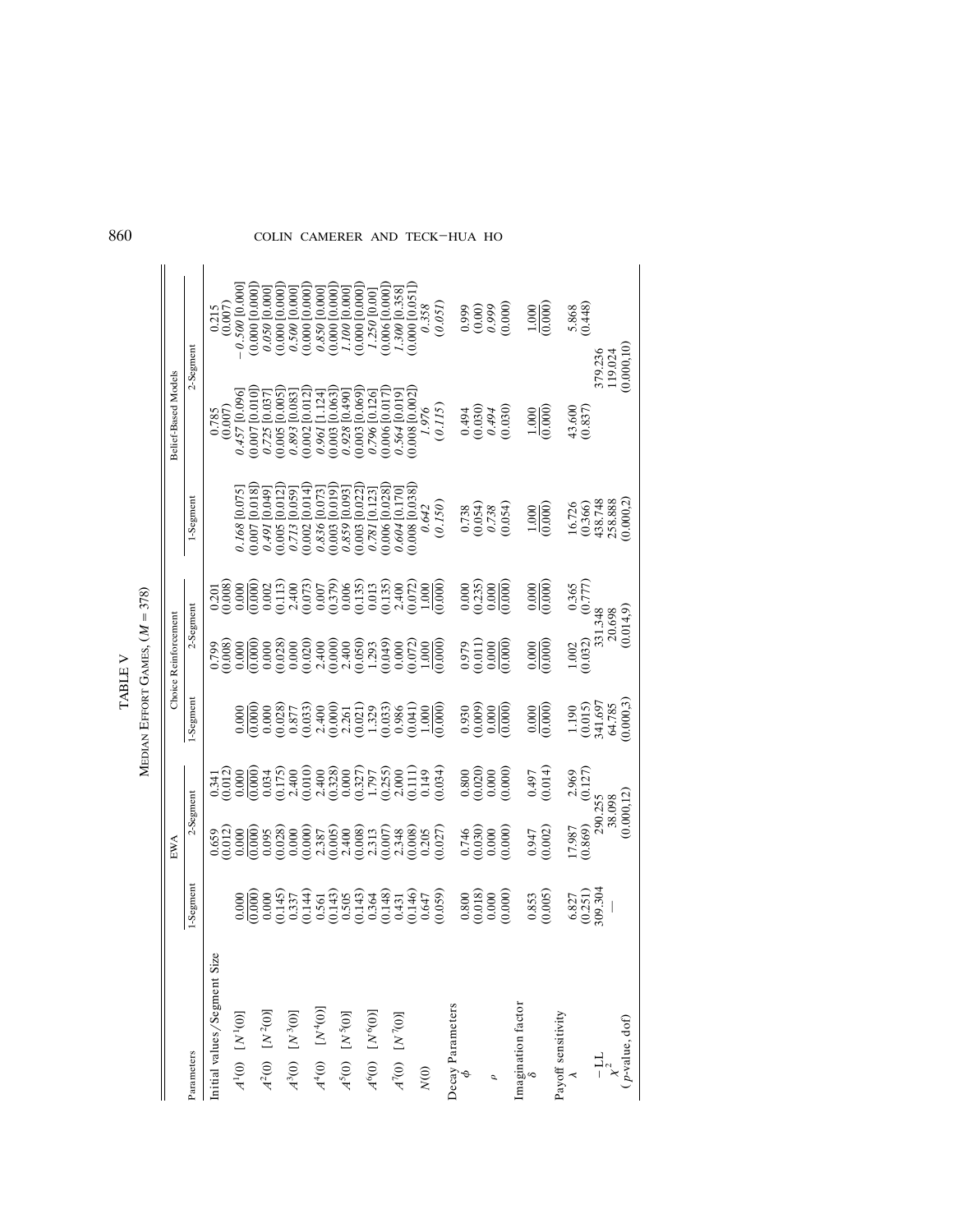smaller  $(22\%)$  segment with belief only in 7, which generates the highest expected payoff for 7. While testing the restriction that the second segment does not improve fit rejects strongly ( $\chi^2$  = 119.0), the two-segment belief model still does not fit as well as the one- or two-segment EWA model.

Finally, Table I shows that EWA performs much better than the other models in out-of-sample validation, using either the LL or MSD measure. The error plots show that reinforcement overpredicts the number of people choosing 6 in periods eight and ten, because these choices are positively reinforced and should persist; EWA does a little better by predicting that these late-period choices move toward 45. The belief model predicts a growth in strategies 3 and 6 over time, because the expected payoffs of those strategies will be almost as high as the expected payoffs from strategies  $4-5$  as equilibration occurs. Since those strategies are rarely used in later periods, the belief model badly overpredicts them in those periods.

Besides fitting initial conditions, a good learning model must explain why convergence in the first couple of periods is fast and sharp. EWA does this by estimating a large value of  $\delta$  (.85) and  $\hat{\phi}$  much larger than  $\hat{\rho}$ , which allows attractions to grow rapidly so that choice probabilities move toward zero and one swiftly. The low value of  $N(0)$ , .65, also allows players to learn quickly from payoff reinforcement relative to initial attractions.

The estimates show how EWA mixes and matches the best features of belief and reinforcement learning: It allows near-best response ( $\delta$  close to one) as in belief models, which explains why players choosing near-equilibrium strategies move quickly toward equilibrium. But as in reinforcement, it can allow arbitrary initial attractions, which explains the relative paucity of choices of 6 in the first period, and allows attractions to grow (because  $\rho = 0$ ) to explain the sharpness of convergence. As a result, the EWA errors (Figure 1b) are generally much smaller than those in reinforcement (Figure 1c) and belief learning (Figure 1d).

The results shown in the error plots are for one-segment models. Adding a second segment improves fits significantly for all three models. In EWA, the larger segment (with proportion 66%) has an estimate  $\hat{\delta} = .95$ , very close to the belief restriction of one, while the smaller second segment has  $\hat{\delta} = .50$ . This corresponds to a segment of people with belief-type equal weighting of actual and foregone payoffs, and another segment who weight actual payoffs twice as heavily. Notice that these two segments do not particularly correspond to one segment of reinforcement learners and another segment of belief learners, so EWA is not simply capturing a mixture of these two special cases.

In reinforcement, the larger segment  $(80\%)$  has parameter values which are similar to those in the single segment, except the estimates of initial attractions for 3 and 7 are zero. The smaller second segment  $(20\%)$  is the opposite – strategies 3 and 7 have the largest possible initial attractions and all the others are close to zero—except that  $\hat{\phi} = 0.35$  This means the two-segment structure is

<sup>&</sup>lt;sup>35</sup>The estimate of zero for  $\phi$  is the full-sample MLE estimate. The jackknifed standard error of .235 means that in many jackknife samples  $\phi$  is estimated to be positive. Indeed, the mean of the jackknife estimates is .18, but this does not substantially affect the point we make in the text.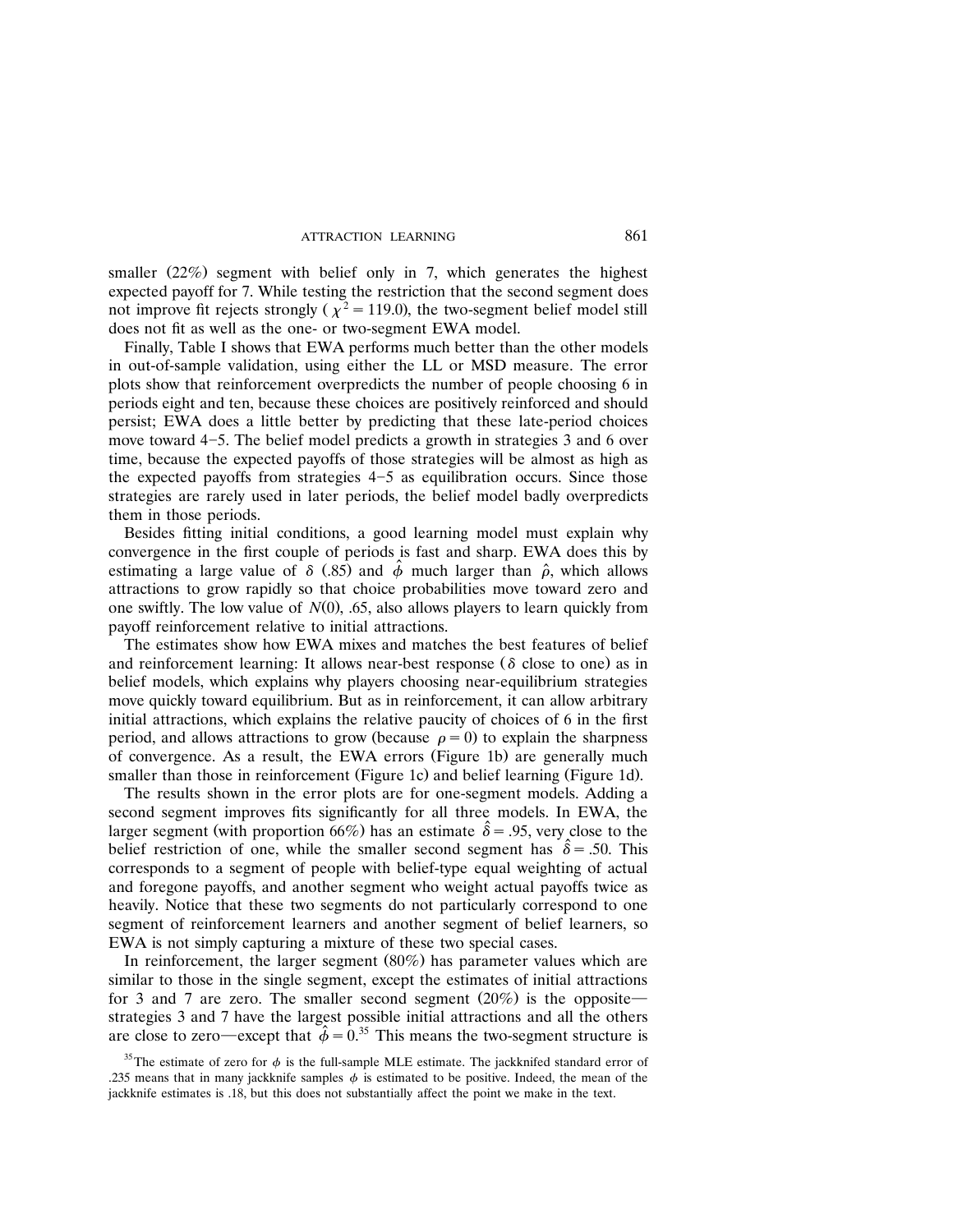trying to solve the problem of explaining first-period choices of 3 and 7 that are quickly extinguished by creating a second segment of players who choose only 3 or 7 initially, then immediately decay their initial attraction. But adding this segment does not improve log likelihood much and the two-segment reinforcement model still fits worse than the one-segment EWA model.

The two-segment belief model improves fit substantially but still does not capture initial attractions flexibly enough (compared to EWA). We think the problem is that the belief model requires initial behavior to be consistent with prior beliefs *and* requires beliefs to be updated using weighted fictitious play. The latter assumption requires  $\delta = 1$  and  $\phi = \rho$ . In games like the median-action game, the  $\delta = 1$  assumption is a reasonable approximation but  $\phi = \rho$  does not allow sharp enough convergence.<sup>36</sup> More importantly, forcing initial attractions to spring from expected payoffs does not explain behavior of players who use certain decision rules. For example, a player who randomizes among different selection principles will not necessarily choose according to expected payoffs given prior.

# 5.4. *Dominance*-*sol able p*-*Beauty Contest Games*

In a *p*-beauty contest game, *n* players simultaneously choose numbers  $x_i$  in some interval, say [0,100]. The average of their numbers  $\bar{x} = \sum_i^n x_i/n$  is computed, which establishes a target number,  $\tau$ , equal to  $p \cdot \bar{x}$ . The player whose number is closest to the target wins a fixed prize  $n \cdot \pi$  (and ties are broken randomly  $37$ ).

*P*-beauty contest games were first studied experimentally by Nagel (1995) and extended by Ho, Camerer, and Weigelt (1998) and Duffy and Nagel (in press). These games are useful for estimating the number of steps of iterated dominance players use in reasoning through games. To illustrate, suppose  $p = .7$ . Since the target can never be above 70, any number choice above 70 is stochastically dominated by simply picking 70. Similarly, players who obey dominance, and believe others do too, will pick numbers below 49 so choices in the interval  $(49,100)$  violate the conjunction of dominance and one step of iterated dominance. The unique Nash equilibrium is 0.

There are two behavioral regularities in beauty contest games (see Nagel (1999) for a review). First, initial choices are widely dispersed and centered somewhere between the interval midpoint and the equilibrium. This basic result has been replicated with students on three continents and with several samples of sophisticated adults, including economics Ph.D.'s and a sample of CEOs and

<sup>&</sup>lt;sup>36</sup>The fact that  $\hat{\rho} = 0$  in EWA (and never varies across the jackknife runs) also suggests that adding more segments to the belief model will not improve fit substantially compared to EWA models with the same number of segments, because the belief models are always constrained to have

 $\rho = \phi$ .<br><sup>37</sup> Formally,  $\pi(x_i, x_{-i}) = n \cdot \pi \cdot I(x_i, \text{argmin}_{x_i} |x_i - \tau| / \sum_i I(x_i, \text{argmin}_{x_i} |x_j - \tau|)$  where  $I(x, y)$  is the indicator function that equals one if  $x = y$  and 0 otherwise.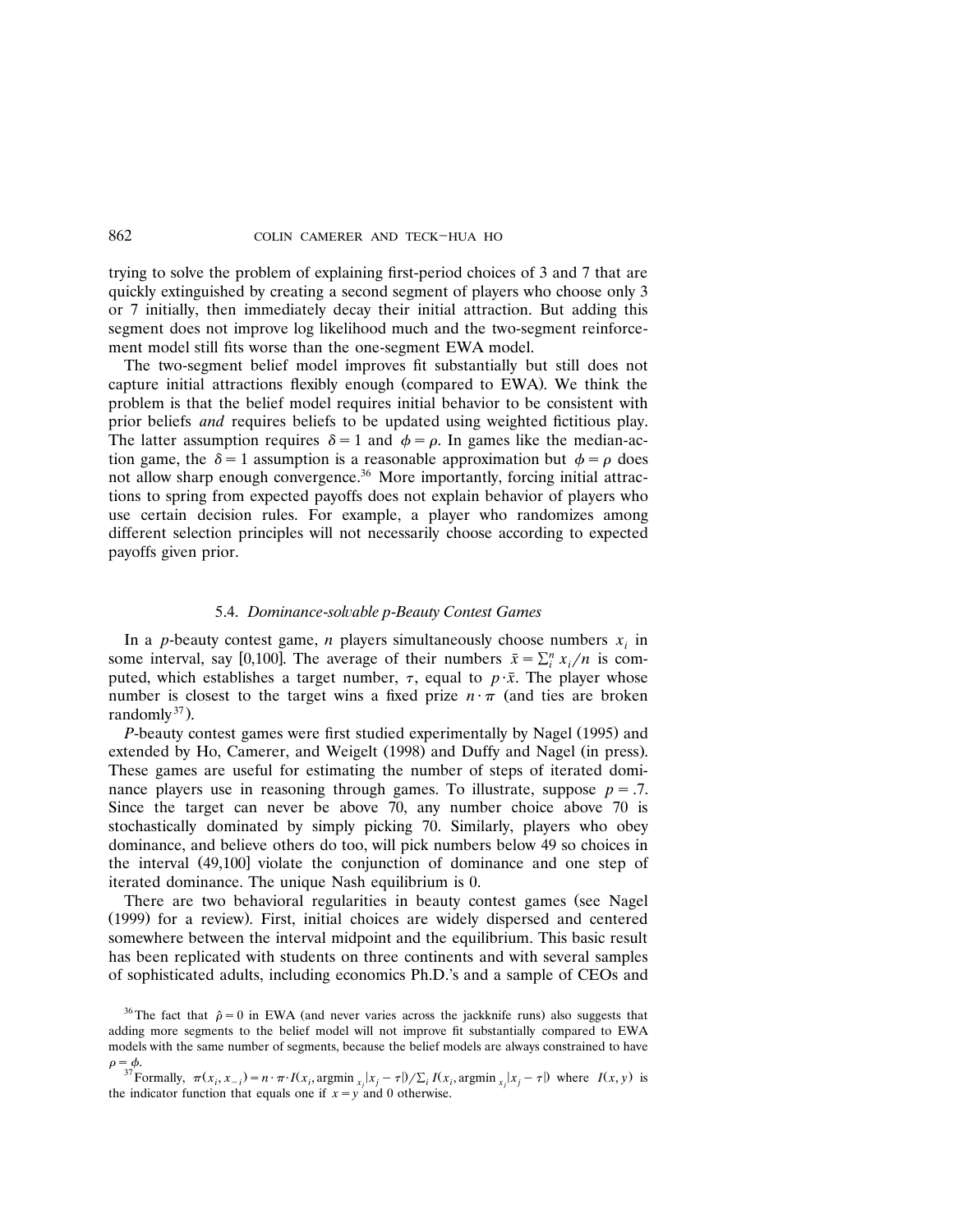corporate presidents (see Camerer  $(1997)$ ). Second, when the game is repeated, numbers gradually converge toward the equilibrium.

Explaining beauty contest convergence is a challenge for adaptive learning models. Standard choice reinforcement is likely to converge far too slowly, because only one player wins each period and the losers get no reinforcement. Belief models with low values of  $\phi$ , which update beliefs very quickly, may track the learning process reasonably well, but earlier work suggests Cournot dynamics do not converge fast enough either (Ho, Camerer, and Weigelt (1998)).

The three models were estimated on a subsample of data collected by Ho, Camerer, and Weigelt (1998). Subjects were 196 undergraduate students in computer science and engineering in Singapore. Each seven-person group of players played 10 times together twice, with different values of *p* in the two 10-period sequences. (One sequence used  $p > 1$  and is not included below.) The prize was .5 Singapore dollars per player each time, about \$2.33 per group for seven-person groups. They were publicly told the target number  $\tau$  and privately told their own payoff (i.e., whether they were closest or not).

We analyze a subsample of their data with  $p = .7$  and .9, from groups of size 7. This subsample combines groups in a 'high experience' condition (the game is the second one subjects play, following a game with a value of  $p>1$  and the 'low experience' condition (the game is the first they play). The experience conditions were pooled to create enough data to get reliable estimates.

Several design choices were necessary to implement the model. The subjects chose integers in the interval  $[0, 100]$ , a total of 101 strategies. If we allow 101 possible values of  $A^{j}(0)$  we quickly use too many degrees of freedom estimating the initial attractions. Rather than imposing too many structural requirements on the distribution of  $A^{j}(0)$ , we assumed initial attractions were equal in ten-number intervals  $[0, 9]$ ,  $[10, 19]$ , etc.<sup>38</sup>

To implement EWA we assumed subjects knew the winning number,  $w =$  $\argmin_{x} \prod_{i=1}^{n} |x_i - \tau|$ , and neglected the effect of their own choice on the target number.<sup>39</sup> Define the distance between the winning number and the target number as  $d = |\tau - w|$ . All subjects reinforced numbers in the intervals  $(\tau - d, \tau)$  $d$ ,  $d$ ) by  $\delta$  times the prize, and numbers in the intervals  $[0, \tau - d)$  and  $(\tau + d, 100]$ received no reinforcement. Winners reinforced the boundary number they chose, either  $\tau - d$  or  $\tau + d$ , by the prize divided by the number of winners, and reinforced the other boundary number by  $\delta$  times the prize divided by the

<sup>&</sup>lt;sup>38</sup> In our working paper we assumed the distribution of the values of  $A<sup>j</sup>(0)$  came from a beta distribution but the basic results were not much different. We also tried fitting asymmetric triangular distributions, in which  $A^{100}(0) = 0$ ,  $A^{50}(0) = c$ ,  $A^0(0) = b$ , and  $A^j(0)$  was piecewise linear between 0 and 50, and 50 and 100, with slopes  $(c - b)/50$  and  $-c/50$ , respectively, and tried normal distributions but the basic results were unchanged.<br><sup>39</sup>Since subjects were not told the winning number (unless their number won), the fact that we

must assume they do to estimate the model could be considered a handicap for the EWA and belief-based models, and a possible advantage for choice reinforcement, which does not require this assumption.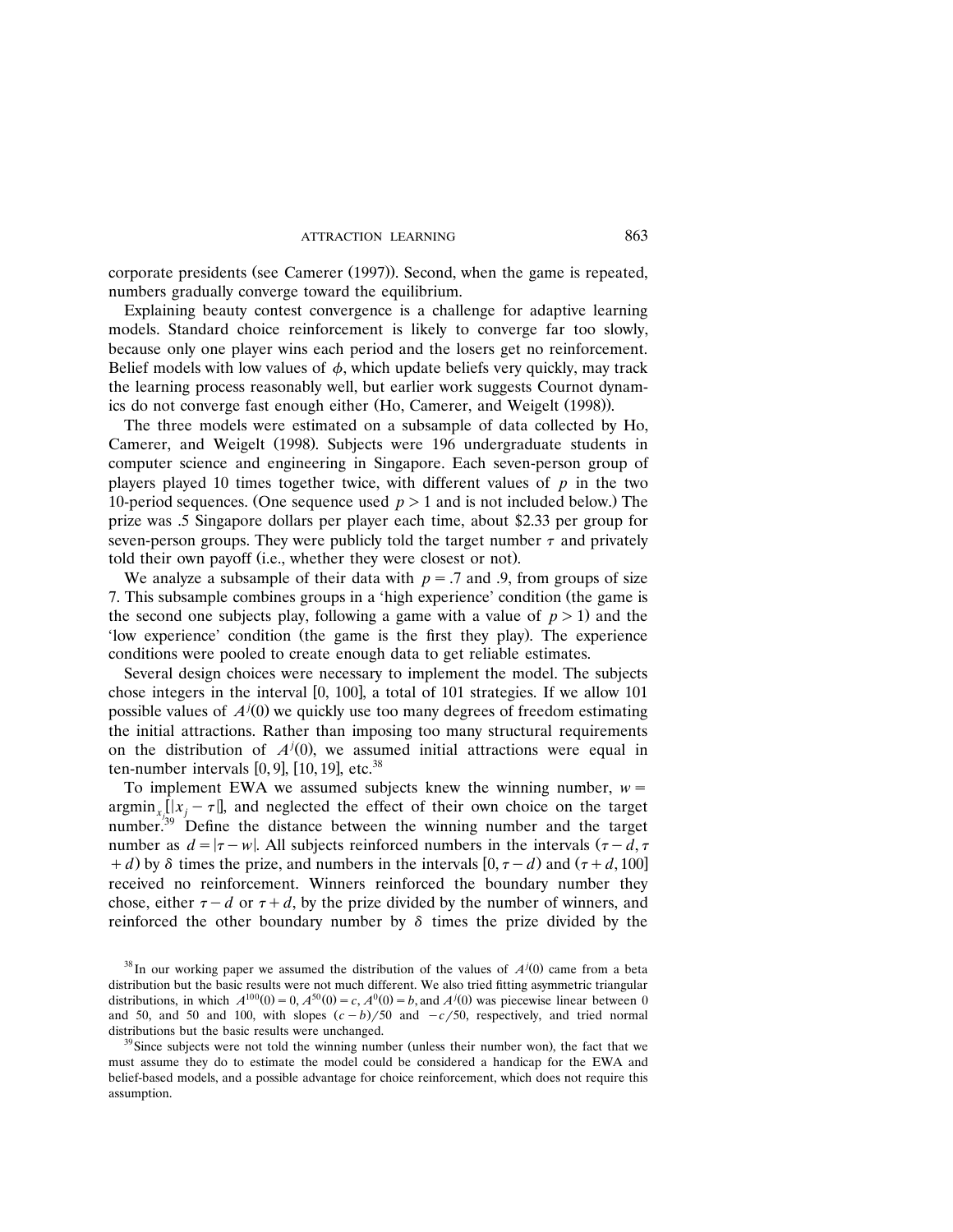number of winners. Losers reinforced both boundary numbers  $\tau - d$  and  $\tau + d$ by  $\delta$  times the prize, divided by the number of winners plus one.

Implementing the belief model is not straightforward because subjects were told only the target number, and whether they won, so they do not have enough information to form beliefs about what other subjects will do, and use these updated beliefs to calculate expected payoffs. Reinforcing numbers in some intervals, as in the EWA updating, will not necessarily correspond to belief learning based in information about all others' numbers (which they do not know anyway). As a result, we estimate a restricted form of EWA with belief-type parameters by setting  $\delta = 1$ ,  $\phi = \rho$ , estimating initial belief counts in the ten-number intervals, and taking initial expected payoffs to be normalized belief counts multiplied by the prize. Numbers in the winning interval  $(\tau - d, \tau + d)$  are reinforced by one times the prize. This corresponds to a special kind of belief learning in which players are learning what the target number will be and best-responding given their beliefs.

Table I reports overall results. Generally the fit is not very impressive;  $\rho^2$ values are only around 7%. In the calibration sample, EWA is slightly better than reinforcement, which is better than the belief model. Out of sample, the belief model and EWA model are about equally good (and reinforcement is clearly worst); the belief model is slightly better on MSD and much worse in log likelihood than EWA.

Table VI reports results of parameter estimates.

The EWA model fits the data as best it can in an odd way: It assumes there is a general tendency to pick lower numbers, which grows stronger over time. This can be seen in the initial attractions, which are largest for the lowest number intervals,  $40$  even though the first-period choices are clustered around  $40-49$  (i.e., attraction category  $A^{5}(0)$ . Then the model assumes these initial attractions 'inflate' over time ( $\hat{\phi}$  = 1.33). The model is not capturing learning from experience well because lagged attractions are weighted heavily compared to payoff reinforcement ( $N(0)$  is 16.82), and the estimate  $\hat{\delta}$  is small (.23).

Choice reinforcement uses the same ingredients—high initial attractions for lower numbers, inflated by  $\hat{\phi} = 1.38$ —but fits substantially worse because *N*(0) is forced to be one and there is little reinforcement from direct payoffs (since most players lose and get nothing). The belief model, in contrast, fits best by assuming initial expected payoffs are highest for choices in the interval [40, 49], responding to payoff experience strongly  $(\delta$  is fixed at one), and decaying attractions fairly quickly  $(N(0) = 1.67$  and  $\hat{\phi} = .40$ .

The two-segment analysis of EWA improves calibration substantially, compared to the one-segment model, and improves on the validation log-likelihood modestly. The two-segment reinforcement and belief models add very little to fit, especially in validation.

 $40$ The exception is that attractions are high for the interval [90, 100]. This is to account for the occasional outlying choices of 100, which are discussed at length in Ho, Camerer, and Weigelt  $(1998)$ .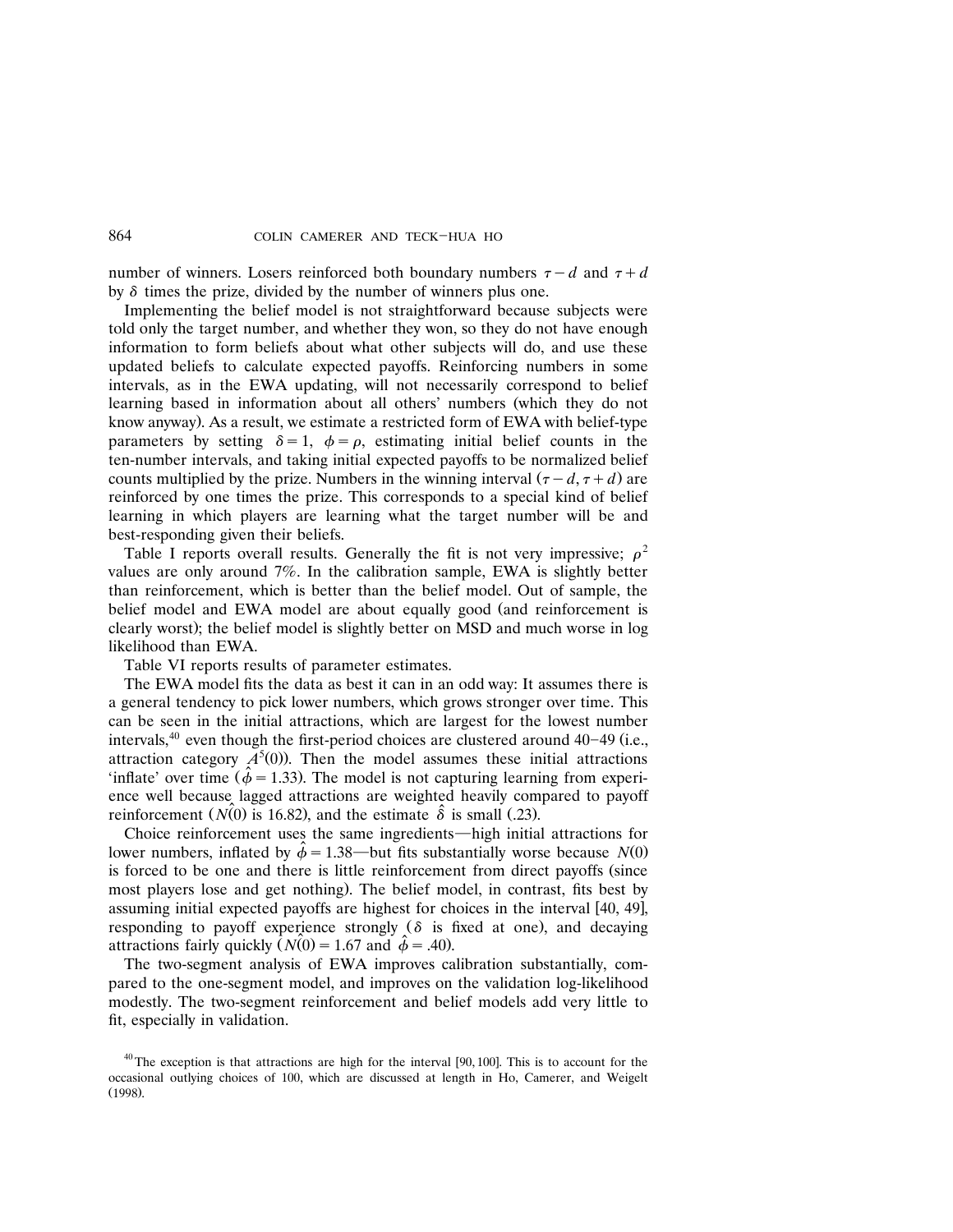#### TABLE VI

| Parameters                        | <b>EWA</b> | Choice<br>Reinforcement | <b>Belief-Based Models</b> |
|-----------------------------------|------------|-------------------------|----------------------------|
|                                   |            |                         |                            |
| Initial values                    |            |                         |                            |
| $A^1(0)$ [N <sup>1</sup> (0)]     | 3.348      | 3.500                   | $0.000$ [0.000]            |
|                                   | (0.002)    | (0.000)                 | $(0.000)$ [0.000]          |
| $A^2(0)$ [N <sup>2</sup> (0)]     | 3.311      | 3.240                   | $0.000$ [0.000]            |
|                                   | (0.002)    | (0.002)                 | $(0.000)$ $[0.000]$        |
| $A^3(0)$ [N <sup>3</sup> (0)]     | 3.301      | 3.160                   | $0.000$ [0.000]            |
|                                   | (0.002)    | (0.002)                 | $(0.000)$ $[0.000]$        |
| $A^4(0)$ [N <sup>4</sup> (0)]     | 3.269      | 2.891                   | $0.000$ [0.000]            |
|                                   | (0.001)    | (0.002)                 | $(0.000)$ $[0.000]$        |
| $A^5(0)$ [N <sup>5</sup> (0)]     | 3.227      | 2.442                   | $0.350$ [0.167]            |
|                                   | (0.001)    | (0.002)                 | $(0.000)$ $[0.000]$        |
| $A^6(0)$ [N <sup>6</sup> (0)]     | 3.180      | 2.006                   | $0.000$ [0.000]            |
|                                   | (0.001)    | (0.001)                 | $(0.000)$ [0.000]          |
| $A^7(0)$ [N <sup>7</sup> (0)]     | 3.052      | 0.591                   | $0.000$ [0.000]            |
|                                   | (0.003)    | (0.001)                 | $(0.000)$ $[0.000]$        |
| $A^{8}(0)$ [N <sup>8</sup> (0)]   | 2.912      | 0.000                   | $0.000$ [0.000]            |
|                                   | (0.006)    | (0.000)                 | $(0.000)$ $[0.000]$        |
| $A^9(0)$ [N <sup>9</sup> (0)]     | 2.871      | 0.000                   | $0.000$ [0.000]            |
|                                   | (0.005)    | (0.000)                 | $(0.000)$ $[0.000]$        |
| $A^{10}(0)$ [N <sup>10</sup> (0)] | 3.060      | 0.700                   | $0.000$ [0.000]            |
|                                   | (0.004)    | (0.001)                 | $(0.000)$ [0.000]          |
| N(0)                              | 16.815     | 1.000                   | 1.672                      |
|                                   | (0.000)    | (0.000)                 | [0.002]                    |
| <b>Decay Parameters</b>           |            |                         |                            |
| φ                                 | 1.330      | 1.375                   | 0.402                      |
|                                   | (0.004)    | (0.002)                 | (0.001)                    |
| $\rho$                            | 0.941      | 0.000                   | 0.402                      |
|                                   | (0.000)    | (0.000)                 | (0.001)                    |
| Imagination factor                |            |                         |                            |
| δ                                 | 0.232      | 0.000                   | 1.000                      |
|                                   | (0.013)    | (0.000)                 | (0.000)                    |
| Payoff sensitivity                |            |                         |                            |
| $\lambda$                         | 2.579      | 0.223                   | 0.942                      |
|                                   | (0.002)    | (0.002)                 | (0.001)                    |
| Log-likelihood                    |            |                         |                            |
| $-L$                              | 5878.197   | 5910.988                | 6083.036                   |
| $\chi^2$                          |            | 65.582                  | 409.679                    |
| $(p$ -value, dof)                 |            | (0.000, 3)              | (0.000,2)                  |
|                                   |            |                         |                            |

 $P$ -BEAUTY CONTESTS  $(M = 1372)$ 

The two EWA segments that emerge (not reported in Table VI) are interesting. The larger segment (66%) is very much like the one-segment EWA estimate: Estimated initial attractions increase for smaller-number intervals,  $\hat{\phi}$ is 1.61,  $\hat{\delta}$  is zero, and the experience weight  $N(0)$  is 16.83. The smaller segment  $(34%)$  is remarkably like the one-segment belief model estimate: Initial attractions are highest for choices in the middle interval [50, 59],  $\hat{\phi}$  and  $\hat{\rho}$  are small and very close (.50 and .43),  $\hat{\delta}$  is estimated to be 1.0, and  $N(0) = 1.76$ .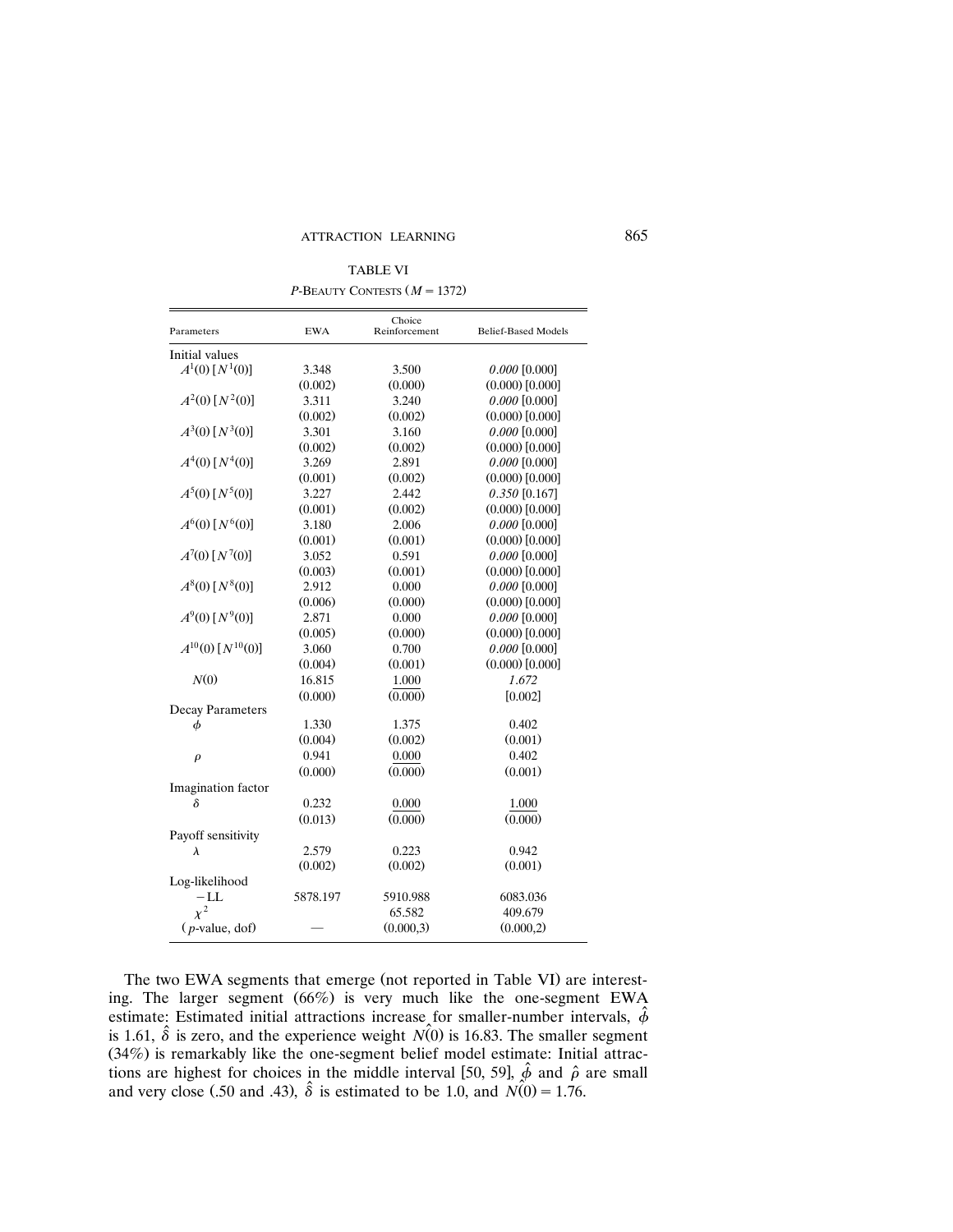None of these models captures the nature of learning well. The reinforcement and one-segment EWA models simply pretend that the first period is like later periods and inflate initial attractions to gradually reproduce the latter-period data. Belief models converge too slowly.

We think the results suggest two possible kinds of misspecification which we plan to remedy in future research (and have been studied by others).

One possibility is that players detect trends and so, for example, use an extrapolative rule of the form "expect that  $x(t + 1)$  is the same multiple of  $x(t)$ that  $x(t)$  was of  $x(t-1)$ ." (Our model does not explicitly allow this since players are assumed to use stage-game strategies only.) Such a model could be adaptive, in the sense of using only past observations and neglecting information about payoffs of others, but could allow subjects to choose strategies that are best responses to behavior they have not observed before.

Another possibility is this: Since these models are adaptive, they only use information about previous payoffs (including previous foregone payoffs). Adaptive models of this sort cannot account for learning when players sophisticatedly realize that other players are learning as well (cf. Milgrom and Roberts (1991)). Our earlier work (Ho, Camerer, and Weigelt (1998)) and Stahl (1996) showed that a fraction of players seems to 'iteratively best-respond' in the sense that they choose numbers that are not best responses to observed history (as in weighted fictitious play), but instead choose numbers that are best responses to anticipated best-responding by others. Because the belief and reinforcement models do not have this kind of sophistication, the hybrid EWA does not either. Including sophistication in some parsimonious way may improve the fit.

We are agnostic about whether the extrapolative or sophisticated approach is generally better. There are empirical reasons to pursue both: Some experiments have shown that players behave differently when they know the payoffs of others  $(e.g.,$  Partow and Schotter  $(1993)$ ), indicating sophistication. Still other experiments (besides *p*-beauty contests) suggest sensitivity to time trends or differences in previous results (Huck, Normann, and Oechssler (1997).

#### 5.5. *Identification of Parameters and Model Diagnostics*

The results generally show that EWA fits better than either of the special cases, both adjusting for extra parameters and predicting out of sample. A further test for model specification is to ask whether there are regular correlations among the three added parameters,  $\delta N(0)$ , and  $\rho$ , and other parameters. Because the EWA model is highly nonlinear, it is possible that certain parameters covary so closely that it is difficult to identify them econometrically. (By definition, a nonidentified parameter could be dropped from the model without reducing fit.) It is easy to show algebraically that the parameters *are* identified, in the sense that for arbitrary data sets and MLE parameter estimates, no other set of parameter values would fit equally well. However, it is possible that parameters are nearly nonidentified in some data sets.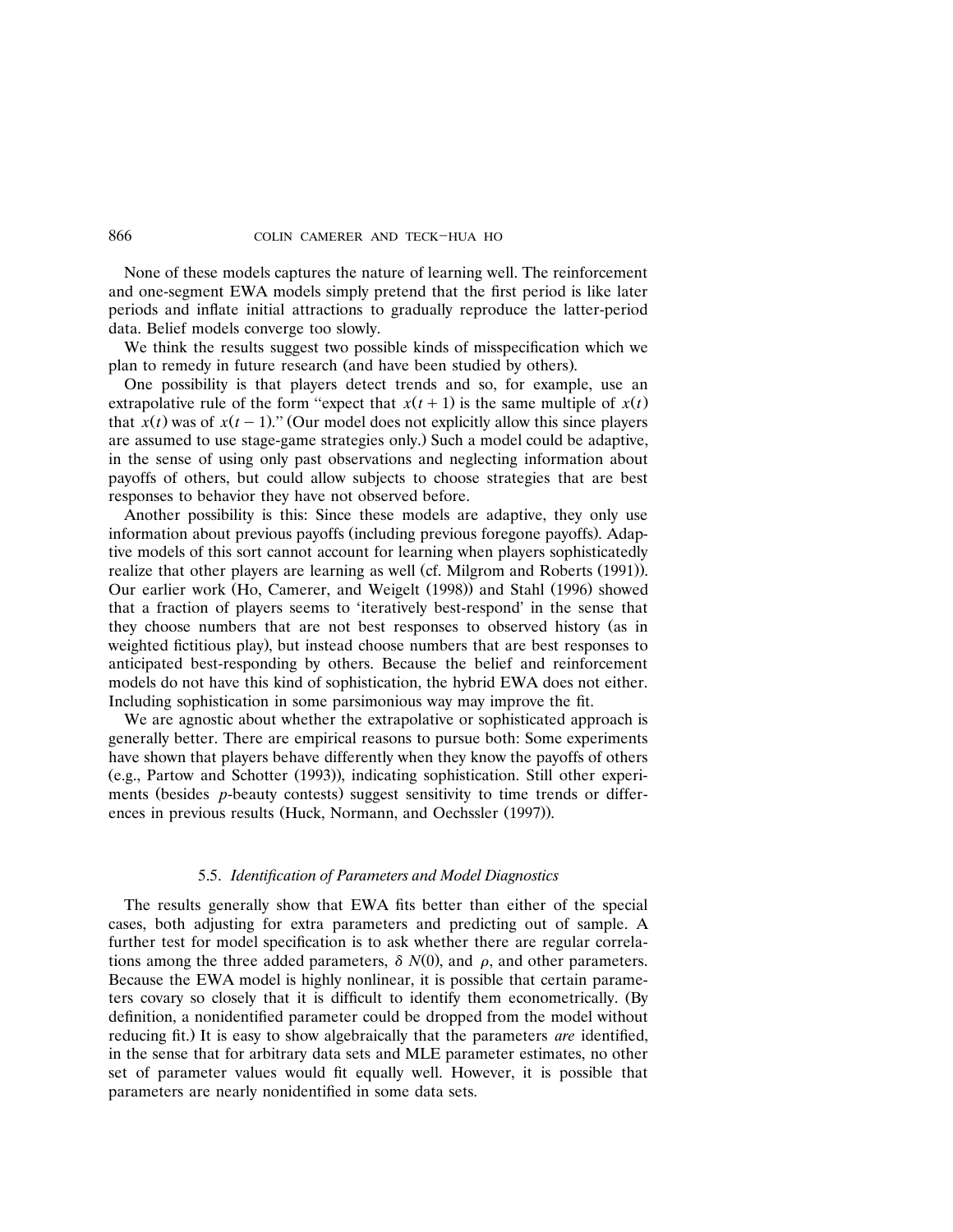One way to check the severity of nonidentifiability is to compute correlations among parameter estimates across jackknife runs. Two parameters that cannot be disentangled will be perfectly correlated across runs. Low or modest correlations across runs indicate that parameters have detectably separate influences. By inspecting the intercorrelations of the three important added parameters we can check whether each parameter contributes to predictive power.

A good overall statistic is the mean absolute correlation of the estimates of a parameter with all the other parameters with which it might be misidentified. We exclude initial attractions and compute correlations among  $\phi$ ,  $\delta$ ,  $\rho$ ,  $N(0)$ , and  $\lambda$ .

For  $\delta$  the mean absolute correlation with the other parameters is .31, .39, and .23 across the constant-sum, median-action, and beauty-contest games. None of the correlations with a specific parameter are consistent in magnitude and sign across games. This indicates that  $\delta$  is well-identified. The same statistics for  $N(0)$  are .19, .22, and .32. The latter number excludes the correlation between  $N(0)$  and  $\rho$  in the beauty-contest game, which is nearly one because the declining-effect constraint is binding.<sup>41</sup> These figures show that  $N(0)$  is wellidentified too (except when the constraint binds). The mean absolute correlations for  $\rho$  are .48, .30, and .32 (the latter again excludes the high correlation with  $N(0)$ ). These correlations are somewhat higher than for  $\delta$  and  $N(0)$ , especially in constant-sum games, indicating possible identification problems. The most systematic large correlation is between  $\rho$  and  $\phi$ , which have an average correlation of .88 in the constant-sum games (and the correlations are nearly equal in all four games). They are also correlated .50 in the median-action game and uncorrelated  $(-.03)$  in the beauty contest game. This pattern of correlations is a hint that the two depreciation parameters may be fundamentally related, in some games, in a way we hope to explore in further research.

The fact that the intercorrelations among estimates are modest and unsystematic (with noted exceptions) confirms that the parameters added in EWA contribute separately to its fit. We can also ask whether adding these parameters helps solve identification problems that arise in the belief and reinforcement special cases. For the reinforcement model,  $\lambda$  and  $\phi$  are correlated -.79, -.68, and .05 in the three classes of games. The large negative correlations arise because when  $\phi$  is lower attractions decay more rapidly, so  $\lambda$  must be larger to magnify small differences in attractions into large differences in choice probabilities. (The same effect does not seem to happen across runs of the beauty-contest game, where  $\hat{\phi}$  is 1.38 and none of the models captures learning well.) Therefore, it is difficult to identify separate influences of the two parameters.

<sup>&</sup>lt;sup>41</sup> When the declining-effect constraint  $N(0) \le 1/(1 - \rho)$  is binding,  $N(0)$  and  $\rho$  are not identified separately. (The same is true in the belief model.) We regard this as a shred of evidence about the way in which parameters may vary systematically across classes of games (see Cheung and Friedman (1997)). It may be that dominance-solvable games in which observed strategy choices are constantly shifting location have this general property so the restriction  $N(0) = 1/(1 - \rho)$  can be safely imposed.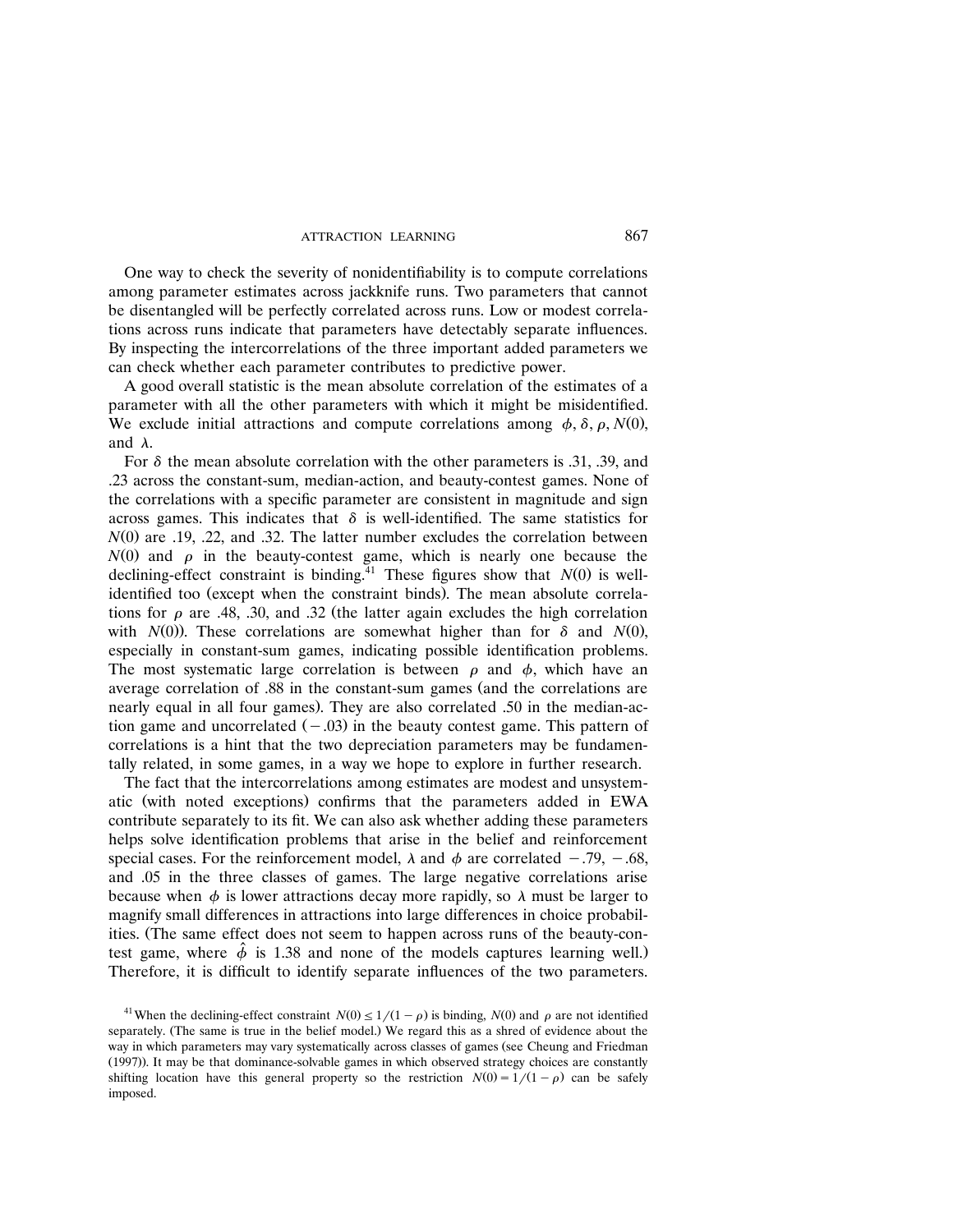Adding  $\rho$  and  $N(0)$  in the EWA model reduces the correlations between  $\lambda$  and  $\phi$  in magnitude, to.15, -.40, and -.20, eliminating any possible identification problem.

In the belief model the only apparent identification problem is between  $N(0)$ and  $\phi$ , which are correlated .20, -.86, and .99 in the three games. When  $\rho$  is included in the EWA model, these correlations become .23, .31, and .99, so the identification problem is partly eliminated.

Overall, there are modest identification problems in all three models. Problems in the reinforcement and belief models are largely alleviated by introducing  $\rho$ ,  $N(0)$ , and  $\delta$ , in EWA. These new parameters are fairly well identified, except for modest-to-strong correlation between  $\rho$  and  $\phi$  in two of three games. EWA therefore solves minor identification problems in the simpler models at the expense of creating another minor one, which could be explored in further research.

#### 6. DISCUSSION AND CONCLUSION

We proposed a general 'experience-weighted attraction' (EWA) learning model in which the probability of choosing a strategy is determined by its relative attraction. A strategy's attractions are updated by weighting lagged attractions by the number of periods of 'experience-equivalence' they contain, adding the payoffs actually received or a fraction of the payoffs that would have been received, then normalizing by an experience weight.

The paper makes two basic contributions.

First, we show that belief learning is not fundamentally different from reinforcement learning because both are special examples of one general learning rule—EWA. By showing their common basis, EWA lays bare the essential components of reinforcement and belief learning, and shows how those components can be combined to make a better model. Comparing choice reinforcement to EWA makes it clear that reinforcement assumes players ignore foregone payoffs, and attractions either cumulate as quickly as possible (in some models) or average past reinforcements (in other models). Comparing weighted fictitious play to EWA makes it clear that belief models assume initial attractions are consistent with prior beliefs, foregone and actual payoffs are equally reinforcing, and attractions are weighted averages of past attractions and payoffs.

Indeed, as an empirical matter there is no reason to think that the clusters of parametric restrictions embodied in cumulative choice reinforcement and weighted fictitious play are the clusters most likely to arise in human behavior. For example, there is no empirical reason to think that players who ignore foregone payoffs also cumulate reinforcements, or that players who weight foregone payoffs necessarily use weighted averages of past attractions. EWA shows that there are many more clusters of parameter values than the two special kinds embodied in cumulative reinforcement and weighted fictitious play. For this reason, perhaps EWA should be studied more extensively in modern empirical work before these special cases.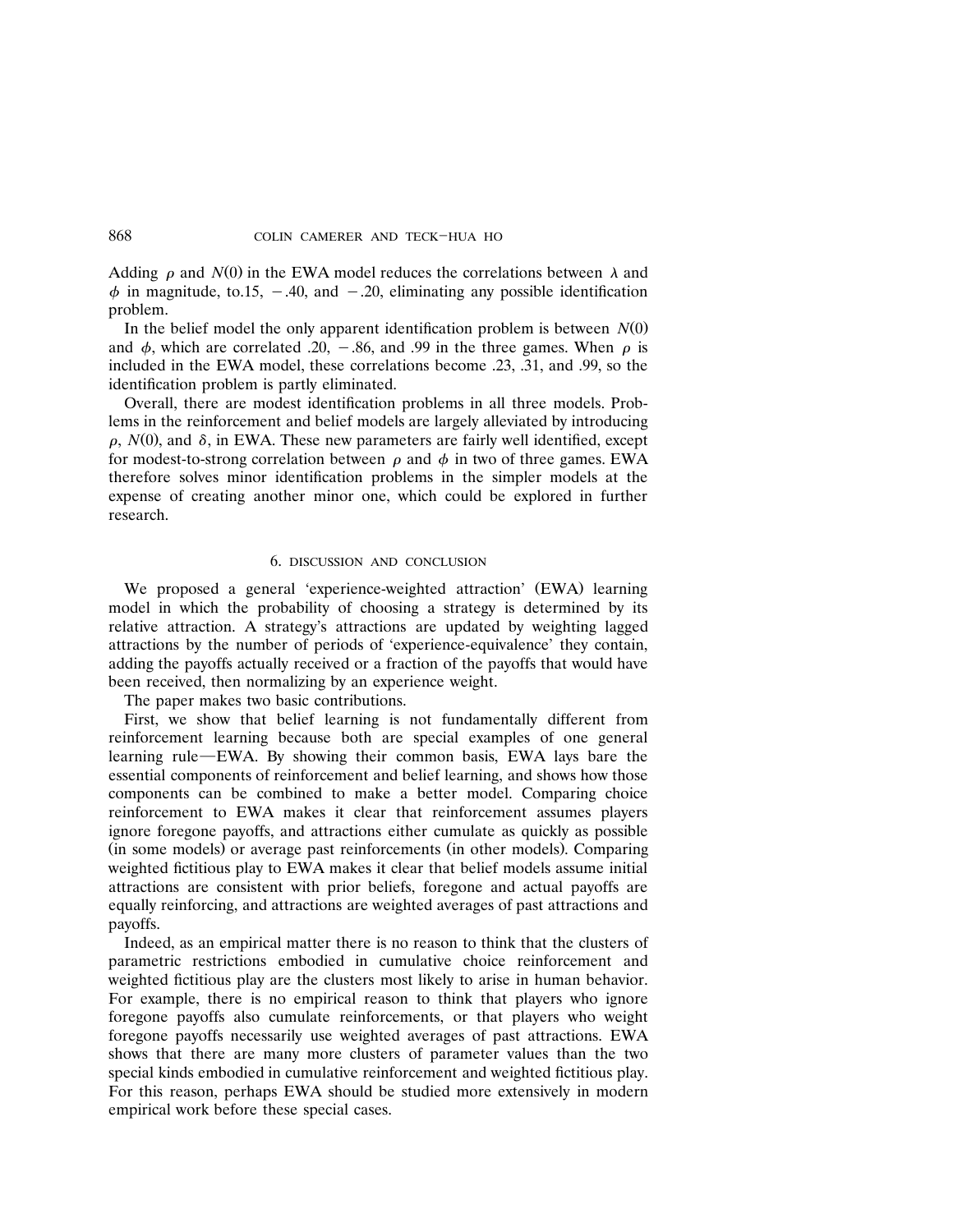Second, by estimating the more general EWA model, along with reinforcement and belief-learning restrictions, our study combines methodological strengths of earlier studies while avoiding weaknesses. All earlier studies did one or more of the following: concentrated on only one or two models, focussed on one class of games, ignored player heterogeneity, restricted the generality of models, derived parameter values using methods that do not guarantee best-fits, or did not report inferential statistics testing relative fit. Our paper had none of these limits because we compared three general models, on three classes of games, allowed some heterogeneity, derived parameter values optimally, and reported both test statistics (adjusting for free parameters three ways) and out-of-sample predictive accuracy (measured two ways).

EWA fits better than the reinforcement models in all cases, and better than belief learning in most cases, both adjusting for degrees of freedom within-sample and in out-of-sample prediction. Belief models are more accurate than reinforcement in some games, and by some measures, and less accurate in others.

The foregone payoff weight  $\delta$  is estimated to be .42 (averaging across the four constant-sum games), .85 in median-action games, and .23 in beauty contests. The raw average of these numbers, .50, suggests that players generally weight foregone payoffs about half as much as actual payoffs. This result incorporates the intuitions underlying both reinforcement (actual payoffs are stronger) and belief learning (foregone payoffs matter). Put differently, players seem to obey both the law of actual effect and a corollary law of simulated effect.

In the three games, the decay parameters  $\phi$  and  $\rho$  average 1.00 and .94, .80 and 0, and 1.33 and .94. The first two games indicate that sometimes attractions are approximately averages (as in belief models) and other times they cumulate as rapidly as possible (as in reinforcement). The value of  $\phi$  above one in beauty contests, as discussed above, reflects a likely misspecification because the adaptive models with stage-game strategies do not allow players to extrapolate trends or have sophisticated beliefs (a shortcoming the weighted fictitious play and reinforcement models also share).

The initial experience weight  $N(0)$  averages 15.80, .65, and 16.82. The large values in constant-sum and beauty-contest games imply that players learn slowly, because they give much more weight to lagged attractions than to payoffs. The low value of .65 in median-action games means players respond more strongly to payoffs, learning faster.

EWA also exploits the flexibility of initial attractions shared by reinforcement models, compared to belief models in which initial attractions must be expected payoffs based on some prior. This flexibility is particularly helpful in the coordination games.

The results show how EWA is able to 'gene-splice' the best features of belief and reinforcement learning while avoiding their weaknesses. For example, in the median-action games players begin with dispersed choices that seem to reflect different selection principles, and converge quickly. Explaining this pattern well requires initial attractions that are flexible and cumulate (as in reinforcement),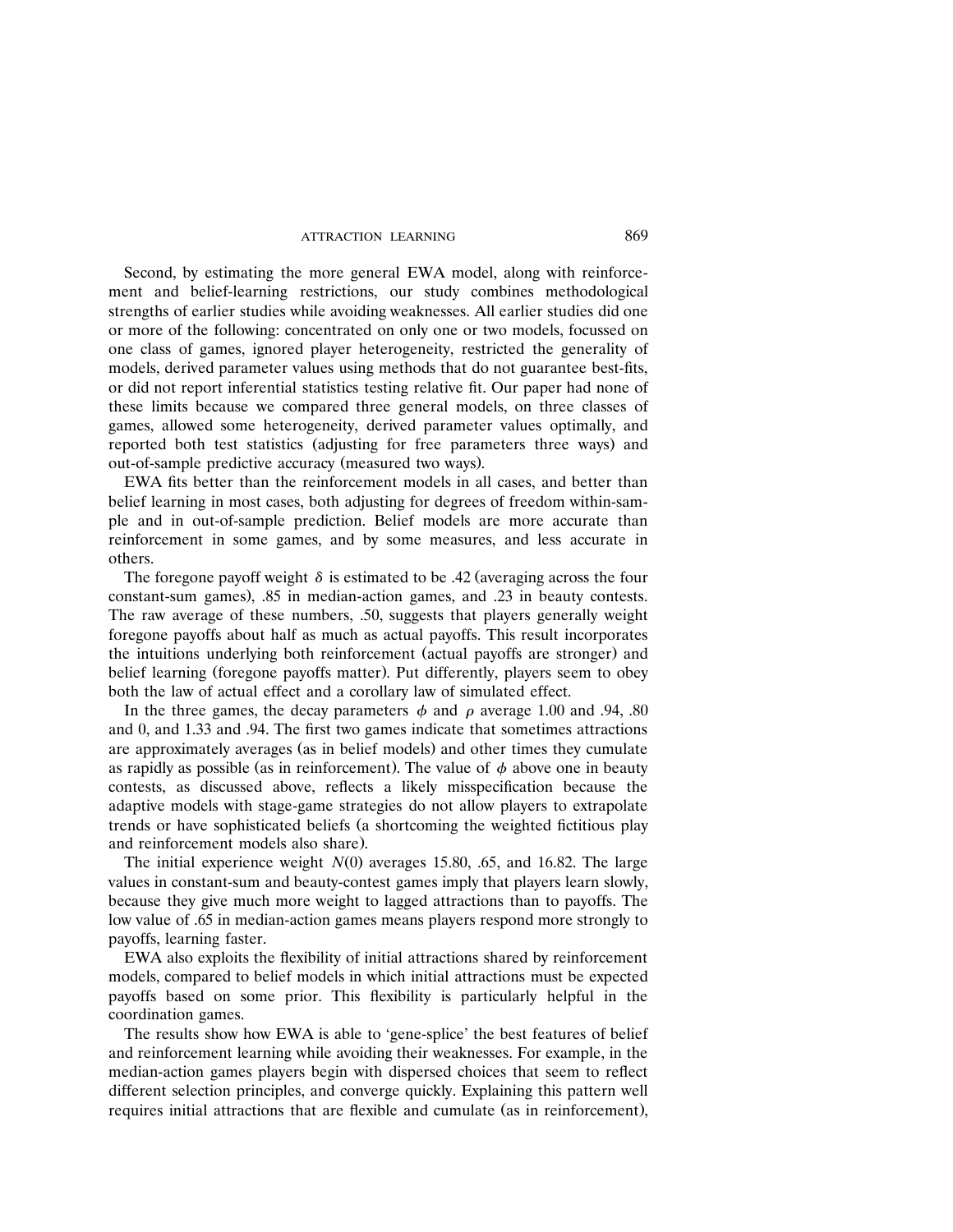rather than belief-based initial attractions that are averages, but also requires players to respond strongly to foregone payoffs (as in belief learning).

The fact that parameter values vary widely across the data sets is not surprising, because all studies that have looked for differences in parameters across games have found them (e.g., Crawford (1995), Cheung and Friedman  $(1997)$ , Erev and Roth  $(1997)$ , Chen and Tang  $(1998)$ ). Furthermore, the parameters capture different features of the data—speed of learning and sharpness of convergence. Since these features are different across games, parameter values should differ. Nonetheless, our understanding of learning will not be complete until there is a theory of how parameter values depend on game structure and experimental conditions (see Cheung and Friedman (1997) for important progress). Our estimates provide raw material for such theorizing.

## 6.1. *EWA Extensions*

There are many directions for future research.

Theorizing about the kinds of equilibria to which EWA learning rules converge would be extremely useful. Hart and Mas-Colell (1996) provide a clue. They study a process in which players shift probability toward strategies they wish they had played, in proportion to the difference between foregone and actual payoffs ("regret"). This process is similar to EWA learning because EWA also shifts probability toward high-regret strategies when  $\delta$  is close to one. Hart and Mas-Collel prove that their process converges almost surely to correlated equilibrium for finite normal-form games. Similar results might be derived for EWA (perhaps for a restricted class of games). Interested theorists might keep in mind that mapping attractions into probabilities using the ratio form means the denominator of the updating equation vanishes, so  $\rho$  disappears and the experience weight only enters if the scale of the initial attractions is restricted. Then the model can be sensibly reduced to two parameters— $\delta$  and  $\phi$  (which can be set to one for some theoretical purposes)—which should make theorizing easier.

An empirical direction for further research is measurement of model parameters using psychological methods. For example, if  $\delta$  is interpreted as attention to foregone payoffs from unchosen alternatives, then values of  $\delta$  should correlate with direct measures of attention, such as the amount of time subjects spend looking at different numbers in a payoff matrix (see Camerer et al (1993)). (In general, measuring attention to information provides a direct way to test theories that assume certain kinds of information are not used.<sup>42</sup>) Or if  $N(0)$  is

 $42$  For example, choice reinforcement predicts that players do not use information other than their own payoff history. Experiments that vary the information subjects are given have shown this prediction is clearly wrong (Mookerjhee and Sopher (1994), Van Huyck, Battalio, and Rankin (1996), Huck, Normann, Oechssler (1997)). Direct measures of attention provide a more direct test: if players look at foregone payoffs frequently, then reinforcement models have some explaining to do. Similarly, all adaptive models predict that players do not use information about others' payoffs; looking at those payoffs is evidence of sophistication.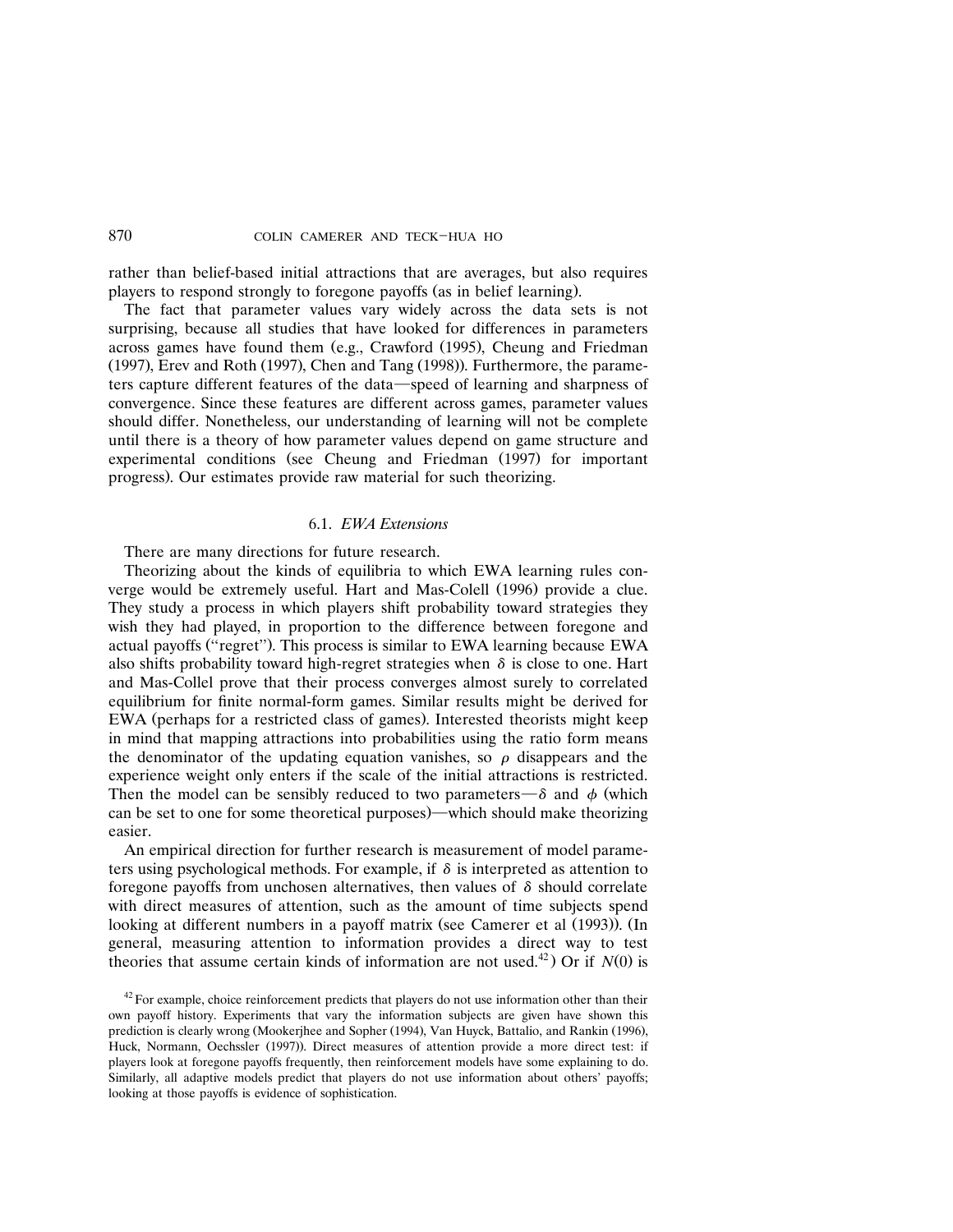the number of pregame 'trials' a player simulates that form prior beliefs, then  $N(0)$  should be related to the ratio of initial response times to later-period response times.

EWA will also have to be upgraded to cope with three modelling challenges—sophistication, imperfect payoff information, and specification of strategies—before it is generally applicable.

Incorporating sophistication is important because EWA players only use information about their opponents' past choices, ignoring information about payoffs of others. Using this information in an expanded learning rule that incorporates sophistication could help explain data like those from the beautycontest games. Iterating sophistication might also link sophisticated-EWA to equilibrium theories like quantal-response equilibrium.

Incorporating imperfect payoff information is important because any general model should be able to explain learning in low-information environments, where players do not know everything about their own payoffs, opponents' strategies, etc. EWA can obviously be applied in these settings by fixing  $\delta = 0$ (which means EWA can apply to any environment choice to which reinforcement applies). A more general approach would use imperfect information in some other way, rather than just giving it zero weight.

Incorporating a richer specification of strategies is important because stagegame strategies are not always the most natural candidates for the strategies that players learn about. For example, players may learn by extrapolating from sequences of observations, or learn about history-dependent repeated-game strategies or a wide variety of decision rules (like minimax, Nash equilibrium, or imitation; e.g., Stahl (1997)). Once a set of richer strategies is specified, of course, EWA can still model learning about those strategies. The open question, therefore, is what rules to specify a priori, and how a model can winnow down a very large set of possible rules as quickly as humans probably do.

Adding these difficult extensions to EWA, and a theory of first-period play to supply initial attractions, might eventually create a unified way to predict how people play games in the lab and, eventually, how they play outside as well.

*Di . of Social Sciences, 22877, California Institute of Technology, Pasadena, CA 91125, U.S.A.; camerer*@*hss.caltech.edu*

*and*

*Marketing Dept., The Wharton School, Philadelphia, PA 19104, U.S.A.; hoteck*@*wharton.upenn.edu*

*Manuscript recei ed January, 1997; final re ision recei ed August, 1998.*

#### **REFERENCES**

ANDERSON, S., A. DE PALMA, AND J.-F. THISSE (1992): *Discrete Choice Theory of Product Differentiation*. Cambridge: MIT Press.

ARTHUR, B. (1991): "Designing Economic Agents That Act Like Human Agents: A Behavioral Approach to Bounded Rationality," American Economic Review Proceedings, 81, 353-359.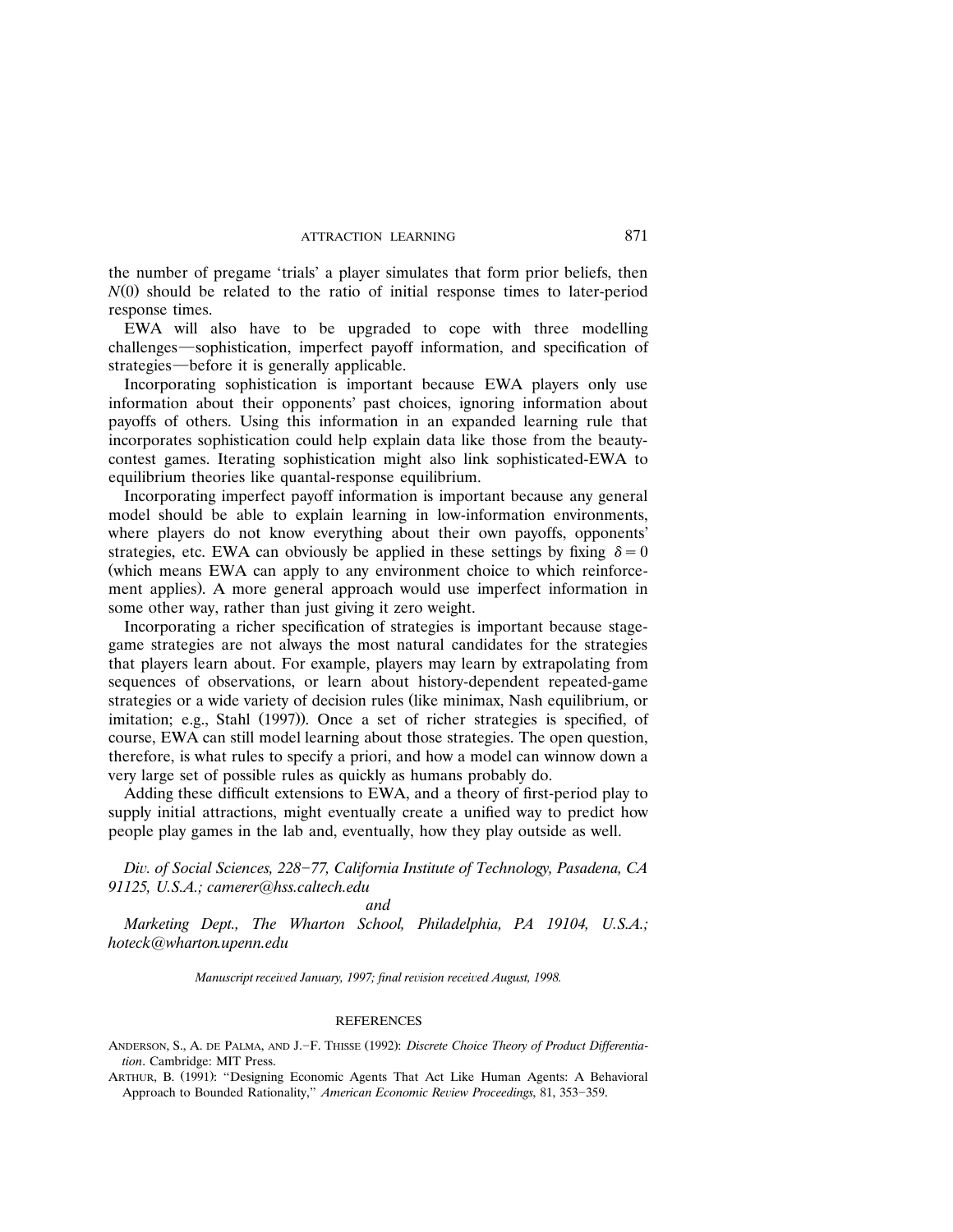- BATTALIO, R., L. SAMUELSON, AND J. VAN HUYCK (1997): "Risk Dominance, Payoff Dominance and Probabilistic Choice Learning,'' Working Paper, Department of Economics, Texas A&M University.
- BEN-AKIVA, M., AND S. LERMAN (1985): *Discrete Choice Analysis*: *Theory and Application to Travel Demand*. Cambridge: MIT Press.
- BEREBY-MEYER, Y., AND I. EREV (1997): "On Learning to Become a Successful Loser: A Comparison of Alternative Abstractions of Learning Processes in the Loss Domain,'' Working Paper, Technion-Israel Institute of Technology.
- BOYLAN, R. T., AND M. A. EL-GAMAL (1992): "Fictitious Play: A Statistical Study of Multiple Economic Experiments," Games and Economic Behavior, 5, 205-222.
- BORGERS, T., AND R. SARIN (1996): "Naive Reinforcement Learning With Endogenous Aspirations," Working Paper, Texas A&M University.
- BRANDTS, J., AND C. HOLT (in press): "Naive Bayesian Learning and Adjustment to Equilibrium in Signalling Games,'' *Journal of Economic Beha ior and Organization*, forthcoming.
- BROSETA, B. (1995): "Estimation of an Adaptive Learning Model in Experimental Coordination Games: An ARCH(1) Approach," Working Paper, Department of Economics, University of Arizona.
- BROWN, G. (1951): "Iterative Solution of Games by Fictitious Play," in Activity Analysis of Production *and Allocation*. New York: John Wiley & Sons.
- BUSH, R., AND F. MOSTELLER (1955): *Stochastic Models for Learning*. New York: John Wiley & Sons.

CAMERER, C. F. (1997): "Progress in Behavioral Game Theory," Journal of Economic Perspectives, 11, 167-188.

- (in progress): "Game Theory Experiments," Manuscript in progress.

CAMERER, C. F., AND T.–H. HO (1998): "EWA Learning in Games: Probability Form, Heterogeneity, and Time Variation," *Journal of Mathematical Psychology*, 42, 305-326.

- . (1999): "EWA Learning in Games: Preliminary Estimates from Weak-Link Games," in Games and Human Behavior: Essays in Honor of Amnon Rapoport, ed. by D. Budescu, I. Erev, and R. Zwick. New Jersey: Lawrence Erlbaum Assoc., Inc., 31-52.
- CAMERER, C. F., E. JOHNSON, S. SEN, AND T. RYMON (1993): "Cognition and Framing in Sequential Bargaining for Gains and Losses,'' in *Frontiers of Game Theory*, ed. by K. Binmore, A. Kirman, and P. Tani. Cambridge: MIT Press, 27-48.
- CARNAP, R. (1962): *The Logical Foundations of Probability (2nd edition)*. Chicago: University of Chicago Press.
- CHEN, H., J. W. FRIEDMAN, AND J. F. THISSE (in press): Boundedly Rational Nash Equilibrium: A Probabilistic Choice Approach,'' *Games and Economic Beha ior*, forthcoming.
- CHEN, Y., AND F-F. TANG (1998): "Learning and Incentive Compatible Mechanisms for Public Goods Provision," *Journal of Political Economy*, 106, 633-662.
- CHEUNG, Y. W., AND D. FRIEDMAN (1997): "Individual Learning in Normal Form Games: Some Laboratory Results," *Games and Economic Behavior*, 19, 46-76.
- COOPER, D., S. GARVIN, AND J. KAGEL (in press): "Signaling and Adaptive Learning in an Entry Limit Pricing Game,'' *RAND Journal of Economics*, forthcoming.
- COURNOT, A. (1960): *Recherches sur les Principes Mathematiques de la Theorie des Richesses*. Translated into English by N. Bacon as Researches in the Mathematical Principles of the Theory of Wealth. London: Haffner.

CRAWFORD, V. P. (1995): "Adaptive Dynamics in Coordination Games," *Econometrica*, 63, 103–143.

- CRAWFORD, V. P., AND B. BROSETA (1998): "What Price Coordination? Auctioning the Right to Play as a Form of Preplay Communication," American Economic Review, 88, 198-225.
- CROSS, J. G. (1983): "A Theory of Adaptive Economic Behavior," New York/London: Cambridge University Press.
- DAVEY, G. C. L., AND G. MATCHETT (1994): "Unconditioned Stimulus Rehearsal and the Retention and Enhancement of Differential 'Fear' Conditioning: Effects of Trait and State Anxiety,'' *Journal of Abnormal Psychology*, 103, 708-718.
- DUFFY, J., AND R. NAGEL (in press): "On the Robustness of Behavior in Experimental Guessing Games,'' *Economic Journal*, forthcoming.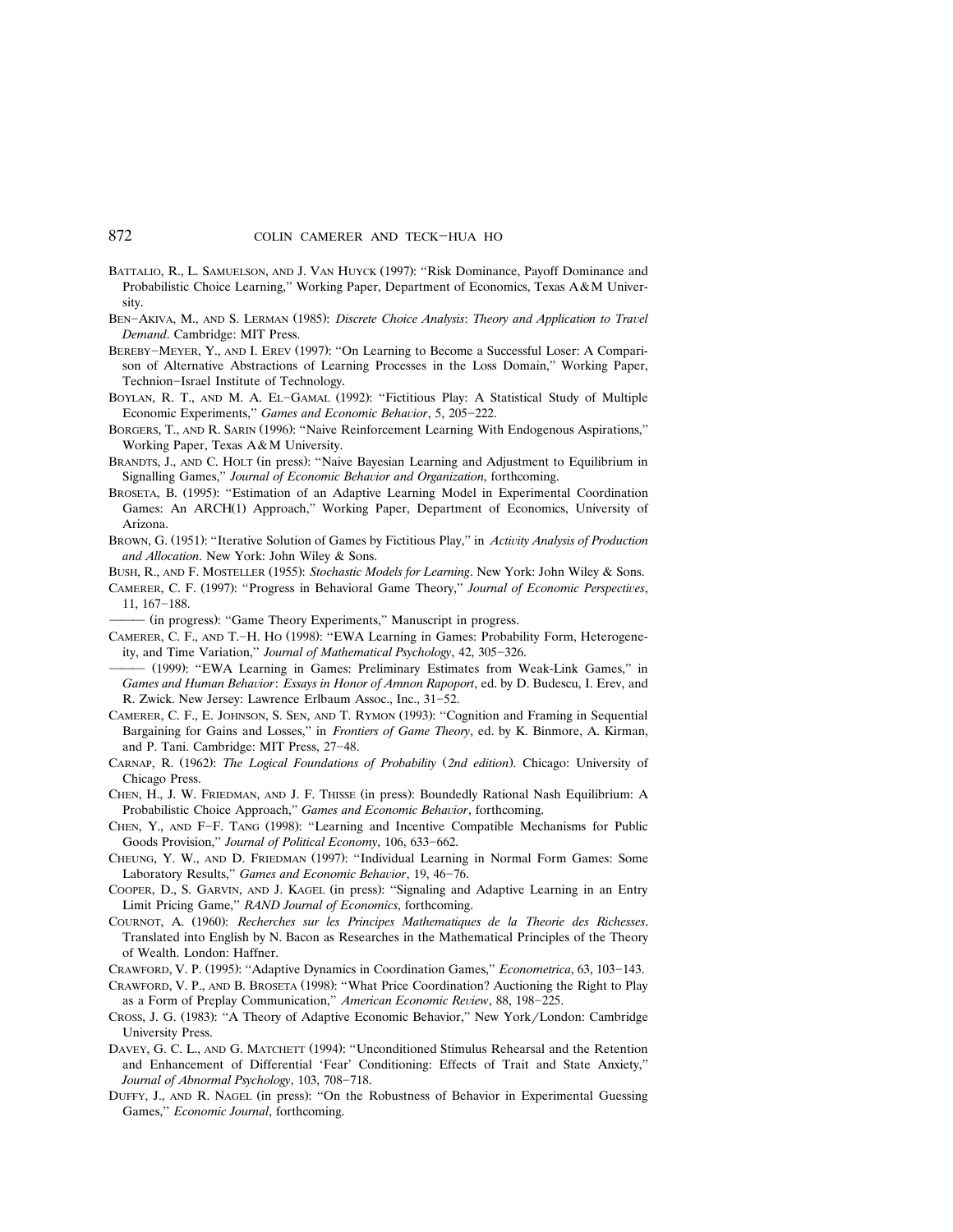- EREV, I., AND A. ROTH (1997): "Predicting How People Play Games: Reinforcement Learning in Experimental Games with Unique, Mixed-Strategy Equilibria,'' Working Paper, University of Pittsburgh.
- EYSENCK, H. J (1979): "The Conditioning Model of Neurosis," *Behavioral and Brain Sciences*, 2, 155-199.
- FRIEDMAN, D. (1991): "Evolutionary Games in Economics," *Econometrica*, 59, 637-666.
- FUDENBERG, D., AND D. K. LEVINE (1995): "Consistency and Cautious Fictitious Play," *Journal of Economic Dynamics and Control*, 19, 1065-1090.
- Ž . 1998 : *Theory of Learning in Games*. Cambridge: MIT Press.
- HARLEY, C. B. (1981): "Learning the Evolutionary Stable Strategies," *Journal of Theoretical Biology*, 89, 611-633.
- HART, S., AND A. MAS-COLEL (1996): "A Simple Adaptive Procedure Leading to Correlated Equilibrium,'' Hebrew University, Department of Economics, December.
- HERRNSTEIN, J. R. (1970): "On the Law of Effect," Journal of Experimental Analysis of Behavior, 13,  $342 - 366.$
- HO, T-H., C. CAMERER, AND K. WEIGELT (1998): "Iterated Dominance and Iterated Bestresponse in *p*-Beauty Contests," American Economic Review, 88, 947-969.
- HO, T-H., AND K. WEIGELT (1996): "Task Complexity, Equilibrium Selection, and Learning: An Experimental Study," Management Science, 42, 659-679.
- HUCK, S., H.-T. NORMANN, AND J. OECHSSLER (1997): "Learning in Cournot Oligopoly-An Experiment,'' Humboldt University, Department of Economics Working Paper.
- MAJURE, W. R. (1994): "Disequilibrium Game Theory," Unpublished dissertation, Department of Economics, Massachusetts Institute of Technology.
- MCALLISTER, P. H. (1991): "Adaptive Approaches to Stochastic Programming," Annals of Operations *Research*, 30, 45-62.
- MCKELVEY, R. D., AND T. R. PALFREY (1995): "Quantal Response Equilibria for Normal Form Games," Games and Economic Behavior, 10, 6-38.
- Ž . 1998 : ''Quantal Response Equilibria for Extensive Form Games,'' *Experimental Economics*,  $1, 9-41.$
- MILGROM, P., AND J. ROBERTS (1991): "Adaptive and Sophisticated Learning in Repeated Normal Form Games," Games and Economic Behavior, 3, 82-100.
- MOOKERJEE, D., AND B. SOPHER (1994): "Learning Behavior in an Experimental Matching Pennies Game," Games and Economic Behavior, 7, 62-91.
- Ž . 1997 : ''Learning and Decision Costs in Experimental Constant-sum Games,'' *Games and Economic Behavior*, 19, 97-132.
- NAGEL, R. (1995): "Unraveling in Guessing Games: An Experimental Study," *American Economic Review*, 85, 1313-1326.
- Ž . 1999 : ''A Review of Beauty Contest Games,'' in *Games and Human Beha ior*: *Essays in Honor of Amnon Rapoport*, ed. by D. Budescu, I. Erev, and R. Zwick. New Jersey: Lawrence Erlbaum Assoc., Inc., 105-142.
- PARTOW, Z., AND A. SCHOTTER (1993): "Does Game Theory Predict Well for the Wrong Reasons: An Experimental Investigation,'' New York University C.V. Starr Center for Applied Economics RR#93-46, December.
- ROTH, A. E. (1995): "Introduction," in *Handbook of Experimental Economics*, ed. by A. E. Roth and J. H. Kagel. Princeton: Princeton University Press.
- ROTH, A., AND I. EREV (1995): "Learning in Extensive-Form Games: Experimental Data and Simple Dynamic Models in the Intermediate Term," *Games and Economic Behavior*, 8, 164-212.
- SARIN, R. (1995): "Learning Through Reinforcement: The Cross Model," Working Paper, Department of Economics, Texas A&M University.
- SARIN, R., AND F. VAHID (1997): "Payoff Assessments Without Probabilities: Incorporating 'Similarity' Among Strategies,'' Working Paper, Department of Economics, Texas A&M University.
- SELTEN, R. (1991): "Evolution, Learning, and Economic Behavior," *Journal of Risk Uncertainty*, 3,  $3 - 24.$

 Ž . 1997 : ''Features of Experimentally Observed Bounded Rationality,'' Universitat Bonn Sonderforschungsbereich 303, Discussion Paper No. B-421, November.